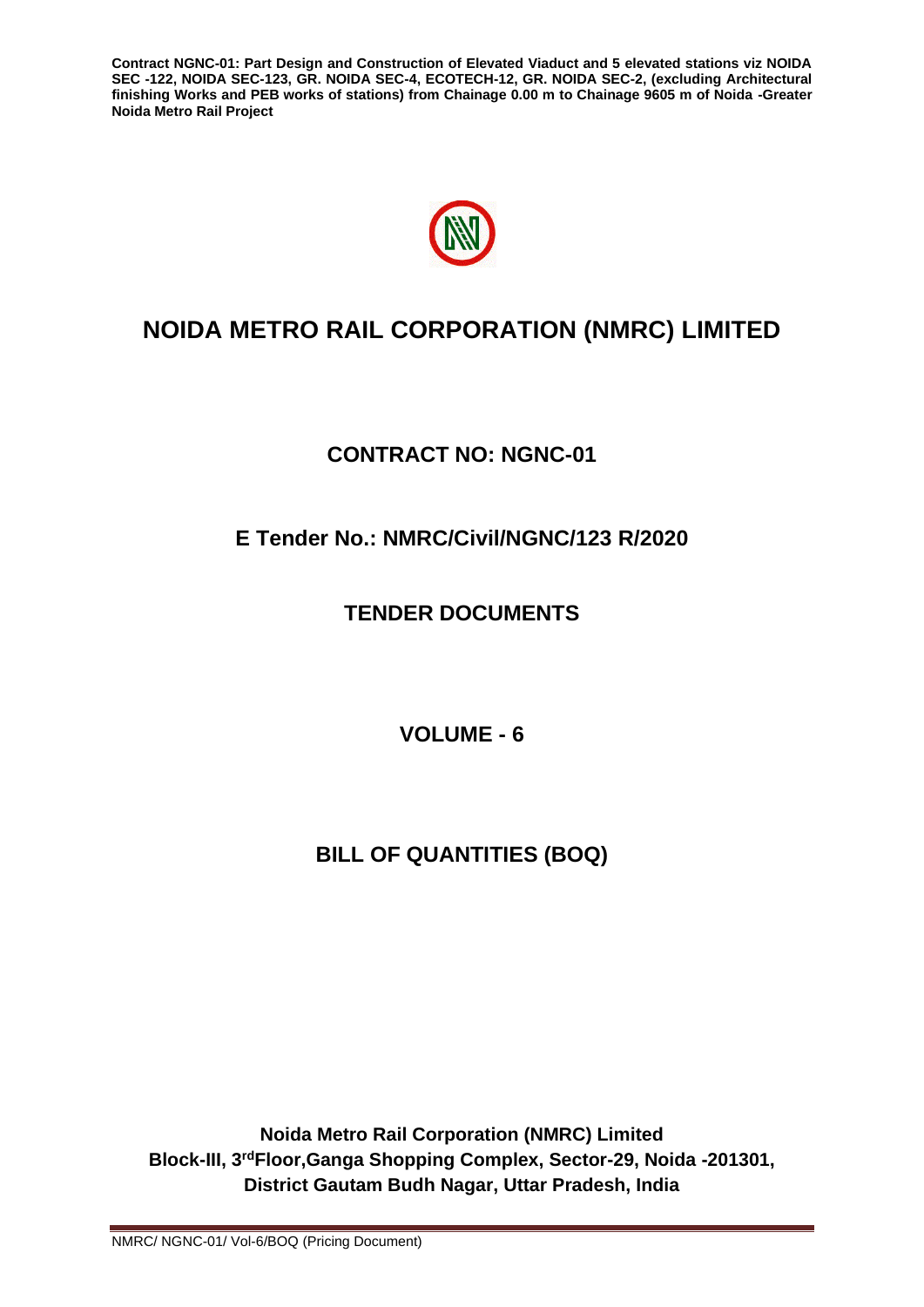# **BILL OF QUANTITIES**

### **PREAMBLE**

- 1. The Bill of Quantities shall be read in conjunction with Instructions to tenderers, General and Special Conditions of Contract, Notice Inviting Tenders, Technical Specifications and Conceptual/Layout Drawings.
- 2. Schedule 'A' of Bill of Quantities comprises of scope of work under Lump sum contract as detailed in clause 1.1.1 of NIT and ER. The tenderer has to quote a single lump sum amount against Schedule 'A'. Payment will be made as per Schedule for on account stage payment enclosed as Annexure 1 of Schedule 'A'.
- 3. Schedule 'B' consists of structural works of stations. The tenderer has to quote percentage above/below at par the rates against schedule B.
- 4. (a) Schedule 'C' consists of, plumbing & drainage work.
	- (b) Schedule C-1 consists of NDSR items for the plumbing & drainage work. The tenderer has to quote percentage above/below/at par the rates against Schedule C-1.
	- (c) Schedule C-2 : consists of DSR items for the Plumbing and drainage work. The tenderer has to quote percentage above/below/at par the rates against Schedule C-2.
	- (d) Schedule C3 consist of NDSR items for Utility works.
- 5. Schedule 'D' consists of Misc items like tree cutting, barricading, traffic marshals which are not covered in any other schedule of payment. The tenderer has to quote percentage above/below/at par the rates against Schedule D.
- 6 Schedule 'E' consists of any DSR-2018 items for works that have not been covered in any other schedule of payment. The tenderer has to quote percentage above/below/at par the rates against Schedule E.
- 7 The rates and prices to be tendered in the Unit Priced Bill of Quantities of schedule B,C,D & E are for completed and finished items of work and complete in all respects. Tree cutting/transplantation items shall be carried out with prior approval of forest authorities. Demolition of existing structures shall be carried out without making any damage to adjacent structures, utilities and with all safety measures. It will be deemed to include cost of all plants, labour, supervision, materials, transport, all temporary works, erection, maintenance, utility identification, contractor's profit and establishment/overheads, together with preparation of design and drawings, all general risks, insurance liabilities, compliance of labour laws and obligations set out or implied in the contract.For taxes and duties refer clause C2.5 of ITT.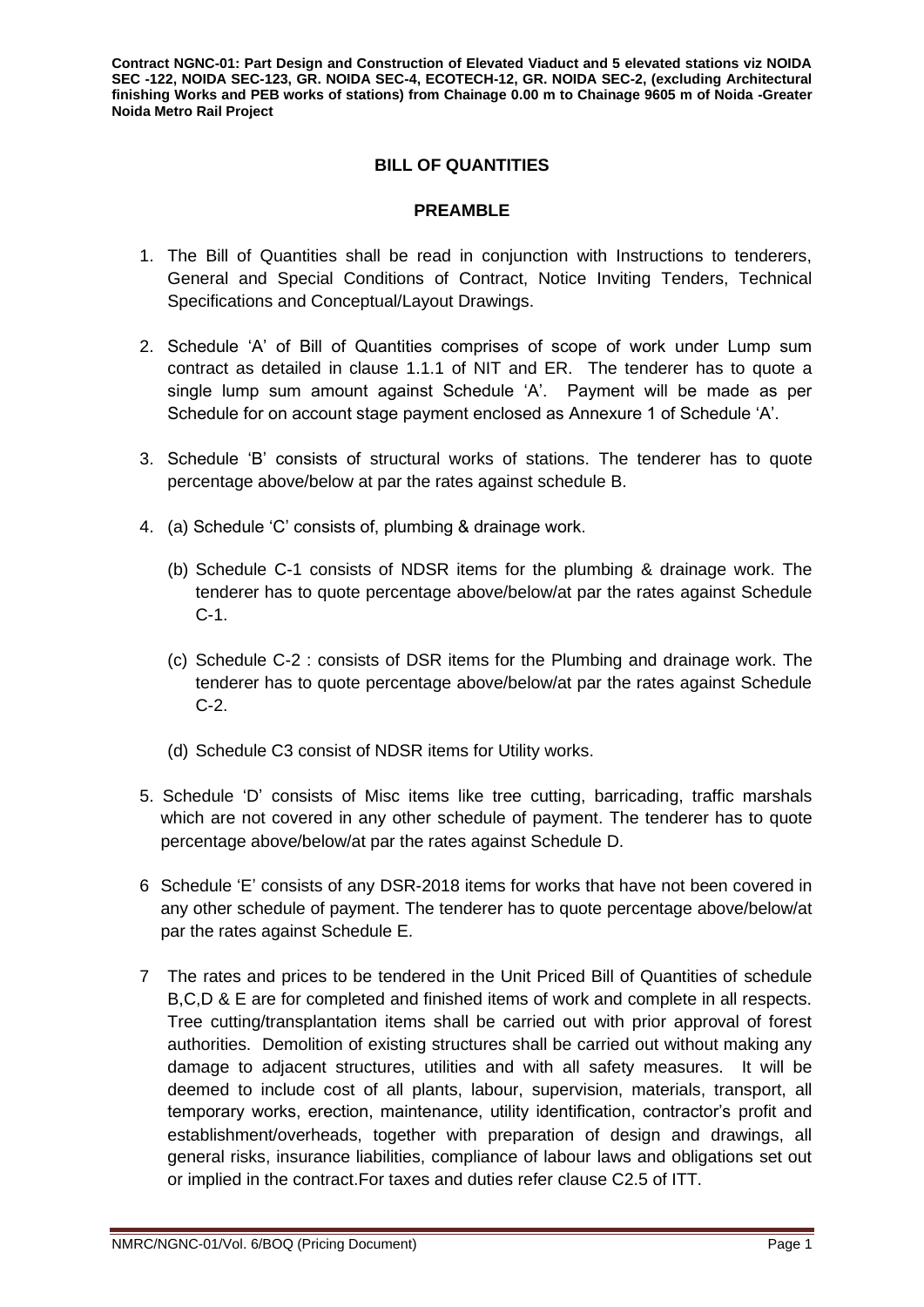- 8 If the tenderer fails to quote rates against any item, the tender may be treated as incomplete and non-responsive and shall be rejected.
- 9 Tenderers shall quote their offer in Indian Rupees (₹) only for all schedules.
- 10 Errors will be corrected by the employee for any arithmetic errors in computation or summation as per contract conditions.
- 11 All the rates and amounts should be filled both in figures and words. In case of any discrepancy between the two, the value provided in words shall be treated as sacrosanct.
- 12 Quantities in schedule B, C, E may be increased in future during the project duration, considering the future vertical extension of property development floors above platform level.
- 13 The Schedule of Payment/Specified in Annexure-1 of Schedule 'A' is purely for the purpose of releasing 'on account payments' for the work executed under the 'Lump Sum' component of the work. The work executed against the BOQ items in Schedule B,C, D & E would be paid on measurement basis.
- 14 The cost of work is for scope of work defined in Employers Requirement.
- 15 The payment under the Payment Schedule will cover all work specified in the tender drawing and/or provided in the scope of work. The Schedule of Payment will not get modified due to alterations of any type so far as the modifications/alterations are within the scope of work and/or provided for in the tender drawings.
- 16 The Contractor may raise their 'On Account' payments on monthly basis as per the status of work on the last day of the respective month.
- 17 In case of DSR item the description is given in brief and detailed description of item should be as given in DSR 2018 published by CPWD.
- 18 The tenderers are advised to quote the price inclusive of all central/state/local taxes, duties, levies, cess and all other incidental charges required to fulfil the tender conditions including statutory deduction viz., TDS towards Income Tax / GST/Labour cess etc. after considering clause C2.4, C2.5 & C2.6 of ITT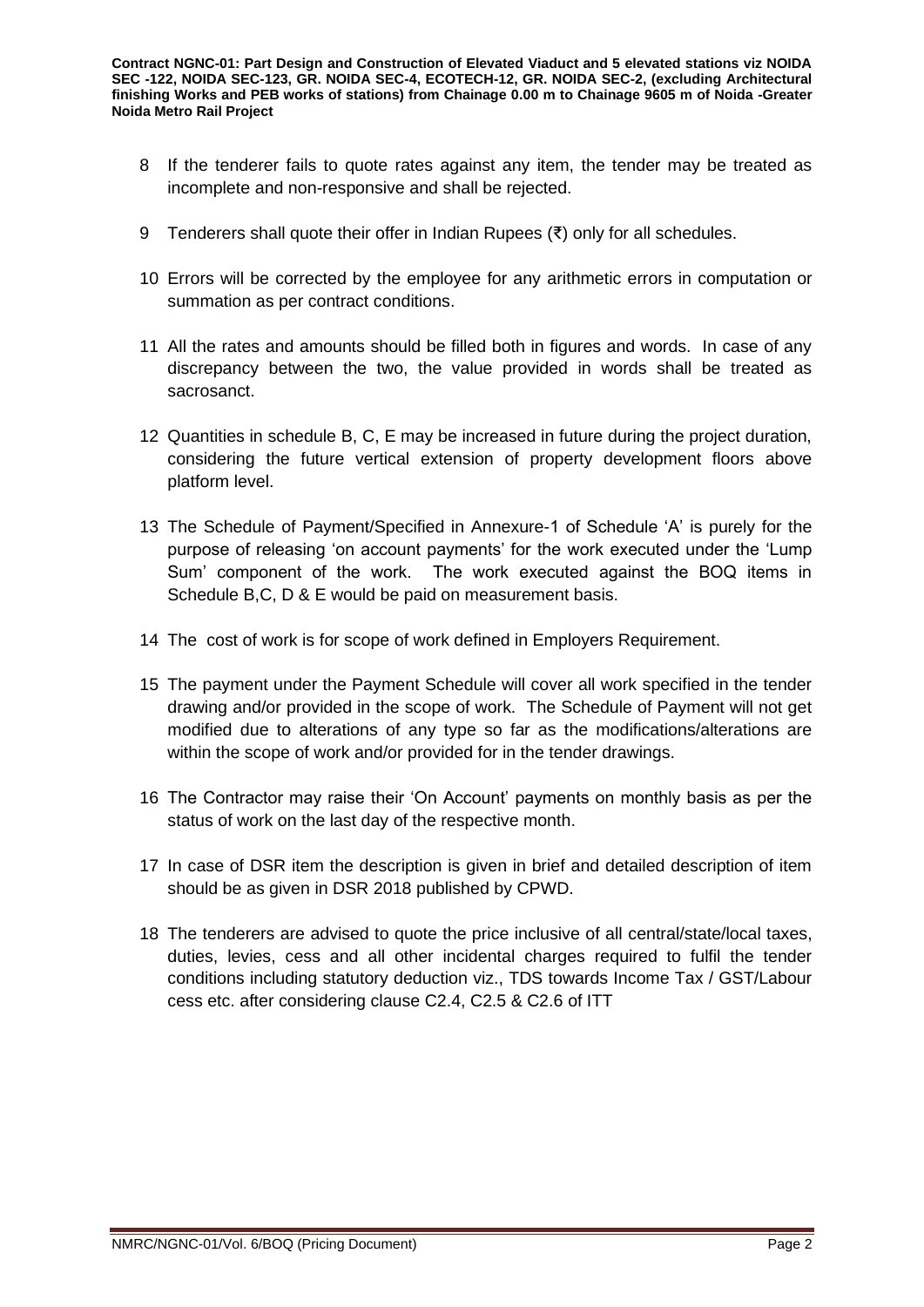| S.No.          | <b>Schedule</b>              | <b>Description</b>                                       | <b>Quoted Amount in</b><br><b>Indian Rupees (in</b><br>figures) |
|----------------|------------------------------|----------------------------------------------------------|-----------------------------------------------------------------|
| 1.             | Schedule<br>"А"              | Price for scope of Works under lumpsum contract          |                                                                 |
| 2.             | Schedule<br>"R"              | Structural Works of stations.                            |                                                                 |
| 3.             | Schedule<br>"C"              | Plumbing works NDSR & (DSR 2018 items), utility<br>works |                                                                 |
| $\overline{4}$ | Schedule<br>"П"              | Misc. items                                              |                                                                 |
| 5              | Schedule<br>"Е"              | Any Other DSR 2018 items                                 |                                                                 |
|                | Total<br>amount:             |                                                          |                                                                 |
|                | Rebate if<br>any             |                                                          |                                                                 |
|                | <b>Total after</b><br>rebate |                                                          |                                                                 |

Signature of the Authorised Signatory of The tender with Company Seal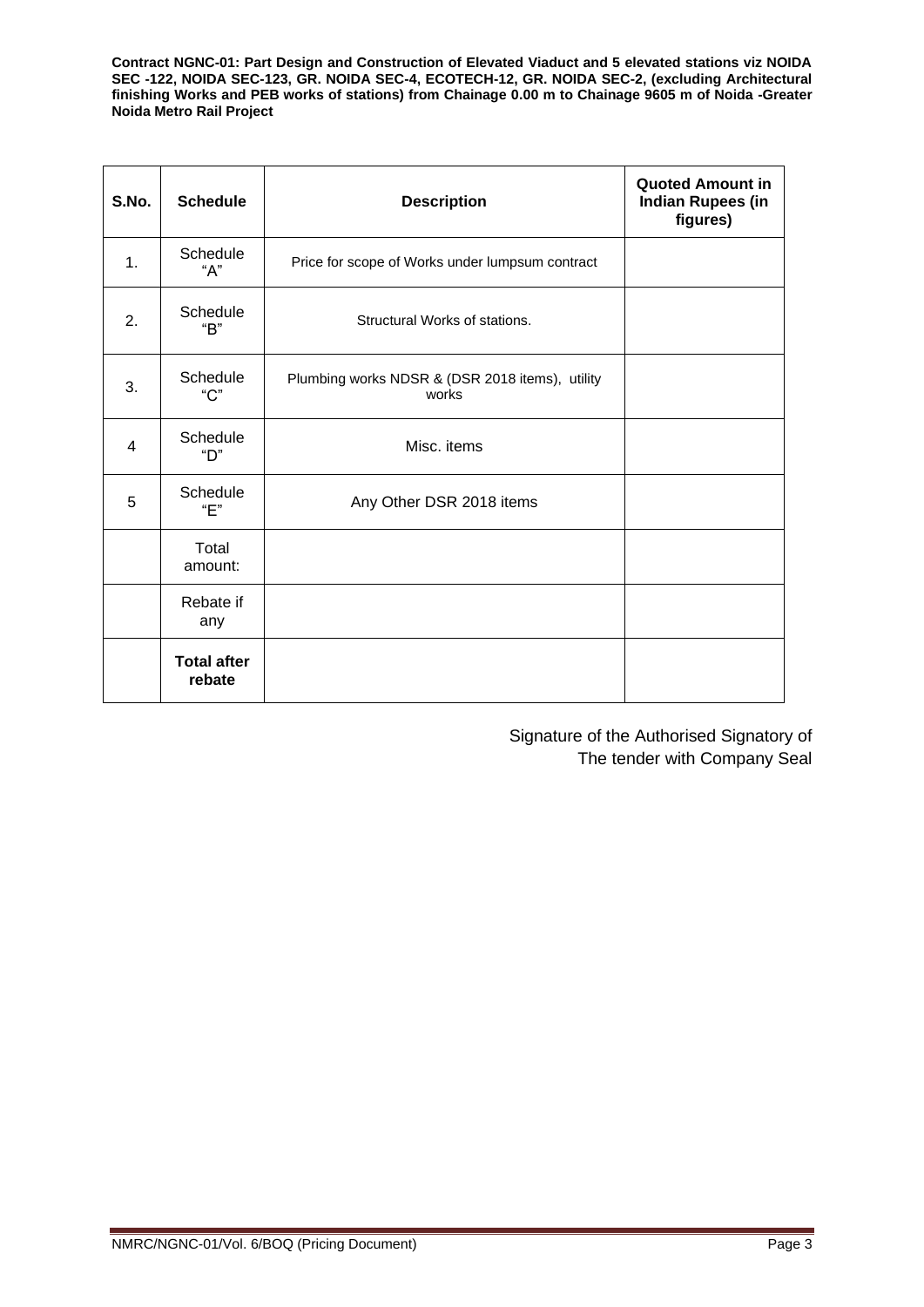## **Schedule A (Annexure I) SCHEDULE FOR AN ACCOUNT PAYMENTS UNDER LUMPSUM PORTION**

The payment would be governed by the stage payment Schedule as detailed below:

#### **Scope of work under Lump sum has been defined in Employers Requirement**

Overall percentage of 100% i.e. quoted lumpsum price has been divided in Two Heads. The Percentage breakup of cost component for Head A-1 General is 5% of lumpsum quoted price. Head A-2 Viaduct is 95% of lumpsum quoted price.

| S.No.            | <b>Description of items</b>                                                                                                                                                                                                                                                                                                                      | Payable<br>Unit | %age<br>break up of<br>lump-sum<br>quoted<br>price | Percentage<br>break up of<br>each sub<br>head |
|------------------|--------------------------------------------------------------------------------------------------------------------------------------------------------------------------------------------------------------------------------------------------------------------------------------------------------------------------------------------------|-----------------|----------------------------------------------------|-----------------------------------------------|
|                  |                                                                                                                                                                                                                                                                                                                                                  |                 | X                                                  | Y                                             |
|                  | <b>HEAD A-1 GENERAL</b>                                                                                                                                                                                                                                                                                                                          |                 | 5.00%                                              |                                               |
| <b>Sub Heads</b> |                                                                                                                                                                                                                                                                                                                                                  |                 |                                                    |                                               |
| $A-1.1$          | building condition survey and<br>Soil Investigation,<br>monitoring scheme, if any, construction of site office                                                                                                                                                                                                                                   | <b>LS</b>       |                                                    | 10.00%                                        |
| $A-1.2$          | Batching Plant, site laboratory, submission of quality,<br>safety, environment and public health manuals duly<br>approved by the employer and submission of<br>instrumentation scheme and traffic diversion schemes,<br>if any                                                                                                                   | <b>LS</b>       |                                                    | 15.00%                                        |
| $A-1.3$          | Submission of utility identification report after actual<br>trenching and making good etc complete and<br>submission to utility owning agency                                                                                                                                                                                                    | <b>LS</b>       |                                                    | 5.00 %                                        |
| $A-1.4$          | Submission of quarterly audit report of safety, quality<br>and environment and public health and Action Taken on<br>non-compliance of non-conformance report and its<br>closure during last month.<br>NOTE To be paid quarterly on pro-rata basis for<br>submission of quarterly audit report.                                                   | <b>LS</b>       |                                                    | 10.00 %                                       |
| $A - 1.5$        | Making new road/strengthening of existing road/service<br>road for management of traffic during contract period<br>and maintenance of these roads as well as<br>maintenance of other roads in construction area during<br>contract period. This includes footpath & street lights<br>etc. also.<br>NOTE: To be paid quarterly on pro-rata basis. | LS.             |                                                    | 30.00%                                        |
| $A-1.6$          | Reinstatement/Restoration<br>of<br>Road,<br>Footpath,<br>Services, Street light, Signalling etc. for final handing<br>over to concerned authorities after completion of work.<br>NOTE: In case of handing over of Roads in phases, the<br>payment shall be made on pro-rata basis.                                                               | <b>LS</b>       |                                                    | 30.00%                                        |
|                  | <b>Total</b>                                                                                                                                                                                                                                                                                                                                     |                 |                                                    | 100.00%                                       |

NOTE: The value of each sub-head shall be 'X' multiplied by the respective percentage of Y' e.g. for subhead A-1.1 the value is 5% of lump-sum price x by 10%.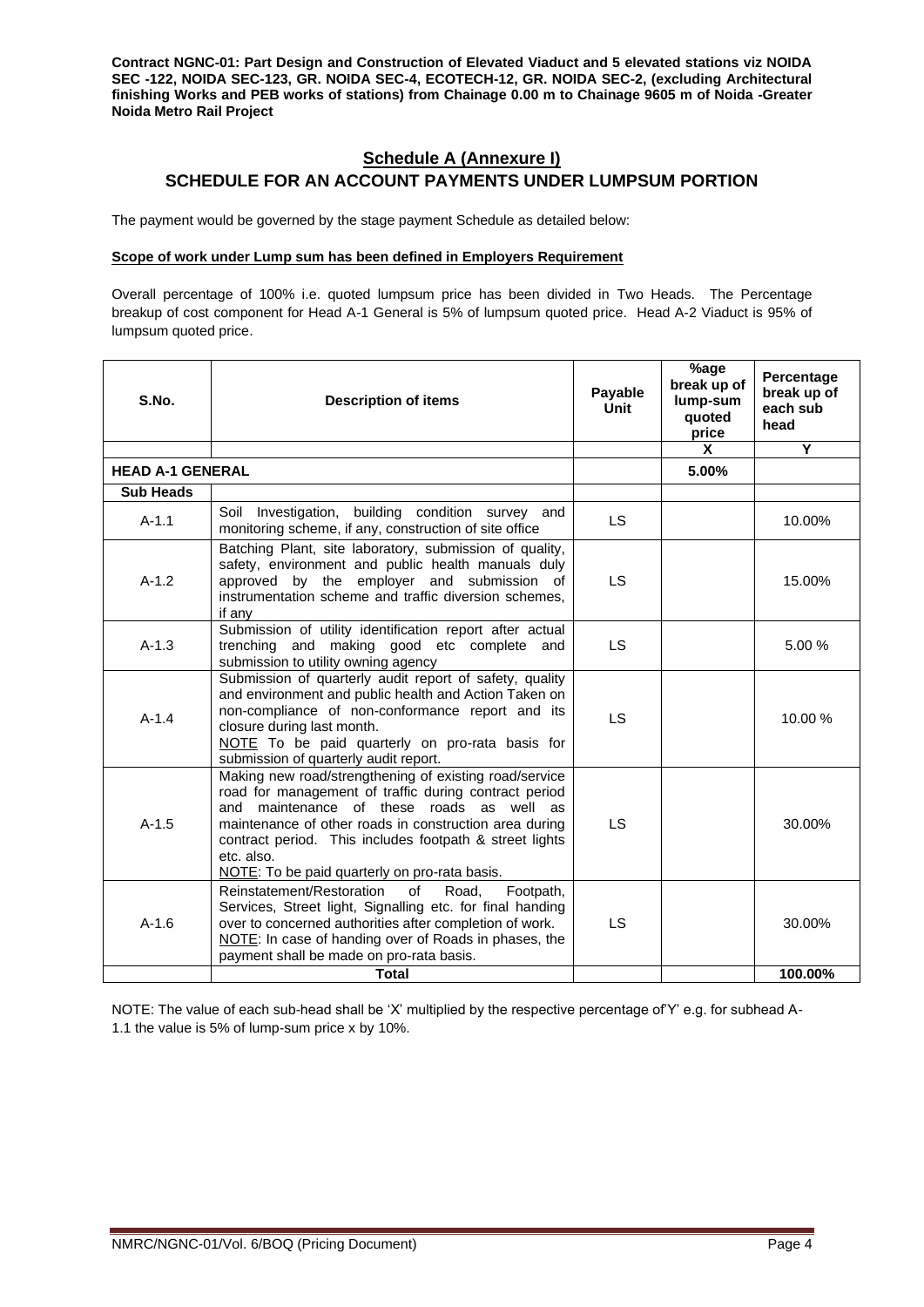| S.No.                   | <b>Description of Items</b>                                                                                                                                                                          |                   | %age<br><b>Breakup of</b><br>lumpsum<br>quoted<br>price | Percentage<br>break up of<br>each Sub<br>Head |
|-------------------------|------------------------------------------------------------------------------------------------------------------------------------------------------------------------------------------------------|-------------------|---------------------------------------------------------|-----------------------------------------------|
|                         |                                                                                                                                                                                                      |                   | X                                                       | Y                                             |
| <b>Head A-2 Viaduct</b> |                                                                                                                                                                                                      |                   | 95.00%                                                  |                                               |
| <b>Sub Heads</b>        |                                                                                                                                                                                                      |                   |                                                         |                                               |
| $A - 2.1$               | Foundation                                                                                                                                                                                           |                   |                                                         |                                               |
| $A - 2.1.1$             | Piling                                                                                                                                                                                               | Per pile<br>Group |                                                         | 19.00%                                        |
| $A-2.1.2$               | Pile Caps                                                                                                                                                                                            | Per pile<br>cap   |                                                         | 8.00%                                         |
| $A - 2.2$               | Piers including<br>Pier caps, crash barrier & shear<br>keys/stoppers                                                                                                                                 | Per pier          |                                                         | 12.00%                                        |
| $A - 2.3$               | Casting of Girder                                                                                                                                                                                    | Per span          |                                                         | 34.00%                                        |
| A.2.4                   | Erection of girder including stressing, grouting etc, all<br>complete                                                                                                                                | Per span          |                                                         | 14.00%                                        |
| A.2.5                   | Load Test of Span As per Specification                                                                                                                                                               | Per span          |                                                         | 1.00%                                         |
| $A-2.6$                 | Bearing - Supply and fixing for all spans<br>NOTE - 50 % on supply and 50% on fixing                                                                                                                 | Per span          |                                                         | 1.00%                                         |
| $A-2.7$                 | Completion of the work in all respects including railing,<br>RCC cable through & covers, G.I. Brackets for cable,<br>earthing, manholes, ground water recharging etc.                                | Per span          |                                                         | 3.00%                                         |
| $A - 2.8$               | Providing & Fixing Expansion Joints                                                                                                                                                                  | Per span          |                                                         | 1.50%                                         |
| $A - 2.9$               | Payments on cleaning of the site in all respects and<br>handing over to System contractor for working                                                                                                | Per span          |                                                         | 1.50%                                         |
| $A - 2.10$              | All other balance works to complete the entire work as<br>per the scope & specifications - handing over of viaduct<br>to NMRC submission of as building drawings to be paid<br>along with final bill | Per span          |                                                         | 5.00%                                         |
|                         | <b>Total</b>                                                                                                                                                                                         |                   |                                                         | 100.00%                                       |

#### **Note: For Viaduct including Viaduct in Station area**

- (i) The value of each sub-head shall be 'X' multiplied by the respective percentage in 'Y' e.g. for subhead A-2.1.1 the value is 95% of lump-sum quoted price x by 19%.
- (ii) In case of variation in the length of viaduct on either side i.e. increase or decrease, the total value of viaduct i.e. 'X' will get modified accordingly on prorate basis, Track supporting structures in station area (i.e viaduct in station area from pile foundation to U/C Girder) (185m each) are included in the Viaduct lump-sum quoted price.
- (iii) The successful contractor will submit a quantity schedule for the work as per the details finalised by them for the components listed above. Unit payment of the items shall be governed by the Quantity schedule within the total % payment specified against that item. For example, if there are 'N' no of pile groups in the viaduct, the payment due on completion of individual pile group would be 0.95 x 0.19 x Y/N.
- (iv) The quantity schedule after being approved by the Engineer will be used by for making all the stage payments. The Contractor should note that while stage payment will be governed by the quantity schedule, total cost of the 'Lump Sum' component would remain unchanged for the specialised work subject to adjustment for the length of the viaduct.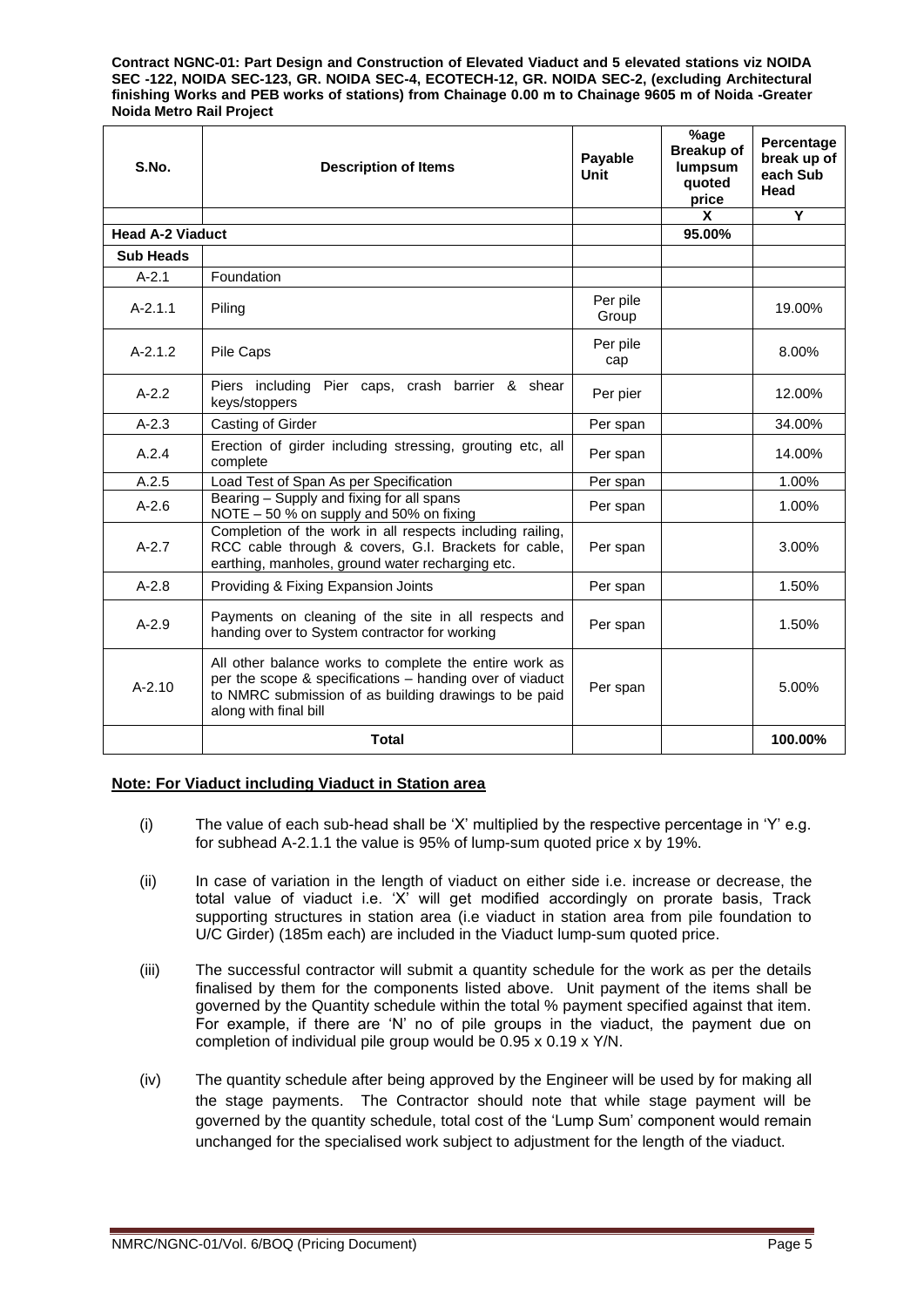#### **ANNEXURE 13A**

#### **PROFORMA FOR STATEMENT OF MINOR DEVIATIONS**

#### (Refer Clause C 2.2 and C15.1 of ITT)

1. The following are the particulars of minor deviations from the requirements of the Tender Document:

| Sr. No | Clause | Deviations | Price adjustment for each<br>deviation/s |
|--------|--------|------------|------------------------------------------|
|        |        |            |                                          |

Note :

- 1. The Tenderer shall indicate price adjustment against each deviation in Annexure 13A of BOQ. This price is the price which the tenderer shall reduced from this tender price if deviation(s) is/are accepted by the Employer.
- 2. Where there is no deviation, the statement should be returned duly signed with an endorsement indicating 'No Deviations'. In case, Performa of deviations is not submitted or submitted as blank, it will be construed that the tenderer has not proposed any deviations from tender documents.
- 3. If the tenderer proposes deviations in tender documents, and/or any other terms and conditions of the tender, other than in this Annexure, it will have no effect.

**Signature of authorized signatory On behalf of Tenderer**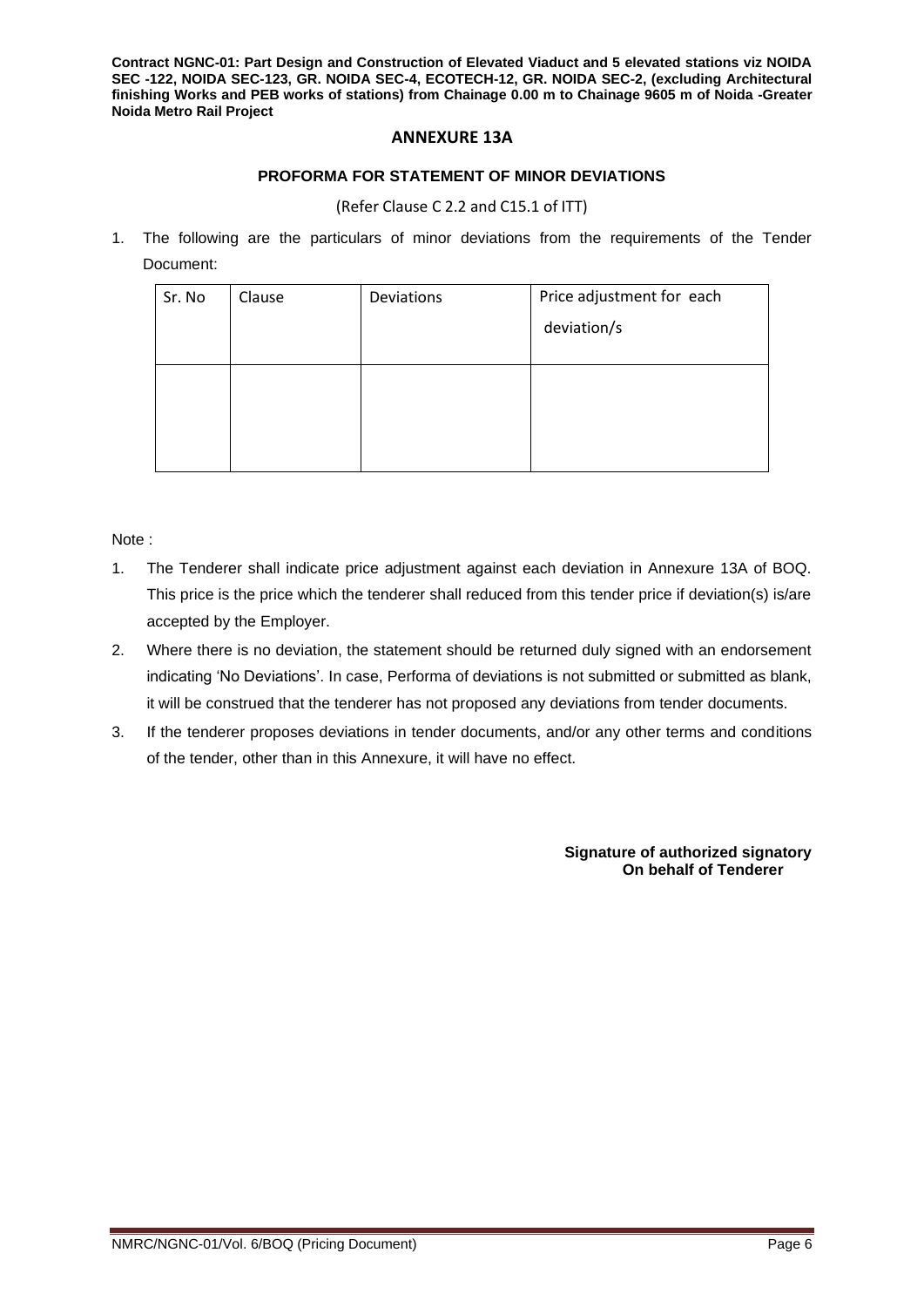|                                                   | <b>BOQ SUMMERY</b>        |                  |                                                                                                           |                      |       |  |  |
|---------------------------------------------------|---------------------------|------------------|-----------------------------------------------------------------------------------------------------------|----------------------|-------|--|--|
| S.No<br><b>Basic Amount</b><br><b>Description</b> |                           |                  | Percentage qouted by the tenderer above/below/at par the total<br>amount of sub schedule ( in Percentage) | <b>Quoted Amount</b> |       |  |  |
|                                                   |                           |                  | in fig.                                                                                                   | in words             | (INR) |  |  |
| $\mathbf{1}$                                      | <b>Schedule A</b>         | Lump Sump        | N/A                                                                                                       | N/A                  |       |  |  |
| $\overline{c}$                                    | <b>Schedule B</b>         | 1,191,503,924.76 |                                                                                                           |                      |       |  |  |
| 3                                                 | Schedule C1               | 6,923,980.00     |                                                                                                           |                      |       |  |  |
| 4                                                 | <b>Schedule C2</b>        | 6,769,560.00     |                                                                                                           |                      |       |  |  |
| 5                                                 | <b>Schedule C3</b>        | 6,291,591.22     |                                                                                                           |                      |       |  |  |
| 6                                                 | <b>Schedule D</b>         | 73,471,207.98    |                                                                                                           |                      |       |  |  |
| $\overline{7}$                                    | <b>Schedule E</b>         | 21,100,000.00    |                                                                                                           |                      |       |  |  |
| 8                                                 | Rebate If any             |                  |                                                                                                           |                      |       |  |  |
|                                                   |                           |                  | (in figure)                                                                                               |                      |       |  |  |
| 9                                                 | <b>Total After Rebate</b> |                  | (in Words)                                                                                                |                      |       |  |  |

**Signature of the Authorized Signatory with Company seal**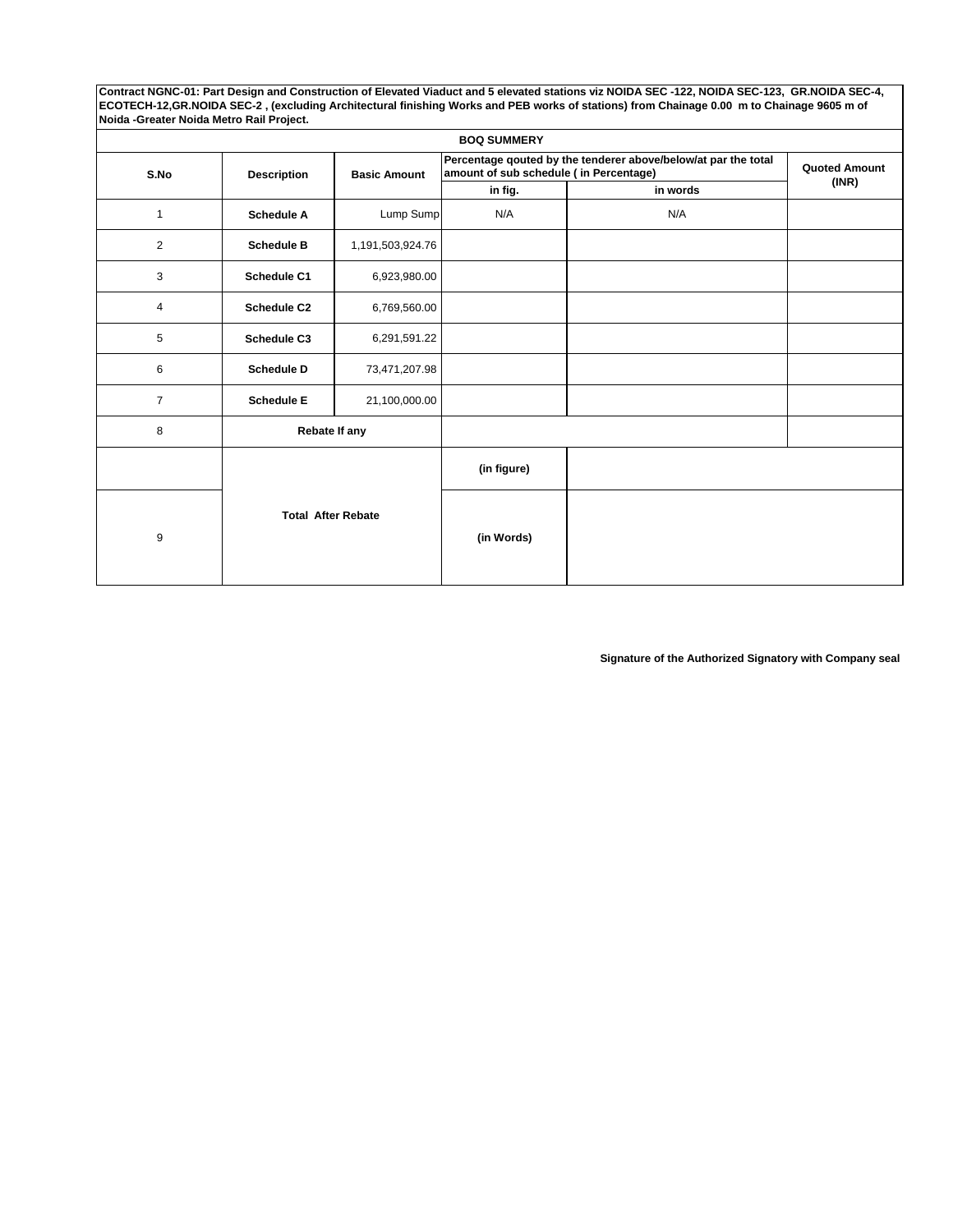## **"SCHEDULE -A"**

| S.No | Item                                                                                                                                                                                                                                                                                                                                         |
|------|----------------------------------------------------------------------------------------------------------------------------------------------------------------------------------------------------------------------------------------------------------------------------------------------------------------------------------------------|
| A    | B                                                                                                                                                                                                                                                                                                                                            |
|      | Alignment and Formation                                                                                                                                                                                                                                                                                                                      |
| 1    | Contract NGNC-01: Part Design and Construction of Elevated Viaduct and 5 elevated stations<br>viz NOIDA SEC -122, NOIDA SEC-123, GR. NOIDA SEC-4, ECOTECH-12, GR. NOIDA SEC-2,<br>(excluding Architectural finishing Works and PEB works of stations) from Chainage 0.00 m to<br>Chainage 9605 m of Noida - Greater Noida Metro Rail Project |

The Tenderer to furnish:

(1) Total quoted Contract Amount (Lump Sum) for schedule 'A' in words

| and |  |
|-----|--|

In figures ₹ …………………………………………………………………………………………………….

(2) Monthly 'On account' stage payment shall be made as per Annexure-1 of schedule 'A'. All the %age of payment are on the basis of Lump Sum amount quoted above in schedule A

> Signature of the Authorized Signatory with Company seal Authorized Signatory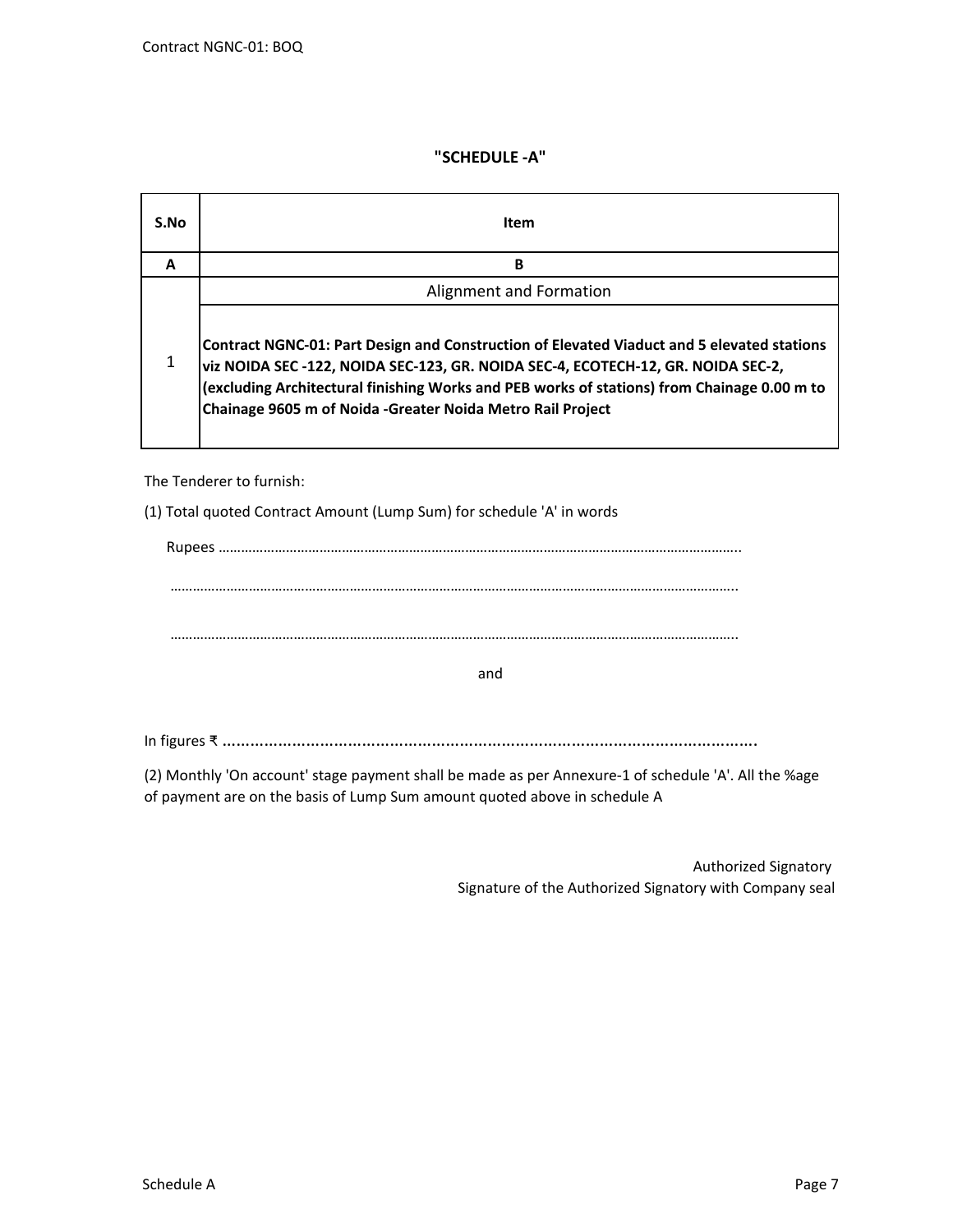| <b>Schedule B</b>                                                    |                                          |                                                                                                                 |                                         |                                                                                                                    |                      |  |  |
|----------------------------------------------------------------------|------------------------------------------|-----------------------------------------------------------------------------------------------------------------|-----------------------------------------|--------------------------------------------------------------------------------------------------------------------|----------------------|--|--|
|                                                                      | <b>Abstract of Summary of Schedule B</b> |                                                                                                                 |                                         |                                                                                                                    |                      |  |  |
| <b>S. No.</b>                                                        |                                          | <b>Description</b>                                                                                              | <b>BOQ Amount (in</b><br><b>Rupees)</b> | Percentage<br>Quoted by<br><b>Tenderer</b><br>above/below/a<br>t par the total<br>amount of sub-<br>schdule (in %) | <b>Quoted amount</b> |  |  |
| 1                                                                    |                                          | Structural Work of<br><b>FIVE Stations</b><br>Schedule B Excluding viaduct<br>in station portion<br>(ITEM RATE) | 1,191,503,924.76                        |                                                                                                                    |                      |  |  |
|                                                                      | Total (in figure)                        |                                                                                                                 |                                         |                                                                                                                    |                      |  |  |
| In words:<br>Signature of the Authorized Signatory with Company seal |                                          |                                                                                                                 |                                         |                                                                                                                    |                      |  |  |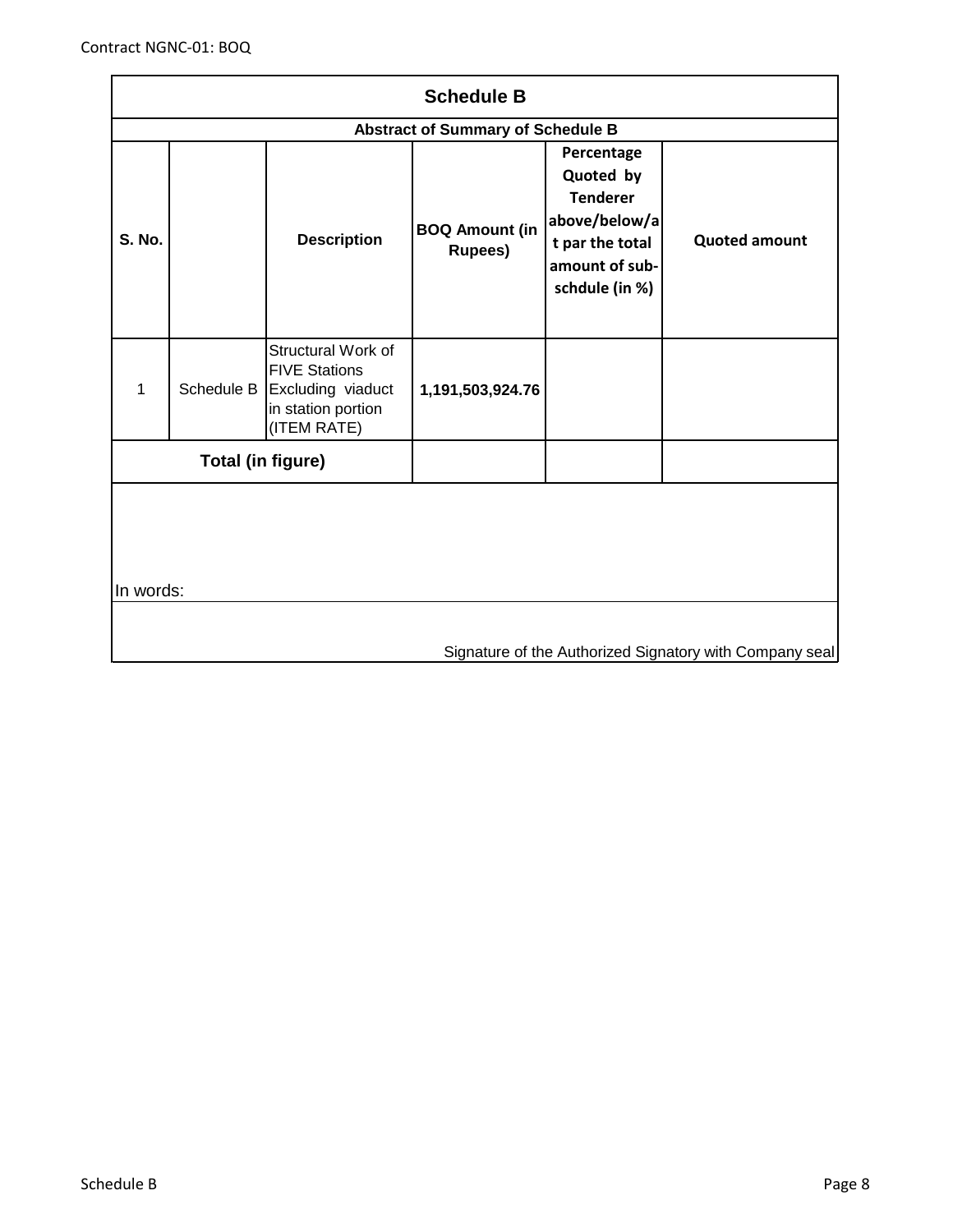#### **SUMMARY OF SCHEDULE B (STRUCTURAL WORKS)**

| Item | <b>Schedule</b> | <b>Description</b><br>Amount (Rs) |                  |  |
|------|-----------------|-----------------------------------|------------------|--|
| 1    | $\mathbf{2}$    | 3                                 | 4                |  |
|      | $B-01$          | Pile Foundations                  | 230,874,125.52   |  |
| 2    | $B-02$          | Concrete - Plain and Reinforced   | 319,959,509.33   |  |
| 3    | $B-03$          | Reinforcement                     | 636,900,093.05   |  |
| 4    | $B-04$          | <b>Structural Steel Works</b>     | 0.00             |  |
| 5    | $B-0.5$         | Miscellaneous                     | 3,770,196.86     |  |
| 6    | $B-06$          | Platform                          | 0.00             |  |
|      |                 | <b>Total</b>                      | 1,191,503,924.76 |  |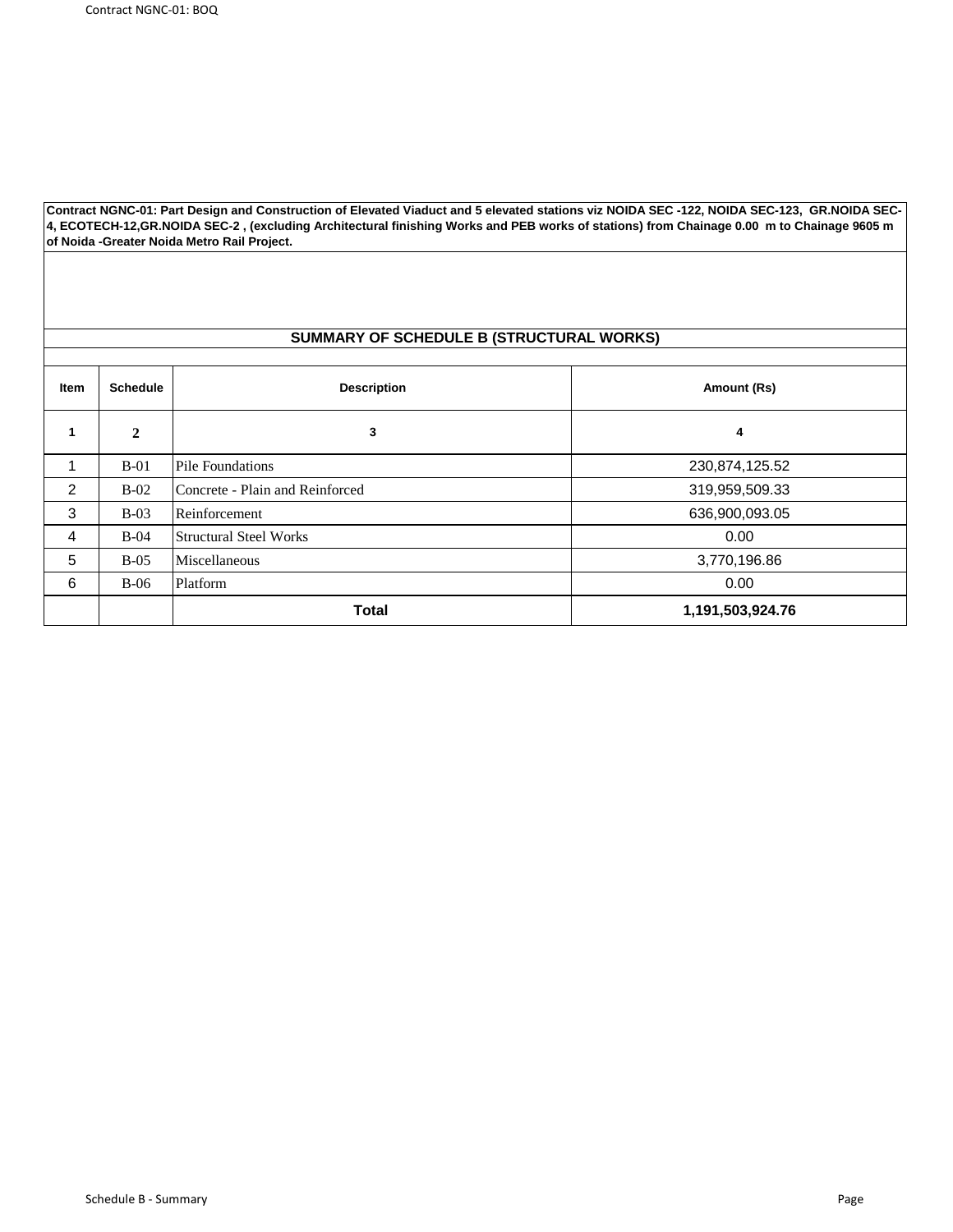SCHEDULE B<br>Contract NGNC-01: Part Design and Construction of Elevated Viaduct and 5 elevated stations viz NOIDA SEC -122, NOIDA SEC-123, GR.NOIDA SEC-4, ECOTECH-12,GR.NOIDA SEC-2 , (excluding Architectural finishing Works and PEB works of stations) from Chainage

|                | 0.00  m to Chainage 9605 m of Noida -Greater Noida Metro Rail Project.                                                                                                          |           |            |          |              |
|----------------|---------------------------------------------------------------------------------------------------------------------------------------------------------------------------------|-----------|------------|----------|--------------|
| S.No.          | <b>Description of Items</b>                                                                                                                                                     | Unit      | Rate       | Quantity | Amount       |
|                | <b>SCHEDULE -B1 PILE FOUNDATIONS</b>                                                                                                                                            |           |            |          |              |
|                | Providing and installing cast-in-situ vertical bored piles of approximate depth as per                                                                                          |           |            |          |              |
|                | drawing and with M35/20 where "35" is the grade of concrete (using Ordinary Portland                                                                                            |           |            |          |              |
|                | cement 53) incl all operations such as installation and shifting of piling rig etc, in all soil                                                                                 |           |            |          |              |
|                | strata along elevated section and "20" is the "nominal maximum aggregate size". The                                                                                             |           |            |          |              |
|                | cost shall also include the cost of empty boring wherever required. The stated length                                                                                           |           |            |          |              |
|                | include test piles for initial load tests. (Measurement shall be from cut-off level to                                                                                          |           |            |          |              |
|                | founding level). The item includes disposal of earth, muck, slush released from piles,                                                                                          |           |            |          |              |
|                | top cutted portion of pile at dumping ground for all leads. Reinforcement shall be paid                                                                                         |           |            |          |              |
|                | separately. Rate shall include cost of using required dosage of admixture in concrete                                                                                           |           |            |          |              |
| $\mathbf{1}$   | for obtaining required workability as per approval of Engineer. Rate shall include<br>provision of four MS Steel pipes of 60mm outer Diameter, 2.9mm thick (light) as per       |           |            |          |              |
|                | IS:1239 in 25% of pile at the time of casting to be used for cross-hole sonic test. Pipes                                                                                       |           |            |          |              |
|                | shall extend from cut-off level to bottom of pile where pipe shall be sealed at bottom.                                                                                         |           |            |          |              |
|                | Rate shall include filling of tubes after sonic test using standard cement non-shrink                                                                                           |           |            |          |              |
|                | mortar before casting of pile cap. The item includes drilling and socketing in hard rock                                                                                        |           |            |          |              |
|                | at required depth including casing upto required depth, Including casing as required.                                                                                           |           |            |          |              |
|                | For 1000 mm dia Pile                                                                                                                                                            |           |            |          |              |
|                | (i) By hydraulic rigs using partial depth casing with bentonite/polymer                                                                                                         | <b>RM</b> | 12167.44   | 14850.00 | 180686484.00 |
|                | For 1200 mm dia Pile                                                                                                                                                            |           |            |          |              |
|                | (i) By hydraulic rigs using partial depth casing with bentonite/polymer<br>Carrying out initial vertical load tests as per relevant IS Codes including all                      | <b>RM</b> | 21297.04   |          | 0.00         |
|                | arrangements for measuring deflections and submitting reports. This includes making                                                                                             |           |            |          |              |
|                | of pile head ready for testing at the desired level, supporting / reaction arrangement                                                                                          |           |            |          |              |
| $\overline{2}$ | (including reaction piles/soil/rock anchors, if any) for the kentledge load. (Cost of pile is                                                                                   |           |            |          |              |
|                | paid in item 1 to 2)                                                                                                                                                            |           |            |          |              |
|                | (ii) 800/1000 mm dia pile (2.5 times the theoretical design vertical load capacity of                                                                                           |           |            |          | 7155002.00   |
|                | 400/580t, The test arrangements to be designed shall cater for additional 25% above<br>test load)                                                                               | Nos.      | 1431000.40 | 5        |              |
|                | Carrying out initial lateral load tests as per relevant IS Codes including all                                                                                                  |           |            |          |              |
|                | arrangements for measuring deflections and submitting reports. This includes making                                                                                             |           |            |          |              |
|                | of pile head ready for testing at the desired level, supporting / reaction arrangement                                                                                          |           |            |          |              |
| 4              | (include reaction piles/ soil/ rock anchors, if any) for the kentledge load. (Cost of pile is                                                                                   |           |            |          |              |
|                | paid in item 1 to 2)<br>800/1000 mm dia pile (2.5 times the theoretical design lateral load capacity of 40t)                                                                    |           |            |          |              |
|                |                                                                                                                                                                                 | Nos.      | 79499.7    | 5        | 397498.60    |
|                | Carrying out Static Routine vertical load tests as per relevant IS Codes including all                                                                                          |           |            |          |              |
|                | arrangements for measuring deflections and submitting reports. This includes making                                                                                             |           |            |          |              |
| 5              | of pile head ready for testing at the desired level, supporting / reaction arrangement                                                                                          |           |            |          |              |
|                | (incl. reaction piles/soil/rock anchors, if any) for the kentledge load.                                                                                                        |           |            |          |              |
|                | 800/1000 mm dia pile (1.5 times the theoretical design vertical load capacity of 500t)                                                                                          |           |            |          |              |
|                |                                                                                                                                                                                 | Nos.      | 478619.4   | 5        | 2393097.05   |
|                | Carrying out Static Routine lateral load tests as per relevant IS Codes including all                                                                                           |           |            |          |              |
|                | arrangements for measuring deflections and submitting reports. This includes making                                                                                             |           |            |          |              |
|                | of pile head ready for testing at the desired level, supporting / reaction arrangement                                                                                          |           |            |          |              |
| 6              | (incl. reaction piles/ soil/ rock anchors, if any) for the kentledge load.                                                                                                      |           |            |          |              |
|                | 800/1000 mm dia pile (2.5 times the theoretical design lateral load capacity of 40 t)                                                                                           |           |            |          |              |
|                |                                                                                                                                                                                 | Nos.      | 43872.8    | 5        | 219364.00    |
| $\overline{7}$ | Non destructive integrity testing of cast in situ piles of 800mm/1000 mm/1200 mm dia                                                                                            |           |            |          |              |
|                | and as per specifications, and submitting reports.                                                                                                                              | Nos.      | 3179.5     | 135      | 429227.10    |
| 8              | Integrity pile test using cross hole sonic logging as per the provision of ASTM standard                                                                                        | Nos.      | 4797.4     | 70       | 335818.00    |
|                | D6760, as per drawings & technical specifications.                                                                                                                              |           |            |          |              |
|                | Providing M 35/20 concrete (using cement as per technical specifications) for following                                                                                         |           |            |          |              |
|                | concrete works:<br>Pile cap / Tie beams including excavation through existing concrete and water bound                                                                          |           |            |          |              |
|                | macadam road /bituminous road / cement road of all thicknesses including dismantling                                                                                            |           |            |          |              |
|                | other structures, dead utilities etc. and soil including dewatering, pumping and bailing                                                                                        |           |            |          |              |
|                | out water, strutting and shoring etc. This item also includes formwork and backfilling in                                                                                       |           |            |          |              |
| 9              | foundation including watering, compacting with a vibratory plate compactor and loading,                                                                                         |           |            |          |              |
|                | leading and disposal of surplus excavated material using lockable and covered trucks                                                                                            | Cum       | 7283.27    | 4556     | 33182578.12  |
|                | so as to ensure that during transportation the carried material does not spill out. Max                                                                                         |           |            |          |              |
|                | lead to dumping ground will be all leads (average anticipated lead will be 10km).                                                                                               |           |            |          |              |
|                | Reinforcement shall be paid separately. Rate shall include cost of using required<br>dosage of admixture in concrete for obtaining required workability as per approval of      |           |            |          |              |
|                | Engineer. And rate shall include back filling using coarse sand.                                                                                                                |           |            |          |              |
|                | Providing M 40/20 concrete (using Portland slag cement as per technical                                                                                                         |           |            |          |              |
| 10             | specifications) for following concrete works:                                                                                                                                   |           |            |          |              |
|                | Open foundation, basement slab, ancillary building foundation slab, retaining wall                                                                                              |           |            |          |              |
|                | bottom slab including excavation through existing ground and water bound macadam                                                                                                |           |            |          |              |
|                | road/bituminous road/cement concrete road of all thicknesses, soft and stiff clays<br>including dismantling other structures, dead utilities etc. including dewatering, pumping |           |            |          |              |
|                | and bailing out water. This item also includes cost involved in curing, required dosage                                                                                         |           |            |          |              |
|                | of admixture in concrete for obtaining required workability as per specifications &                                                                                             |           |            |          |              |
|                | approval of Engineer, providing shoring on all sides of excavated ground or road, all                                                                                           |           |            |          |              |
|                | formwork and backfilling with suitable material in foundation in layers including watering,                                                                                     | Cum       | 13706.33   | 443.23   | 6075056.65   |
|                | compacting with a vibratory plate compactor and loading, leading and disposal of                                                                                                |           |            |          |              |
|                | surplus excavated material using covered trucks with all leads and lifts to designated                                                                                          |           |            |          |              |
|                | dumping site of the city authorities with the approval of concerned authority and with                                                                                          |           |            |          |              |
|                | the consent of the Engineer. Reinforcement shall be paid separately.<br>Measurement shall be considered only the total volume of footing concrete (excluding                    |           |            |          |              |
|                | PCC below open foundation)                                                                                                                                                      |           |            |          |              |
|                |                                                                                                                                                                                 |           |            |          |              |
|                | TOTAL AMOUNT OF SCHEDULE -B1                                                                                                                                                    |           |            |          | 230874125.5  |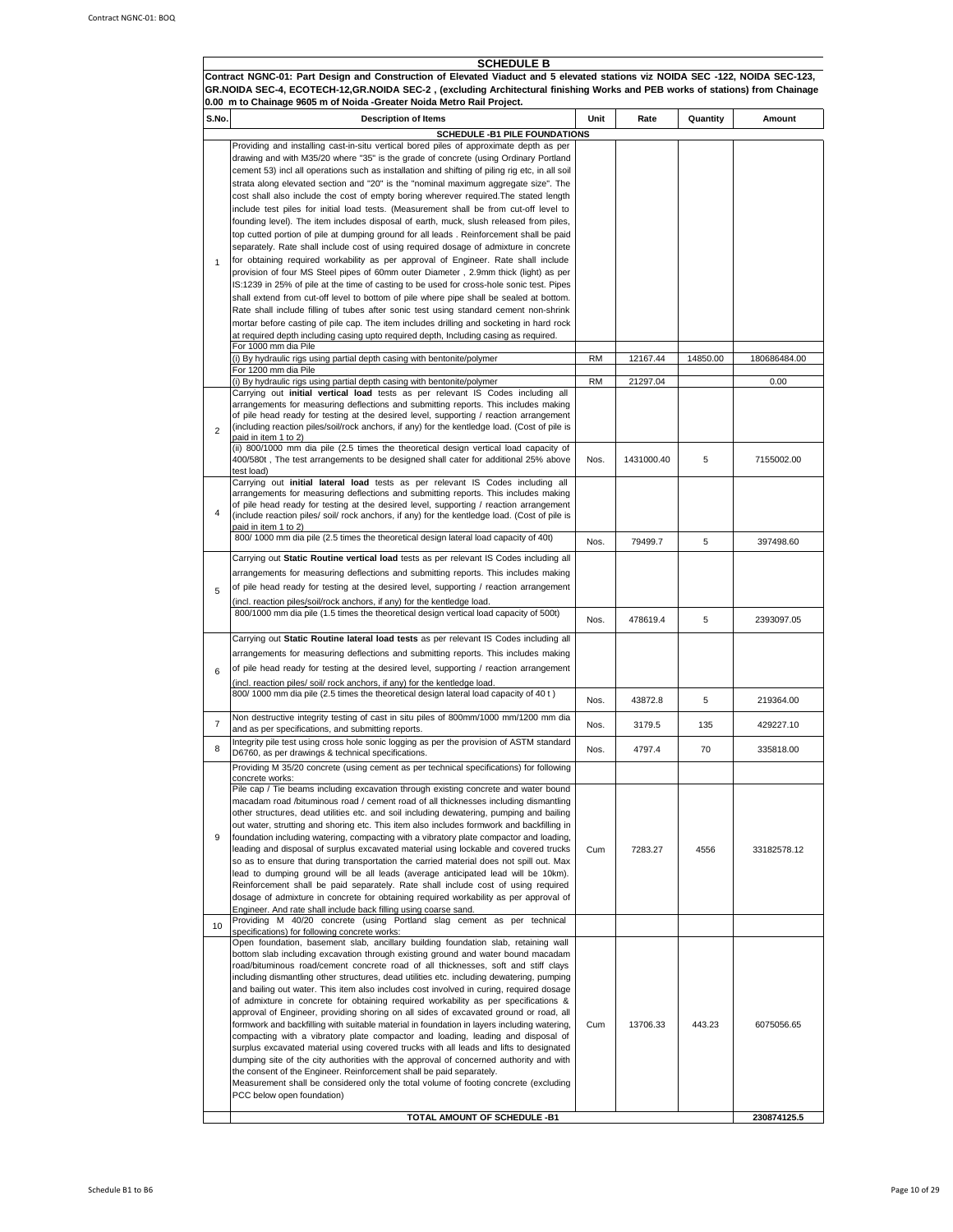| S.No.        | <b>Description of Items</b>                                                                                                                                                                                                                                                                                                                                                                                                                                                                                                                                                                                                                                                                                                                                                                                                                                                                                                                                                                                                                                                                                                          | Unit       | Rate    | Quantity | Amount      |
|--------------|--------------------------------------------------------------------------------------------------------------------------------------------------------------------------------------------------------------------------------------------------------------------------------------------------------------------------------------------------------------------------------------------------------------------------------------------------------------------------------------------------------------------------------------------------------------------------------------------------------------------------------------------------------------------------------------------------------------------------------------------------------------------------------------------------------------------------------------------------------------------------------------------------------------------------------------------------------------------------------------------------------------------------------------------------------------------------------------------------------------------------------------|------------|---------|----------|-------------|
|              | SCHEDULE - B2 CONCRETE AND PLAIN REINFORCEMENT                                                                                                                                                                                                                                                                                                                                                                                                                                                                                                                                                                                                                                                                                                                                                                                                                                                                                                                                                                                                                                                                                       |            |         |          |             |
| $\mathbf{1}$ | Providing and laying in position cast-in-situ design cement concrete mix of M15/20<br>grade, including cost of shuttering if any etc. PCC below foundations, pilecaps, tie<br>beams, basement, underground water tanks, slab on grade, raft slabs, retaining wall<br>etc. in complete as per approved drawings.                                                                                                                                                                                                                                                                                                                                                                                                                                                                                                                                                                                                                                                                                                                                                                                                                      | <b>CUM</b> | 4782    | 337      | 1611537.4   |
| 2            | Providing and laying in position cast-in-situ design cement concrete mix of M-35/20, M-<br>45/20 grade for reinforced cement concrete structural elements at all levels including<br>centering, shuttering, deshuttering, propping, staging, scaffolding, necessary tools,<br>plants, machinery and all related operations etc. for all heights using plywood/ steel<br>material for shuttering & steel props. Rate shall include cost of providing grooves,<br>chamfers, moulding, cutout etc. in formwork & using required dosage of admixture in<br>concrete for obtaining required workability as per approval of Engineer. The work will<br>include vibration of concrete, curing protecting from damage, bailing/pumping out water<br>if required, levelling of ground, making site good and placing in position of necessary<br>fixtures, insert plates, sleeves for various purposes, shear connectors etc. complete as<br>per drawings, specifications and as directed by the Engineer. Reinforcement shall be<br>paid separately.<br>Note:- Some inserts fabricated by other agencies which have to be incorporated in the |            |         |          |             |
|              | pilecap, columns/pedestals, beams, slabs etc would have to be handed over to the<br>contractor for placement and fixing in the reinforcement cage / shuttering before<br>concreting. No payment will be made for such inserts.                                                                                                                                                                                                                                                                                                                                                                                                                                                                                                                                                                                                                                                                                                                                                                                                                                                                                                       |            |         |          |             |
| 3            | M-45/20 for piers, Columns (rectangular, circular or square as per execution drawing or<br>as approved by the engineer) at all levels.                                                                                                                                                                                                                                                                                                                                                                                                                                                                                                                                                                                                                                                                                                                                                                                                                                                                                                                                                                                               | Cum        | 8145    | 6415     | 52247737.3  |
| 4            | M-35/20 for Beam, Slab at all levels.covering slabs for underground water tank<br>/basement, chajja slab, staircase slab including steps, Landing, Stinger beam, sill, floor<br>beams, cantilever beam, inverted beams, gutter beams, lintels, copings, facias,<br>parapet, drop pardis, railing, mullions, cornices etc. for profiles, pillars, Beams for<br>compound wall, retaining walls etc. at all levels                                                                                                                                                                                                                                                                                                                                                                                                                                                                                                                                                                                                                                                                                                                      | Cum        | 7540.28 | 33988    | 256279036.6 |
| 5            | M-35/20 for basement wall, ancillary building wall and also including approved make &<br>quantity of waterproofing compound in concrete, providing PVC water stops at<br>construction joints & hydro testing of tank as per direction of Engineer.                                                                                                                                                                                                                                                                                                                                                                                                                                                                                                                                                                                                                                                                                                                                                                                                                                                                                   | Cum        | 7010.14 | 1198     | 8398147.7   |
| 6            | Providing M 35/20 concrete for Reinforced concrete crash barrier over pile cap all<br>round the pier as specified in drawings, incl. centering, shuttering, scaffolding and all<br>related operations as required to complete the work. The item includes pedestal<br>supporting crash barrier. Reinforcement shall be paid separately. Rate shall include<br>cost of using required dosage of admixture in concrete for obtaining required<br>workability as per approval of Engineer.                                                                                                                                                                                                                                                                                                                                                                                                                                                                                                                                                                                                                                              | Cum        | 7010.10 | 203      | 1423050.3   |
|              | TOTAL AMOUNT OF SCHEDULE -B2                                                                                                                                                                                                                                                                                                                                                                                                                                                                                                                                                                                                                                                                                                                                                                                                                                                                                                                                                                                                                                                                                                         |            |         |          | 319959509.3 |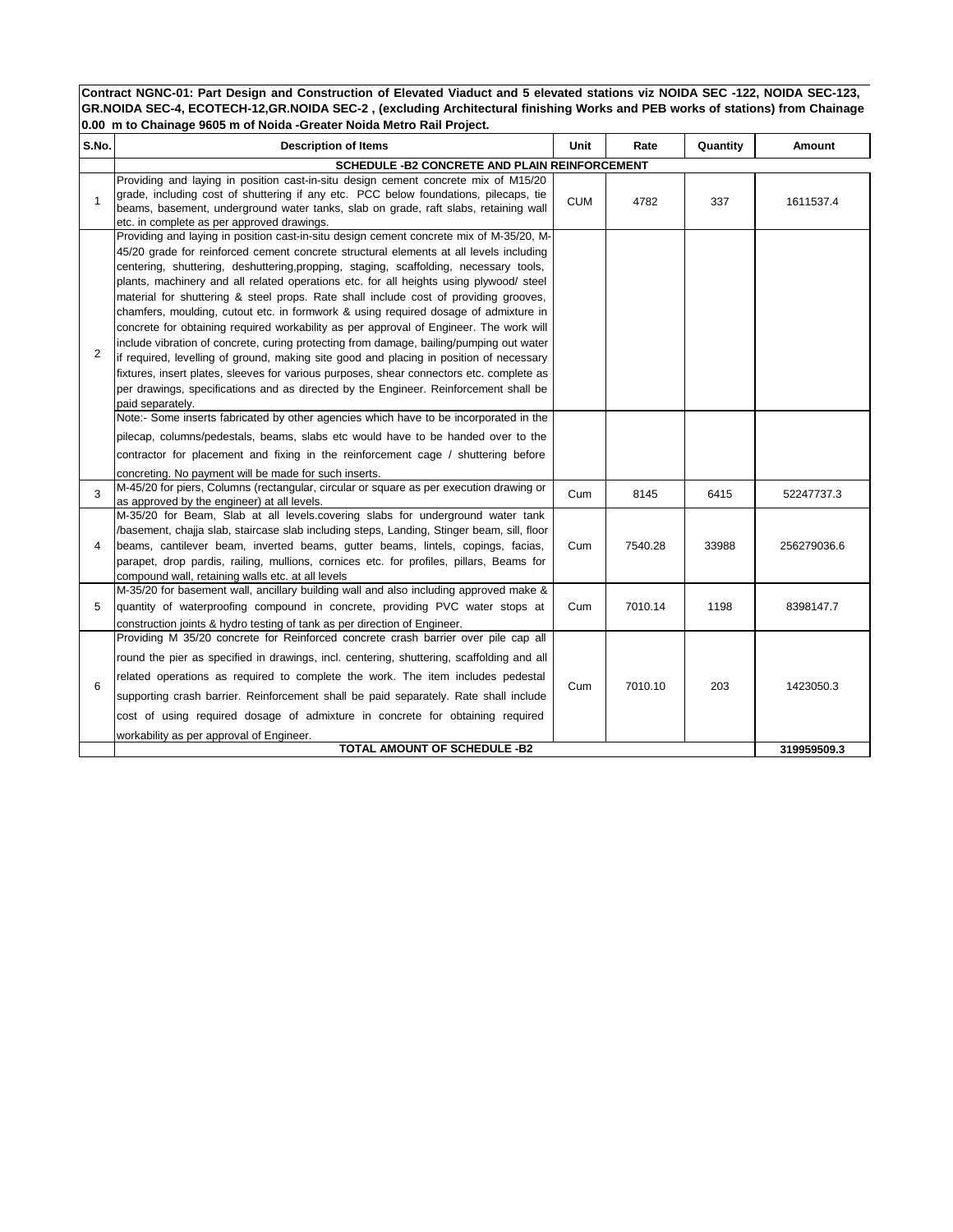| S.No. | <b>Description of Items</b>                                                                  | Unit | Rate     | Quantity | Amount       |
|-------|----------------------------------------------------------------------------------------------|------|----------|----------|--------------|
|       | <b>SCHEDULE -B3 REINFORCEMENT</b>                                                            |      |          |          |              |
|       | Providing TMT reinforcement steel of Fe-500 grade, from approved list of supplier,           |      |          |          |              |
|       | including straightening, cutting, bending, tying, lap/butt welding, placing, binding with GI |      |          |          |              |
|       | binding wire 18 SWG in all structural heights and depths complete as per drawings,           |      |          |          |              |
|       | specifications and directions of Engineer. The scope of work will also include               | MT   | 63379.45 | 10049    | 636900093.05 |
|       | application of one coat of cement slurry inhibitor solution as per manufacturer's            |      |          |          |              |
|       | instruction approved by the Engineer-in-charge. (1kg cement with 600cc inhibitor             |      |          |          |              |
|       | solution, petent no. 109784/67)                                                              |      |          |          |              |
|       | TOTAL AMOUNT OF SCHEDULE -B3                                                                 |      |          |          | 636900093.1  |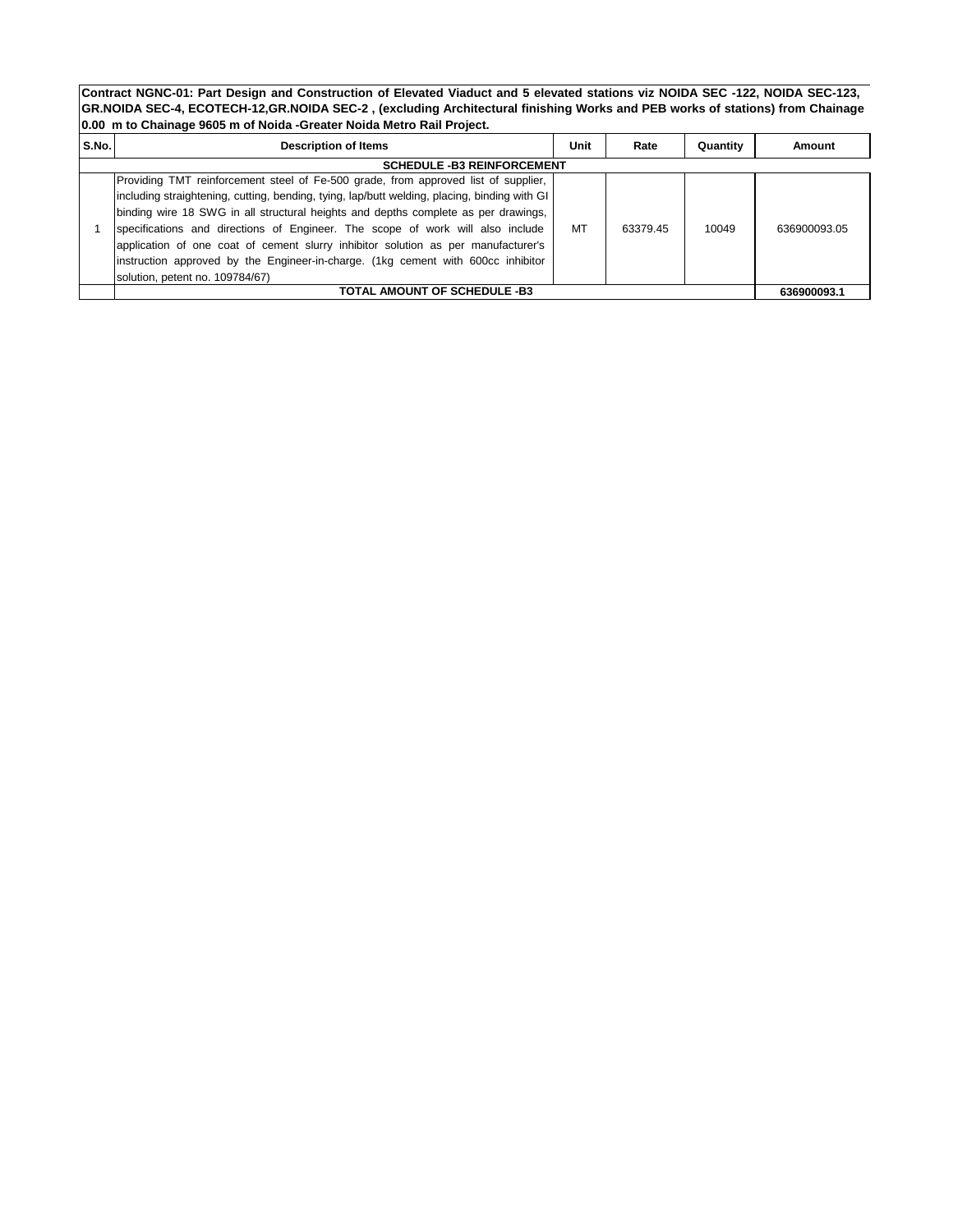| S.No. | <b>Description of Items</b>                                                                                                                                                                                                                                                                                                                                                                                                                                                                                                                                                                                                                                                                                                                                                                                                                                                                                                                                                                                                                                                                                                                                                                                                                                                                                                                         | Unit | Rate   | Quantity | Amount |
|-------|-----------------------------------------------------------------------------------------------------------------------------------------------------------------------------------------------------------------------------------------------------------------------------------------------------------------------------------------------------------------------------------------------------------------------------------------------------------------------------------------------------------------------------------------------------------------------------------------------------------------------------------------------------------------------------------------------------------------------------------------------------------------------------------------------------------------------------------------------------------------------------------------------------------------------------------------------------------------------------------------------------------------------------------------------------------------------------------------------------------------------------------------------------------------------------------------------------------------------------------------------------------------------------------------------------------------------------------------------------|------|--------|----------|--------|
|       | <b>SCHEDULE - B4 STRUCTURAL STEEL WORKS</b>                                                                                                                                                                                                                                                                                                                                                                                                                                                                                                                                                                                                                                                                                                                                                                                                                                                                                                                                                                                                                                                                                                                                                                                                                                                                                                         |      |        |          |        |
|       | Providing, fabricating to required profile and shape, transporting, erecting and fixing in<br>position structural steel work including procurement of all raw steel materials, bolts,<br>nuts & washer incl. its testing, allowance for all types of wastages, strightening, cutting,<br>bending of section whereever specified, drilling holes, bolting provison of necessary<br>tools etc. Work under this item would generally cover all structural steel work. for roof in<br>the stations, including roof portals, purlins, runner gutters etc, in the station steel roof<br>structure (but excluding down take pipes and sheeting on roof as per specifications)<br>along with provision for all fixing E&M, OHE and Signalling/Telecommunications<br>equipments in the station steel roof streuture. Work to include all intermediate stages of<br>activities not define herein, but otherwise implied for total completion of work.Cost to<br>include but not limited to, all materials including wastages, all consumables, fasteners<br>of all types for both temporary works including staging, scaffolding, tools, plant and<br>equipment, and additional costs of all incidentals and necessary testing of material etc<br>including cost of painting as per specifications. It includes all type of structural work<br>including FOB. | МT   | 106459 | $\Omega$ | 0.00   |
|       | TOTAL AMOUNT OF SCHEDULE -B4                                                                                                                                                                                                                                                                                                                                                                                                                                                                                                                                                                                                                                                                                                                                                                                                                                                                                                                                                                                                                                                                                                                                                                                                                                                                                                                        |      |        |          | 0.0    |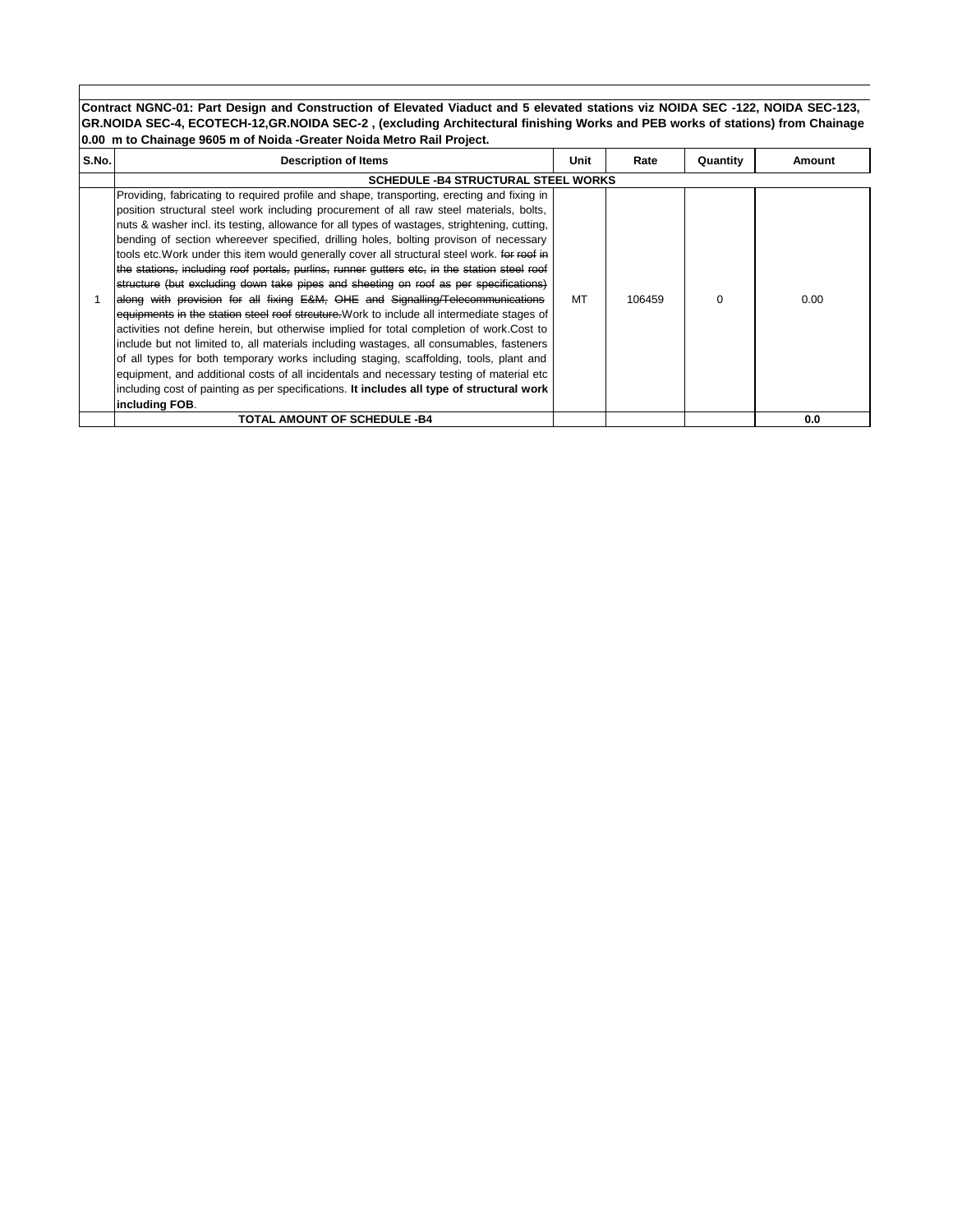| S.No.          | <b>Description of Items</b>                                                                                                                                                           | Unit           | Rate     | Quantity | Amount     |
|----------------|---------------------------------------------------------------------------------------------------------------------------------------------------------------------------------------|----------------|----------|----------|------------|
|                | <b>SCHEDULE -B5 MISCELLANOUS</b>                                                                                                                                                      |                |          |          |            |
|                | Supplying and fixing GI Expansion Fasteners (appx. exposed length 300mm) of                                                                                                           |                |          |          |            |
|                | approved make, including testing for fixing into already constructed RCC structure.                                                                                                   |                |          |          |            |
|                | a) 12mm dia                                                                                                                                                                           | Nos.           | 187.11   | 313      | 58565.43   |
|                | 16mm dia<br>b)                                                                                                                                                                        | Nos.           | 502.18   | 313      | 157182.34  |
|                | 20mm dia<br>C)                                                                                                                                                                        | Nos.           | 998.98   | 313      | 312680.74  |
| $\mathfrak{p}$ | Supplying & fixing Rebar Fasteners (approx. exposed length 300mm) of approved<br>make, including the cost of rebars and testing for fixing into already constructed RCC<br>structure. |                |          |          |            |
|                | a) 8mm dia                                                                                                                                                                            | Nos.           | 141.94   | 625      | 88712.50   |
|                | b) 12mm dia                                                                                                                                                                           | Nos.           | 329.05   | 625      | 205656.25  |
|                | c) 16mm dia                                                                                                                                                                           | Nos.           | 1033.40  | 625      | 645875.00  |
|                | NON SHRINK GROUT                                                                                                                                                                      |                |          |          |            |
| 3              | Proving and pouring non-shrink grout for grouting of holding down bolts of columns and<br>under base plates etc. complete as directed by Engineer.                                    | cum            | 53573.42 | 10.00    | 535734.20  |
|                | <b>DRAINAGE</b>                                                                                                                                                                       |                |          |          |            |
|                | Providing and fixing 160 mm dia UPVC (Working pressure 6 kg/spcm) pipes in central                                                                                                    |                |          |          |            |
| 4              | columns with 3 mm size slotos depth as per drawings & direction of Engineer in charge                                                                                                 | R <sub>m</sub> | 1003.29  | 1760     | 1765790.40 |
|                | complete in all respects. Cost shall include approval from Ground Water Authority.                                                                                                    |                |          |          |            |
|                | <b>TOTAL AMOUNT OF SCHEDULE -B5</b>                                                                                                                                                   |                |          |          | 3770196.9  |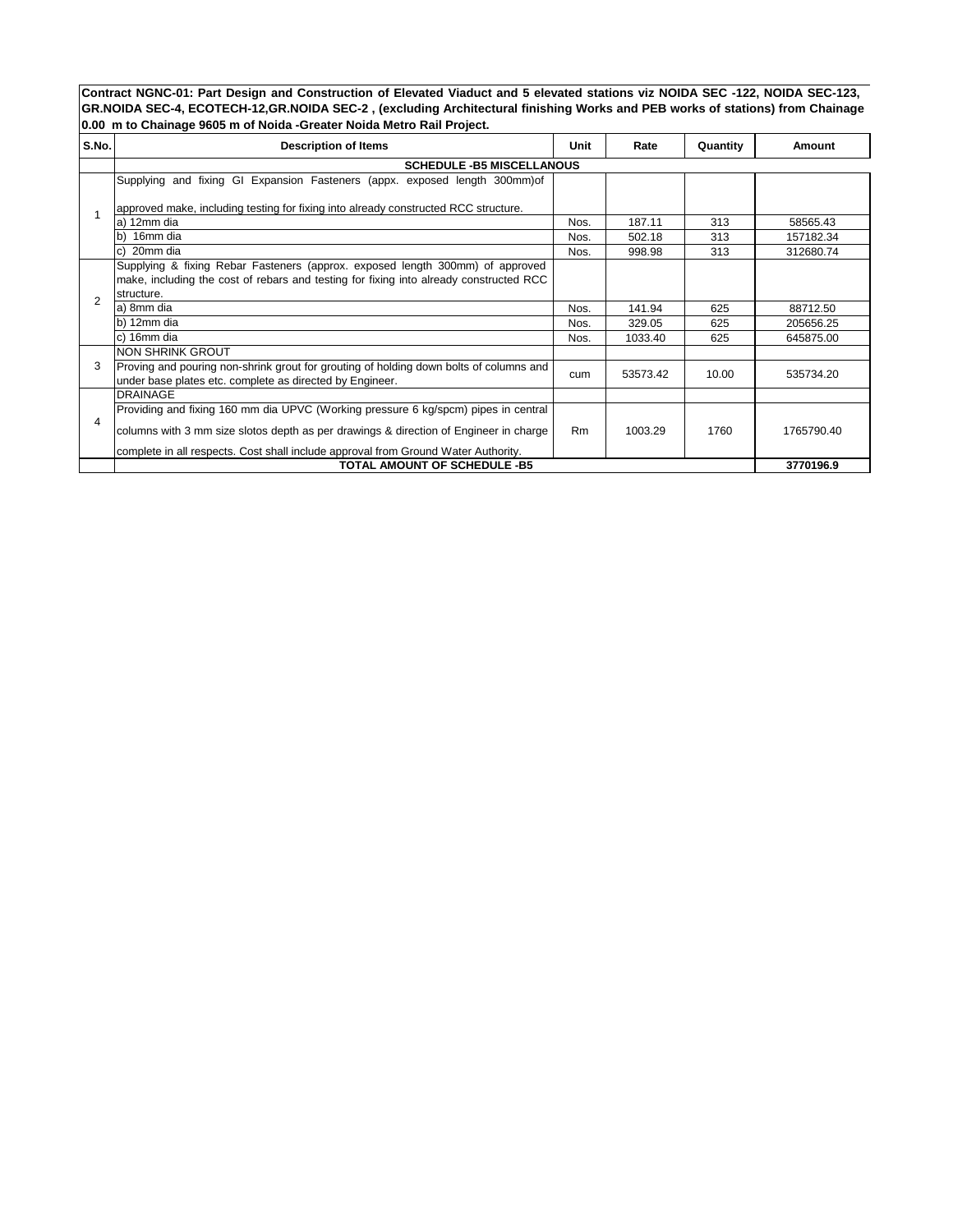| S.No.          | <b>Description of Items</b>                                                                                                                                                                                                                                                                                                                                                                                                                                                                                                                                                                                                                                                                                                                                                                                                                                                                                                                                                                                                                                                                                                                                                                                                                                                                                                                                                                                                                                                                                                          | Unit       | Rate      | Quantity | Amount |  |  |  |  |  |
|----------------|--------------------------------------------------------------------------------------------------------------------------------------------------------------------------------------------------------------------------------------------------------------------------------------------------------------------------------------------------------------------------------------------------------------------------------------------------------------------------------------------------------------------------------------------------------------------------------------------------------------------------------------------------------------------------------------------------------------------------------------------------------------------------------------------------------------------------------------------------------------------------------------------------------------------------------------------------------------------------------------------------------------------------------------------------------------------------------------------------------------------------------------------------------------------------------------------------------------------------------------------------------------------------------------------------------------------------------------------------------------------------------------------------------------------------------------------------------------------------------------------------------------------------------------|------------|-----------|----------|--------|--|--|--|--|--|
|                | <b>SCHEDULE -B6 Platform</b>                                                                                                                                                                                                                                                                                                                                                                                                                                                                                                                                                                                                                                                                                                                                                                                                                                                                                                                                                                                                                                                                                                                                                                                                                                                                                                                                                                                                                                                                                                         |            |           |          |        |  |  |  |  |  |
| 1              | Providing, precasting and curing precast post tensioned concrete I Beam/Girder of<br>M45 grade (Including all shuttering and other arrangements). Reinforcement shall be<br>paid separately. Rate shall include cost of using required dosage of admixture in<br>concrete for obtaining required workability as per approval of Engineer.                                                                                                                                                                                                                                                                                                                                                                                                                                                                                                                                                                                                                                                                                                                                                                                                                                                                                                                                                                                                                                                                                                                                                                                            | cum        | 10177.37  |          | 0.00   |  |  |  |  |  |
| $\overline{2}$ | Transporting and erection of these I-Beams into completed structures conforming to<br>required a rades and dimensions comulete as per drawn and specifications.<br>The payment schedule for item no. 1 & 2 will be as follow:<br>(i) On submission of Method statement, i.e detailed design, working drawings of casting<br>vard, framework.<br>Staging, stacking yard. EOT cranes etc, and approval of the same by Engineer $-0.5\%$<br>of accepted amount for item no (1)<br>(ii) Providing Casting Yard, formwork staging, stacking yard, batching plant, covered<br>shed for casting beds, installation of T&P etc., curing arrangement and casting of one<br>mock up I-Beam and its approval 15% of accepted amount for item no. 1<br>(iii) Providing and casting I-Beam as detailed in item no. $1 - 50\%$ of accepted rate for<br>item no. 6 till the amount paid vide I & ii above is adjusted, thereafter at accepted rates.<br>(iv) On submission of Method Statements, i.e., detailed design and shop drawings for<br>all temporary equipments and approval of the same by the Engineer $-0.5\%$ of<br>accepted amount for item no. 1<br>(v) Mobilisation of cranes, trailors. Etc., and erection of one I-Beam – 10% of accepted<br>amount of item no. 1 for mobilizing all erection equipments.<br>(vi) Transporting and erecting in position as detailed in items no. $2 - 40\%$ of accepted<br>rates for amount of items no. 2 till the amount paid vide (iv) & (v) above is adjusted<br>thereafter at accepted rates | <b>MT</b>  | 1739.88   |          | 0.00   |  |  |  |  |  |
| 3              | Supplying and post threading uncoated stress-relieved low relaxation steel comforming<br>IS:14268, class2 in I-beams including providing 85mm ID (12K15) corrugated HDPE<br>duct (both sides) 2.3mm thick with couplers & vent pipes, spacers anchorages,<br>stressing using 12K15 system and grouting, epoxy protection of anchorages, sealing of<br>PT anchorage recess with concrete (same grade as structure) and all related<br>operations to complete the work                                                                                                                                                                                                                                                                                                                                                                                                                                                                                                                                                                                                                                                                                                                                                                                                                                                                                                                                                                                                                                                                 |            |           |          | 0.00   |  |  |  |  |  |
|                | <b>Strands</b>                                                                                                                                                                                                                                                                                                                                                                                                                                                                                                                                                                                                                                                                                                                                                                                                                                                                                                                                                                                                                                                                                                                                                                                                                                                                                                                                                                                                                                                                                                                       | MT         | 141005.27 |          | 0.00   |  |  |  |  |  |
|                | Corrugated HDPE duct-85mm ID                                                                                                                                                                                                                                                                                                                                                                                                                                                                                                                                                                                                                                                                                                                                                                                                                                                                                                                                                                                                                                                                                                                                                                                                                                                                                                                                                                                                                                                                                                         | Rm         | 180.31    |          | 0.00   |  |  |  |  |  |
|                | Anchorages for 12K 15 cable                                                                                                                                                                                                                                                                                                                                                                                                                                                                                                                                                                                                                                                                                                                                                                                                                                                                                                                                                                                                                                                                                                                                                                                                                                                                                                                                                                                                                                                                                                          | <b>Nos</b> | 7387.20   |          | 0.00   |  |  |  |  |  |
|                | <b>TOTAL AMOUNT OF SCHEDULE -B6</b>                                                                                                                                                                                                                                                                                                                                                                                                                                                                                                                                                                                                                                                                                                                                                                                                                                                                                                                                                                                                                                                                                                                                                                                                                                                                                                                                                                                                                                                                                                  |            |           |          | 0.0    |  |  |  |  |  |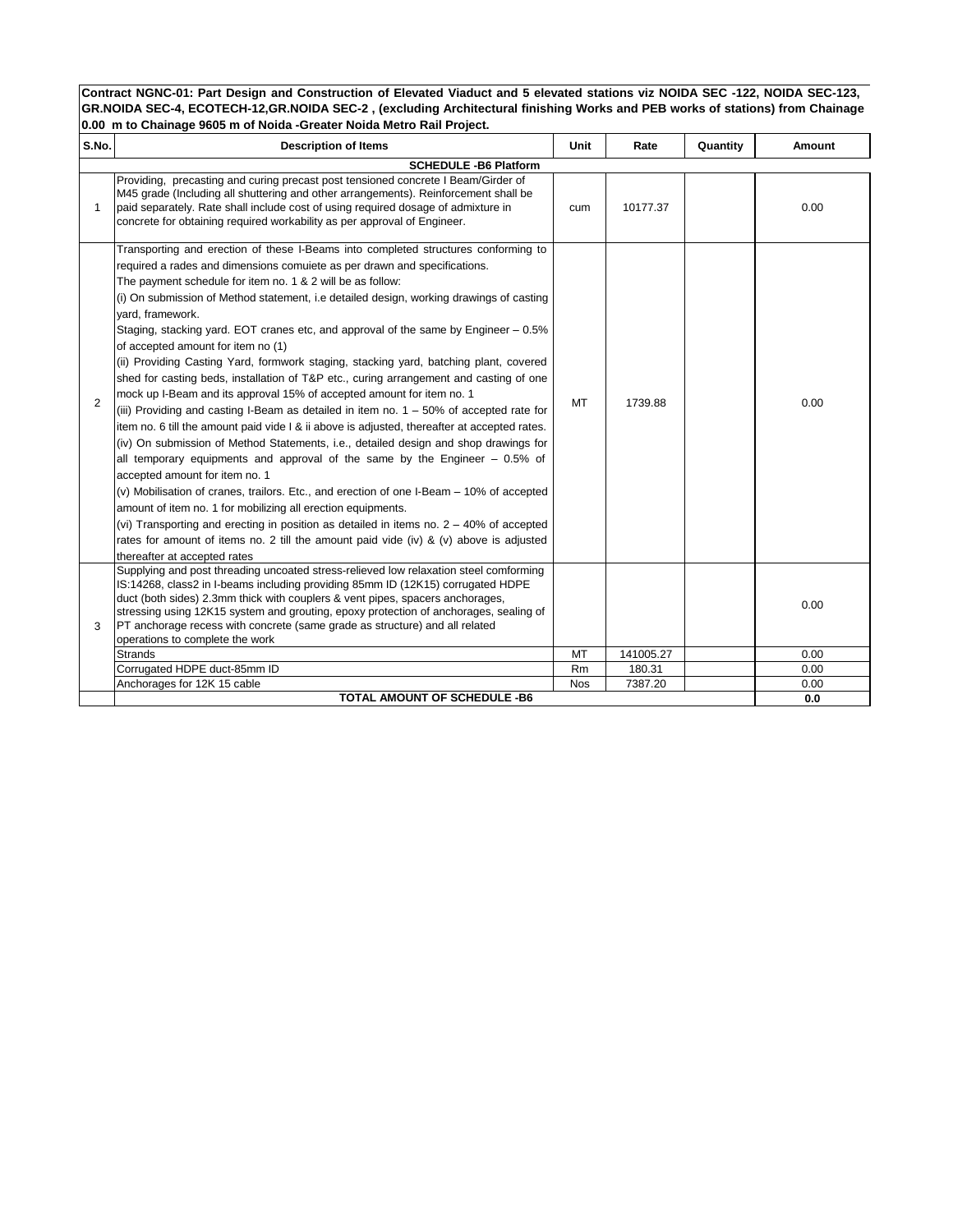# **Schedule 'C'**

|               | Abstract of Summary of Schedules C1, C2 & C3 |                                                                                                                                               |                            |                                                                                                             |                               |  |  |  |
|---------------|----------------------------------------------|-----------------------------------------------------------------------------------------------------------------------------------------------|----------------------------|-------------------------------------------------------------------------------------------------------------|-------------------------------|--|--|--|
| S. No.        |                                              | <b>Description</b>                                                                                                                            | <b>BOQ Amount</b><br>(INR) | Percentage quoted by the<br>tenderer above/below/at<br>par the total amount of<br>sub-schedule<br>(in %age) | <b>Quoted Amount</b><br>(INR) |  |  |  |
|               | <b>Schedule C1</b>                           | PLUMBING WOKRKS For 5 elevated stations viz NOIDA<br>SEC-122, NOIDA SEC-123, GR.NOIDA SEC-4,<br>ECOTECH-12, GR. NOIDA SEC-2 NDSRITEMS         | 6,923,980.00               |                                                                                                             |                               |  |  |  |
| $\mathcal{P}$ | <b>Schedule C2</b>                           | <b>IPLUMBING WOKRKS For 5 elevated stations viz NOIDA</b><br>SEC-122, NOIDA SEC-123, GR. NOIDA SEC-4,<br>ECOTECH-12, GR. NOIDA SEC-2 DSRITEMS | 6,769,560.00               |                                                                                                             |                               |  |  |  |
| 3             | <b>Schedule C3</b>                           | Civil utilities for 5 elevated stations viz NOIDA SEC -122,<br>NOIDA SEC-123, GR.NOIDA SEC-4, ECOTECH-<br>12, GR. NOIDA SEC-2                 | 6,291,591.22               |                                                                                                             |                               |  |  |  |
|               |                                              | Total (in figure)                                                                                                                             | <b>NA</b>                  | <b>NA</b>                                                                                                   |                               |  |  |  |

\_\_\_\_\_\_\_\_\_\_\_\_\_\_\_\_\_\_\_\_\_\_\_\_\_\_\_\_\_\_\_\_\_\_\_\_\_\_\_\_\_\_\_\_\_\_\_\_\_\_\_\_\_\_\_\_\_\_\_\_\_\_\_\_\_\_\_\_\_\_\_\_\_\_\_\_\_\_\_\_\_\_\_\_\_\_\_\_\_\_\_\_\_\_\_\_\_\_\_\_\_\_\_

\_\_\_\_\_\_\_\_\_\_\_\_\_\_\_\_\_\_\_\_\_\_\_\_\_\_\_\_\_\_\_\_\_\_\_\_\_\_\_\_\_\_\_\_\_\_\_\_\_\_\_\_\_\_\_\_\_\_\_\_\_\_\_\_\_\_\_\_\_\_\_\_\_\_\_\_\_\_\_\_\_\_\_\_\_\_\_\_\_\_\_\_\_\_\_\_\_\_\_\_\_\_\_

Total in words:

**Signature of the Authorized Signatory with Company seal**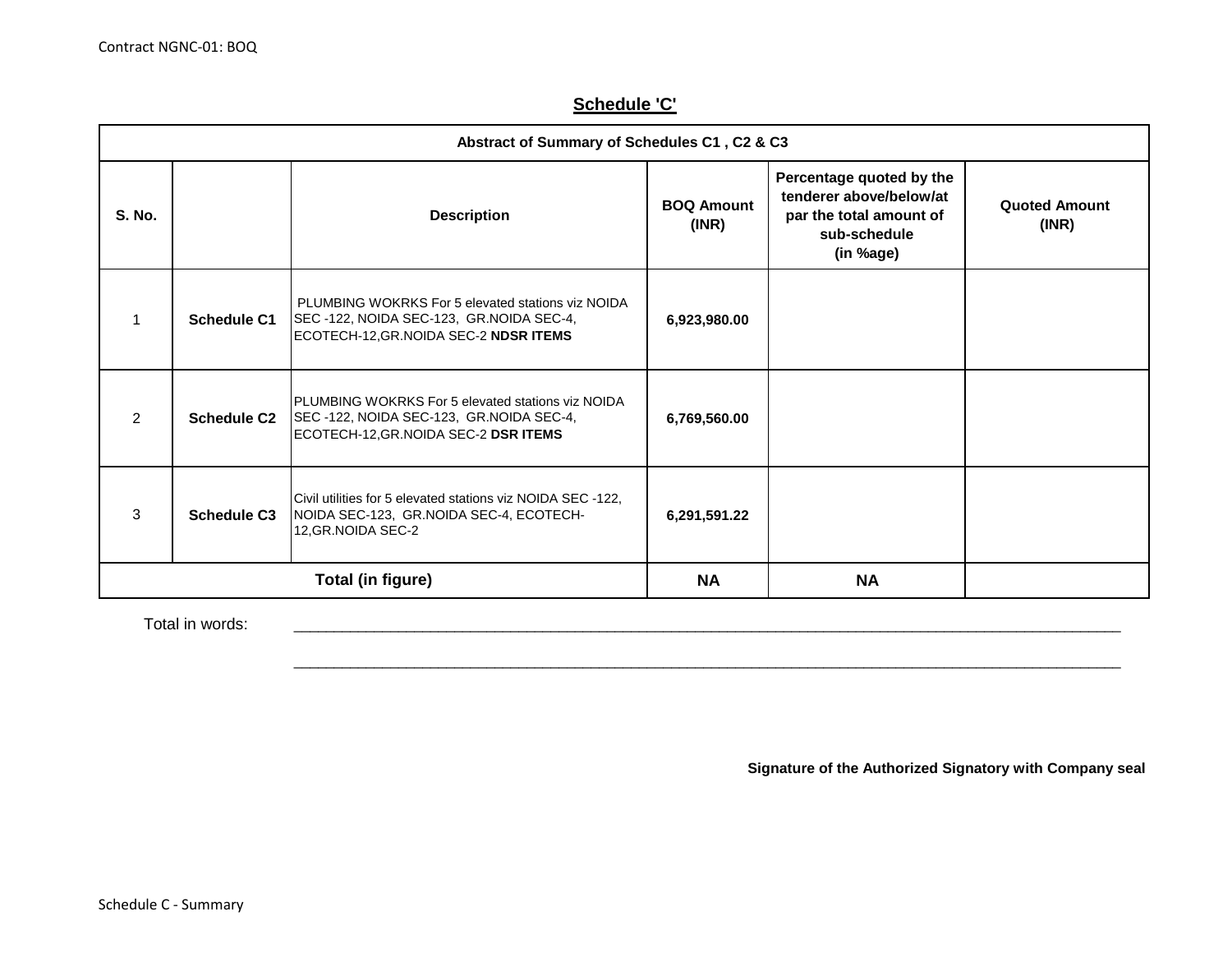# **SCHEDULE- C-1**

# **SUMMARY OF SCHEDULE C1: NDSR ITEMS**

# **ARCHITECTURAL FINISHING AND PLUMBING WOKRKS (NDSR ITEMS)**

| <b>Sub-Head</b> | <b>Description</b>                             | Amount (Rs.) |
|-----------------|------------------------------------------------|--------------|
|                 | <b>SUMMARY PART: PLUMBING WORKS NDSR ITEMS</b> |              |
|                 |                                                |              |
| 10              | SANITARY INSTALLATION                          | -            |
| 11              | <b>WATER SUPPLY</b>                            |              |
| 12              | <b>DRAINAGE</b>                                |              |
| 13              | <b>RAIN WATER PIPES</b>                        |              |
| 14              | <b>PUMPS</b>                                   |              |
|                 | <b>TOTAL OF PLUMBING WORKS</b>                 | 6,923,980.00 |
|                 |                                                |              |
|                 | <b>TOTAL AMOUNT FOR SCHEDULE-C1</b>            | 6,923,980.00 |
|                 |                                                |              |
|                 |                                                |              |
|                 |                                                |              |
|                 |                                                |              |
|                 |                                                |              |
|                 |                                                |              |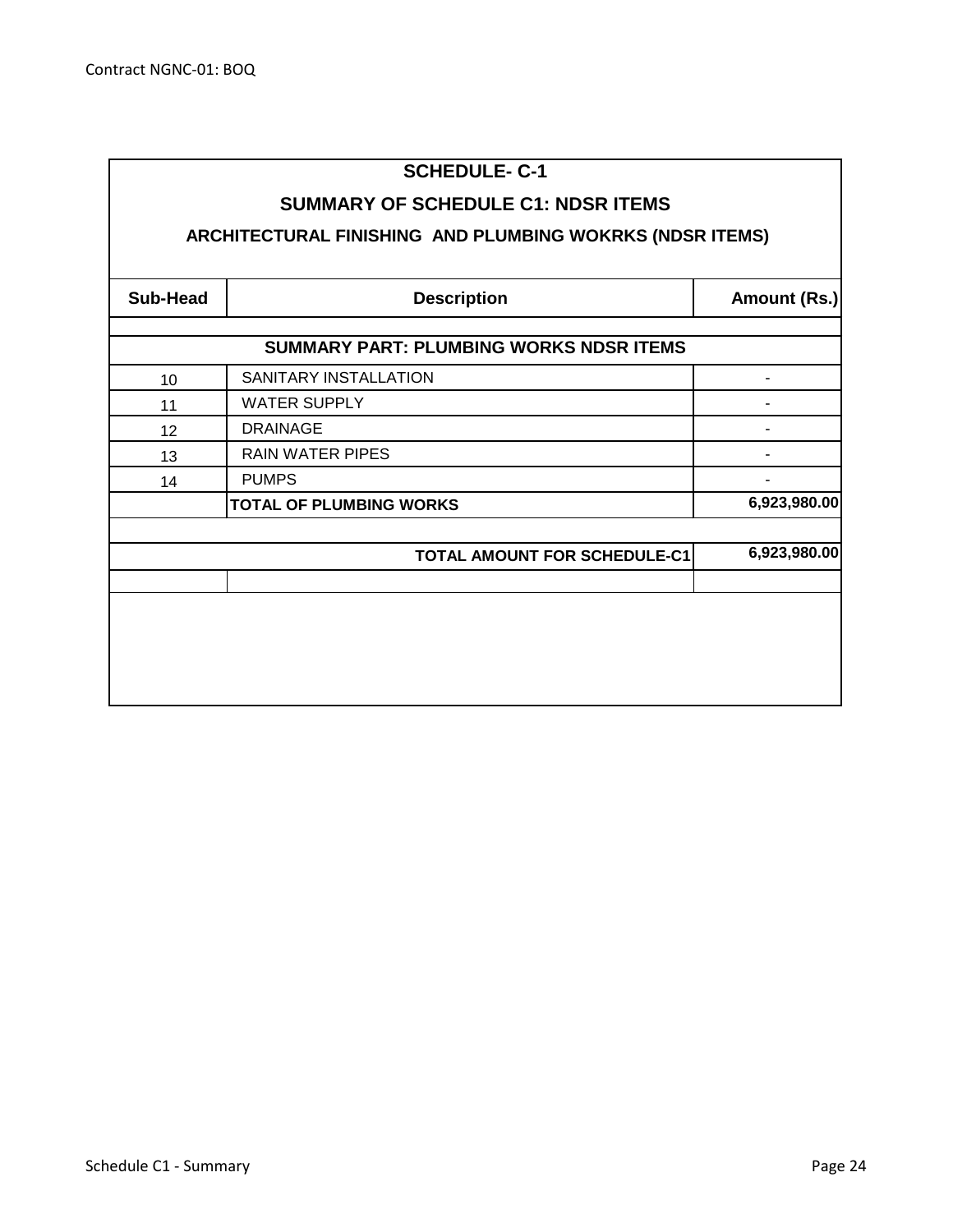|                | <b>SCHEDULE C1 Plumbing works (NDSR)</b> |                                                                                                                                                                                                                                                                                                                                                                                                                                                                                                                                                                                                                                                                                                                                                                                                                                                                                                                                                                                              |               |                    |          |              |
|----------------|------------------------------------------|----------------------------------------------------------------------------------------------------------------------------------------------------------------------------------------------------------------------------------------------------------------------------------------------------------------------------------------------------------------------------------------------------------------------------------------------------------------------------------------------------------------------------------------------------------------------------------------------------------------------------------------------------------------------------------------------------------------------------------------------------------------------------------------------------------------------------------------------------------------------------------------------------------------------------------------------------------------------------------------------|---------------|--------------------|----------|--------------|
| S.No.          |                                          | <b>Description of Items</b>                                                                                                                                                                                                                                                                                                                                                                                                                                                                                                                                                                                                                                                                                                                                                                                                                                                                                                                                                                  | Unit          | Rate               | Quantity | Amount (Rs.) |
|                |                                          | <b>SCHEDULE C1 Plumbing works (NDSR)</b>                                                                                                                                                                                                                                                                                                                                                                                                                                                                                                                                                                                                                                                                                                                                                                                                                                                                                                                                                     |               |                    |          |              |
|                |                                          | <b>Plumbing Works</b>                                                                                                                                                                                                                                                                                                                                                                                                                                                                                                                                                                                                                                                                                                                                                                                                                                                                                                                                                                        |               |                    |          |              |
| $\mathbf{1}$   | 10.1                                     | Providing and fixing C.P. brass towel rail 24"as per<br>approved make.                                                                                                                                                                                                                                                                                                                                                                                                                                                                                                                                                                                                                                                                                                                                                                                                                                                                                                                       | Each          | 819.02             |          |              |
| $\overline{2}$ | 10.2 <sub>2</sub>                        | Providing and fixing C.P. brass twin robe hooks as per<br>approved make.                                                                                                                                                                                                                                                                                                                                                                                                                                                                                                                                                                                                                                                                                                                                                                                                                                                                                                                     | Each          | 859.97             |          |              |
| 3              | 10.3                                     | Providing and fixing, ABS plastic body liquid soap<br>dispenser with push lever assembly complete with soap<br>refill as per approved make.                                                                                                                                                                                                                                                                                                                                                                                                                                                                                                                                                                                                                                                                                                                                                                                                                                                  | Each          | 859.97             |          |              |
| 4              | 10.4                                     | Providing and fixing S.S. hinged grating, 6mm thick with<br>frame (Neer Cat. No. - NRG 7009 approved equivalent)                                                                                                                                                                                                                                                                                                                                                                                                                                                                                                                                                                                                                                                                                                                                                                                                                                                                             | Each          | 538.10             |          |              |
| 5              | 10.5                                     | including setting in floor with cement mortar 1:3.<br>Providing and fixing white glazed vitreous china division<br>plates for urinals of size 680x 300 mm as per approved<br>make.                                                                                                                                                                                                                                                                                                                                                                                                                                                                                                                                                                                                                                                                                                                                                                                                           | Each          | 1842.81            |          |              |
| 6              | 10.6                                     | Providing and fixing grab bar 600mm as per approved<br>make.                                                                                                                                                                                                                                                                                                                                                                                                                                                                                                                                                                                                                                                                                                                                                                                                                                                                                                                                 | Each          | 1474.25            |          |              |
|                |                                          | Soil Waste & Vent Pipes And Fittings                                                                                                                                                                                                                                                                                                                                                                                                                                                                                                                                                                                                                                                                                                                                                                                                                                                                                                                                                         |               |                    |          |              |
| 7              | 10.7<br>(a)                              | Providing and fixing centrifugal cast iron, soil, waste and<br>vent pipes including all fittings (plain or access door)<br>(NECO or RIF make confriming to IS 3989 : 1984 or<br>approved equivalent make) e.g. bends, junctions, cowls,<br>offsets, access pieces etc., jointing with dripseal joints as<br>per drawing, fixed with C.I clamps(NECO make confirming<br>to IS 1729 or approved equivalent make) fixed in cement<br>concrete blocks of size 10x10x10cms in 1:2:4 mix (1<br>cement : 2 coarse sand : 4 stone aggregate 20 mm<br>nominal size) including cutting holes in wall/floors and<br>making good wherever required complete as directed by<br>Engineer in charge. Note: The length of soil, waste and<br>vent pipes will be measured along centre line of pipe and<br>fitting including joints, nothing extra will be payable for any<br>kind of fittings, clamps, dripseal and jointing.<br>150 mm dia<br>Providing and fixing 100mm dia G.I. Inlet fitting of standard | Metre<br>Each | 2767.24            |          | $\star$      |
| 8              | 10.8                                     | design and as shown in drawing with two-three inlets,<br>suitable for 32mm to 50mm G.I. Pipes and 75mm to<br>100mm outlet.                                                                                                                                                                                                                                                                                                                                                                                                                                                                                                                                                                                                                                                                                                                                                                                                                                                                   |               | 737.12             |          |              |
| 9              | 10.9<br>$\overline{a}$<br>(b)            | Providing and fixing CP Brass floor cleanout plug NEER<br>Cat. No. NCO 8001 as per drawing complete with G.I.<br>Socket jointed to drainage pipe outlet with lead caulked<br>joint.<br>100 mm dia<br>150 mm dia                                                                                                                                                                                                                                                                                                                                                                                                                                                                                                                                                                                                                                                                                                                                                                              | Each<br>Each  | 1170.04<br>2064.57 |          |              |
|                |                                          | TOTAL OF SANITARY INSTALLATION                                                                                                                                                                                                                                                                                                                                                                                                                                                                                                                                                                                                                                                                                                                                                                                                                                                                                                                                                               |               |                    |          |              |
|                |                                          |                                                                                                                                                                                                                                                                                                                                                                                                                                                                                                                                                                                                                                                                                                                                                                                                                                                                                                                                                                                              |               |                    |          |              |
| 10             | 11.0<br>11.1                             | <b>WATER SUPPLY</b><br>Providing and fixing G.I. pipes complete with G.I. fittings<br>and clamps including cutting and making good the walls                                                                                                                                                                                                                                                                                                                                                                                                                                                                                                                                                                                                                                                                                                                                                                                                                                                 |               |                    |          |              |
|                |                                          | etc., (Internal work) :<br><b>Exposed on Wall</b>                                                                                                                                                                                                                                                                                                                                                                                                                                                                                                                                                                                                                                                                                                                                                                                                                                                                                                                                            |               |                    |          |              |
|                | (a)                                      | 65mm nominal bore                                                                                                                                                                                                                                                                                                                                                                                                                                                                                                                                                                                                                                                                                                                                                                                                                                                                                                                                                                            |               |                    | $\star$  |              |
| 11             | 11.2                                     | Painting G.I. pipes and fittings with synthetic enamel paint<br>over a ready mixed priming coat, both of approved quality<br>for new work                                                                                                                                                                                                                                                                                                                                                                                                                                                                                                                                                                                                                                                                                                                                                                                                                                                    | Metre         | 724.83             |          |              |
|                | (a)                                      | 65mm nominal bore                                                                                                                                                                                                                                                                                                                                                                                                                                                                                                                                                                                                                                                                                                                                                                                                                                                                                                                                                                            |               |                    |          |              |
| 12             | 11.3                                     | Concealed pipe including painting with anti-corrosive paint,<br>cutting chases and making good the wall.                                                                                                                                                                                                                                                                                                                                                                                                                                                                                                                                                                                                                                                                                                                                                                                                                                                                                     | Metre         | 18.43              | $\star$  |              |
|                | (a)<br>11.4                              | 25mm nominal bore<br>Providing and fixing lever operated gun metal ball valve<br>with SS ball.                                                                                                                                                                                                                                                                                                                                                                                                                                                                                                                                                                                                                                                                                                                                                                                                                                                                                               | Metre         | 398.04             | $\star$  |              |
|                | (a)                                      | 20mm nominal bore                                                                                                                                                                                                                                                                                                                                                                                                                                                                                                                                                                                                                                                                                                                                                                                                                                                                                                                                                                            |               |                    |          |              |
| 12             | (b)                                      | 25mm nominal bore                                                                                                                                                                                                                                                                                                                                                                                                                                                                                                                                                                                                                                                                                                                                                                                                                                                                                                                                                                            | Each          | 380.83             |          |              |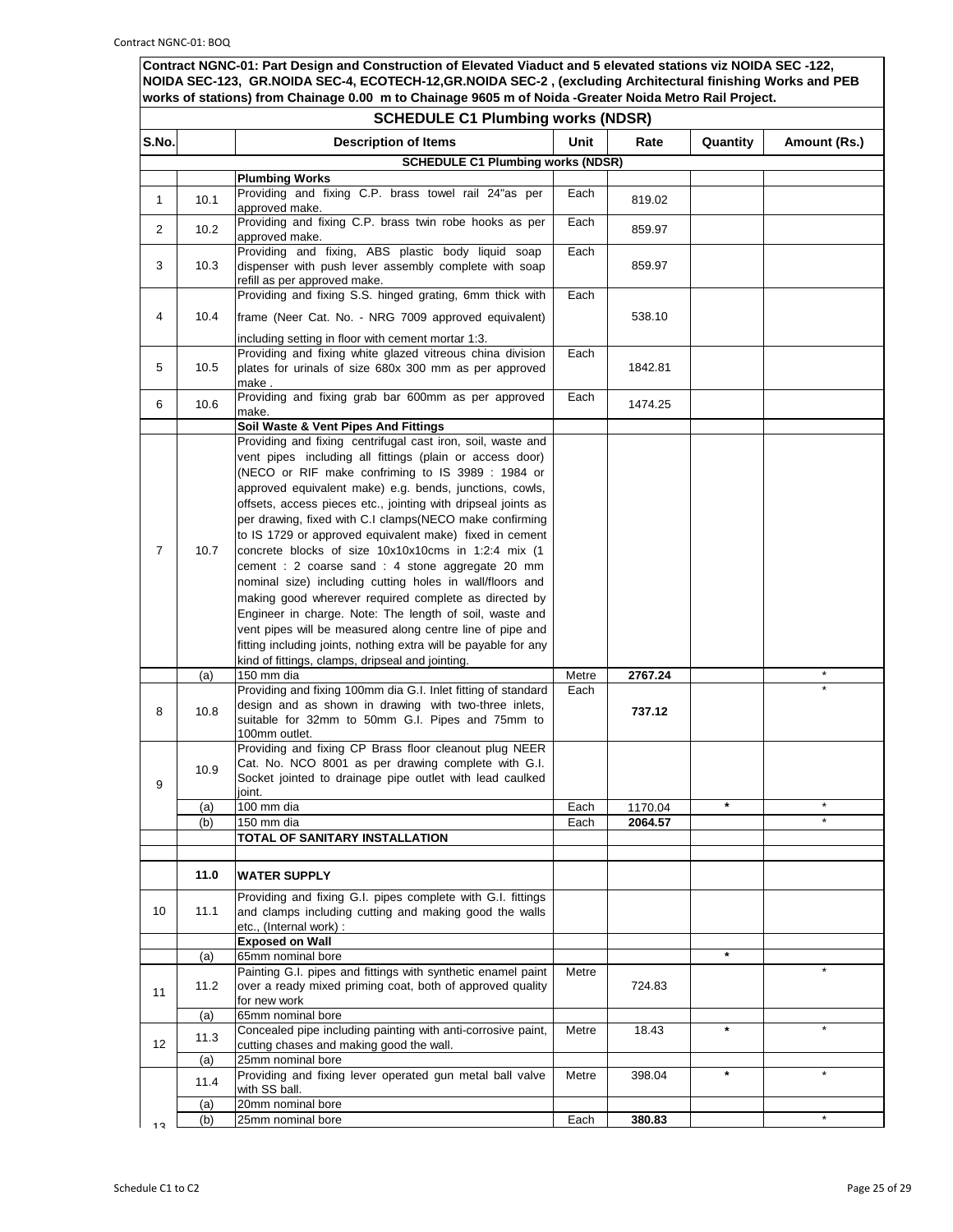|       | <b>SCHEDULE C1 Plumbing works (NDSR)</b> |                                                                                                                      |       |           |          |              |
|-------|------------------------------------------|----------------------------------------------------------------------------------------------------------------------|-------|-----------|----------|--------------|
| S.No. |                                          | <b>Description of Items</b>                                                                                          | Unit  | Rate      | Quantity | Amount (Rs.) |
| ᡉ     | (c)                                      | 32mm nominal bore                                                                                                    | Each  | 614.27    |          |              |
|       | (d)                                      | 40mm nominal bore                                                                                                    | Each  | 982.81    |          | $\star$      |
|       | (e)                                      | 50mm nominal bore                                                                                                    | Each  | 2986.77   |          | $\star$      |
|       | (f)                                      | 65mm nominal bore                                                                                                    | Each  | 1965.66   | $\star$  | $\star$      |
|       |                                          | Providing and fixing 600mm long puddle flanges fabricated                                                            | Each  | 7752.91   | $\star$  | $\star$      |
|       | 11.5                                     | out of 6mm thick M.S. plates along with flanges of suitable                                                          |       |           |          |              |
|       |                                          | size properly fixed in walls and top slabs of underground<br>and overhead tanks.                                     |       |           |          |              |
|       | (a)                                      | 32mm dia pipe - 4.05 mm thck                                                                                         |       |           | $\star$  |              |
|       | (b)                                      | 40mm dia pipe - 4.05 mm thck                                                                                         | Each  | 234.00    | $\star$  |              |
| 14    | (c)                                      | 50mm dia pipe - 4.50 mm thck                                                                                         | Each  | 588.90    | $\star$  | $\star$      |
|       | (d)                                      | 65mm dia pipe - 4.65 mm thck                                                                                         | Each  | 351.00    | $\star$  | $\star$      |
|       | (e)                                      | 80mm dia pipe - 4.85 mm thck                                                                                         | Each  | 702.02    | $\star$  | $\star$      |
|       | (f)                                      | 100mm dia pipe - 5.40 mm thck                                                                                        | Each  | 877.53    | $\star$  | $\star$      |
|       | (g)                                      | 150mm dia pipe - 5.40 mm thck                                                                                        | Each  | 1170.04   | $\star$  | $\star$      |
|       | (h)                                      | 250mm dia pipe - 6.0 mm thck                                                                                         | Each  | 2106.07   |          | $\star$      |
|       | 11.6                                     | Providing & fixing MS vent pipe complete with 2 Nos.                                                                 | Each  | 4711.24   | $\star$  |              |
| 15    |                                          | bends & painting with enamel paint all complete.<br>100 mm dia                                                       |       |           |          |              |
|       | (a)                                      | <b>Water Treatment System</b>                                                                                        | Each  | 3930.84   | $\star$  | $\star$      |
|       |                                          | Providing and fixing skid mounted vertical MSRL Dual                                                                 |       |           |          |              |
|       |                                          | Media pressure filter fabricated from IS 226/2062 plate                                                              |       |           |          |              |
|       |                                          | 5mm thick for shell and 6mm thick M.S. plate for dished                                                              |       |           |          |              |
|       | 11.7                                     | ends complete with initial charge of filter media, face piping                                                       |       |           |          |              |
|       |                                          | valves<br>accessories,<br>painting,<br>testing<br>and<br>and                                                         |       |           |          |              |
| 16    |                                          | commissioning complete (for domestic water supply                                                                    |       |           |          |              |
|       |                                          | system).<br>Capacity 9000 lph.                                                                                       |       |           |          |              |
|       |                                          | Flow through rate 10000 lph/m2                                                                                       |       |           |          |              |
|       |                                          | Working pressure 2.5 kg./cm2                                                                                         |       |           |          |              |
|       | (a)                                      | Design pressure 4 kg./cm2                                                                                            |       |           |          |              |
|       |                                          | Providing & fixing chlorination system consisting of                                                                 | Each  | 153567.78 |          |              |
|       |                                          | electronic metering type dozing pump, 80W motor of                                                                   |       |           |          |              |
|       |                                          | working pressure 3 kg/sqcm similar to ASIA-LMI make                                                                  |       |           |          |              |
| 17    | 11.8                                     | complete including suppling and fixing of necessary                                                                  |       |           |          |              |
|       |                                          | polythene inter-connecting pipe of 15mm dia, PVC valves,                                                             |       |           |          |              |
|       |                                          | PVC/HDPE dosing tank of 100 litres capacity.                                                                         |       |           |          |              |
|       |                                          | Providing and fixing bulk water meter with direct reading                                                            | Each  | 26186.27  |          |              |
| 18    | 11.9                                     |                                                                                                                      |       |           |          |              |
|       |                                          | dial in KL, all internal parts and strainer in gun metal/brass.                                                      |       |           |          |              |
|       | (a)                                      | 50mm dia                                                                                                             |       |           |          |              |
| 19    | 11.10                                    | Providing and fixing direct reading rate of flow Rota Meter                                                          | Each  | 9214.06   |          |              |
|       | (a)                                      | 50mm dia for 9000 lph rate of flow                                                                                   |       |           |          |              |
|       |                                          | Providing and fixing gun metal dial type pressure gauge                                                              | Each  | 15356.77  |          |              |
| 20    | 11.11                                    | (150mm dia) of rating 0-10 kg./cm2 with gun metal isolating                                                          |       |           |          |              |
|       |                                          | cock pig and connecting pipe.                                                                                        |       |           |          |              |
| 21    | 11.12                                    | Supply, assembly, erection, testing and commissioning of<br>UV treatment unit for water supply filter (Alfaa make or | Each  | 1228.54   |          | $\star$      |
|       |                                          | approved make).                                                                                                      |       |           |          |              |
|       | (a)                                      | Suitable for flow rate 9000 lph                                                                                      |       |           |          |              |
|       |                                          | <b>TOTAL OF WATER SUPPLY SYSTEM</b>                                                                                  | Each  | 79855.25  |          | $\star$      |
|       |                                          |                                                                                                                      |       |           |          |              |
|       | 12.0                                     | <b>DRAINAGE</b>                                                                                                      |       |           |          |              |
|       |                                          |                                                                                                                      |       |           |          |              |
|       |                                          | Providing and laying cement concrete 1:5:10 (1 cement : 5<br>fine sand: 10 graded stone aggregate 40 mm nominal      |       |           |          |              |
| 22    | 12.1                                     | size) upto haunches of RCC pipes including bed concrete                                                              |       |           |          |              |
|       |                                          | as per specifications.                                                                                               |       |           |          |              |
|       | (a)                                      | 450mm dia RCC Pipe                                                                                                   |       |           |          |              |
|       |                                          | <b>TOTAL OF DRAINAGE SYSTEM</b>                                                                                      | Metre | 1228.54   |          | $\star$      |
|       |                                          |                                                                                                                      |       |           |          |              |
|       | 13.0                                     | <b>RAIN WATER PIPES</b>                                                                                              |       |           |          |              |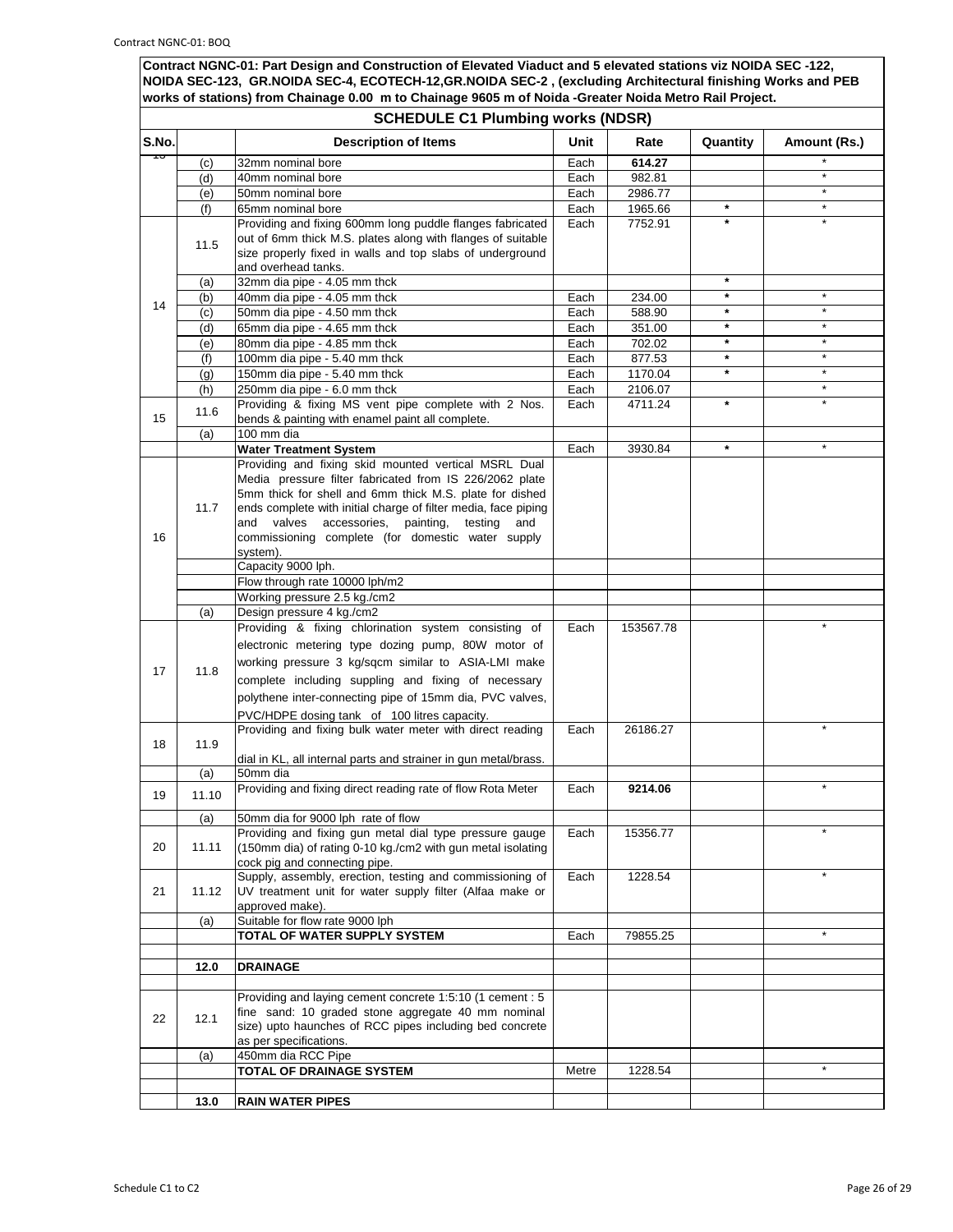|       | <b>SCHEDULE C1 Plumbing works (NDSR)</b> |                                                                                                                                                                                                                                                                                                                                                                                                                                                                                                 |       |           |          |              |  |
|-------|------------------------------------------|-------------------------------------------------------------------------------------------------------------------------------------------------------------------------------------------------------------------------------------------------------------------------------------------------------------------------------------------------------------------------------------------------------------------------------------------------------------------------------------------------|-------|-----------|----------|--------------|--|
| S.No. |                                          | <b>Description of Items</b>                                                                                                                                                                                                                                                                                                                                                                                                                                                                     | Unit  | Rate      | Quantity | Amount (Rs.) |  |
| 23    | 15.1                                     | Providing, fixing, welded joints and testing of heavy class<br>M.S. ERW black pipes as per relevant IS 1239/3589 with<br>special accessories tees, elbows, flanged joints, rubber<br>insertion, nuts, bolts, washers or welded joint with flange<br>joints on bends, including fixing the pipe with suitable flat<br>iron strip clamps/brackets structural members dash<br>fastner, civil breakage, making good the same etc. painting<br>with a primer coat and two coats of approved shade of |       |           |          |              |  |
|       | (a)                                      | enamel paint etc. complete as required.<br>100 mm dia - 5.4 mm thck                                                                                                                                                                                                                                                                                                                                                                                                                             | Metre | 1758.21   |          | $\star$      |  |
|       | (b)                                      | 150 mm dia $-5.4$ mm thck                                                                                                                                                                                                                                                                                                                                                                                                                                                                       | Metre | 2733.25   |          | $\star$      |  |
|       | (c)                                      | 200 mm dia - 6.0 mm thck                                                                                                                                                                                                                                                                                                                                                                                                                                                                        | Metre | 3940.20   |          |              |  |
|       | (d)                                      | 300 mm dia pipe - 6.0 mm thck                                                                                                                                                                                                                                                                                                                                                                                                                                                                   | Metre | 6388.11   |          | $\star$      |  |
| 24    | 15.2                                     | Providing and fixing cast iron gratings for water collection<br>chamber.                                                                                                                                                                                                                                                                                                                                                                                                                        |       |           |          |              |  |
|       | (a)                                      | 225x225mm -                                                                                                                                                                                                                                                                                                                                                                                                                                                                                     | Each  | 552.84    |          | $\star$      |  |
|       | (b)                                      | 300x300mm -                                                                                                                                                                                                                                                                                                                                                                                                                                                                                     | Each  | 737.12    |          |              |  |
|       |                                          | <b>TOTAL OF RAIN WATER PIPES</b>                                                                                                                                                                                                                                                                                                                                                                                                                                                                |       |           |          |              |  |
|       | 14.0                                     | <b>PUMPS</b>                                                                                                                                                                                                                                                                                                                                                                                                                                                                                    |       |           |          |              |  |
|       |                                          | <b>Pumping System</b>                                                                                                                                                                                                                                                                                                                                                                                                                                                                           |       |           |          |              |  |
| 25    | 14.1                                     | Providing, fixing, testing and commissioning of Vertical in<br>line type pump set with SS casing, SS impeller and SS<br>shaft suitable for operation on 400/440 volts, 3 phase 2900<br>RPM, TEFC electric motor mounted on a common channel<br>base plate with coupling guard, 150mm dia pressure<br>gauge, GM isolation cock and cement concrete foundation<br>with plaster complete as required.                                                                                              |       |           |          |              |  |
|       | (a)                                      | Filter Feed pumps - Raw Water Pumps                                                                                                                                                                                                                                                                                                                                                                                                                                                             |       |           |          |              |  |
|       |                                          | Pump capacity - 150 lpm                                                                                                                                                                                                                                                                                                                                                                                                                                                                         |       |           |          |              |  |
|       |                                          | Head<br>$-30m$                                                                                                                                                                                                                                                                                                                                                                                                                                                                                  |       |           |          |              |  |
|       |                                          | <b>RPM</b><br>$-2900$                                                                                                                                                                                                                                                                                                                                                                                                                                                                           | Each  | 88338.03  |          | $\star$      |  |
|       | (b)                                      | Treated water pumps - Domestic Water Pumps                                                                                                                                                                                                                                                                                                                                                                                                                                                      |       |           |          |              |  |
|       |                                          | Pump capacity - 150 lpm                                                                                                                                                                                                                                                                                                                                                                                                                                                                         |       |           |          |              |  |
|       |                                          | Head<br>$-50m$<br>$-2900$<br><b>RPM</b>                                                                                                                                                                                                                                                                                                                                                                                                                                                         | Each  | 107877.71 |          |              |  |
|       |                                          |                                                                                                                                                                                                                                                                                                                                                                                                                                                                                                 |       |           |          |              |  |
|       | (c)                                      | Flushing water transfer pumps - Flushing Water Pumps                                                                                                                                                                                                                                                                                                                                                                                                                                            |       |           |          |              |  |
|       |                                          | Pump capacity - 200 lpm                                                                                                                                                                                                                                                                                                                                                                                                                                                                         |       |           |          |              |  |
|       |                                          | Head<br>- 50 m                                                                                                                                                                                                                                                                                                                                                                                                                                                                                  |       |           |          |              |  |
|       |                                          | <b>RPM</b><br>$-2900$                                                                                                                                                                                                                                                                                                                                                                                                                                                                           | Each  | 100155.44 |          |              |  |
| 26    | 14.2                                     | Providing, fixing and commissioning non clog type mono<br>block submersible drainage pumps suitable for handling<br>solids of 12 mm size with totally water and dust proof motor<br>as specified complete with motor control panel and float<br>switch, inclusive of all terminations and earthing required<br>all complete as per specifications.                                                                                                                                              |       |           |          |              |  |
|       | (a)                                      | Capacity 300 lpm & Head 10 m                                                                                                                                                                                                                                                                                                                                                                                                                                                                    | Each  | 52651.00  |          |              |  |
| 27    | 14.3                                     | Providing and fixing Transistorised liquid level controllers<br>with low voltage Relays and Seamless Steel probes and<br>PVC shroud, including necessary wiring and conduiting<br>from probes to display panel/motor control panels and to<br>provide Audible Alarm for low level for each underground<br>tank. (The cost of all required cabling from probes to<br>Motor control panels to be including in the rate).                                                                          |       |           |          |              |  |
|       | (a)                                      | For Domestic Filter feed pumps.                                                                                                                                                                                                                                                                                                                                                                                                                                                                 |       |           |          |              |  |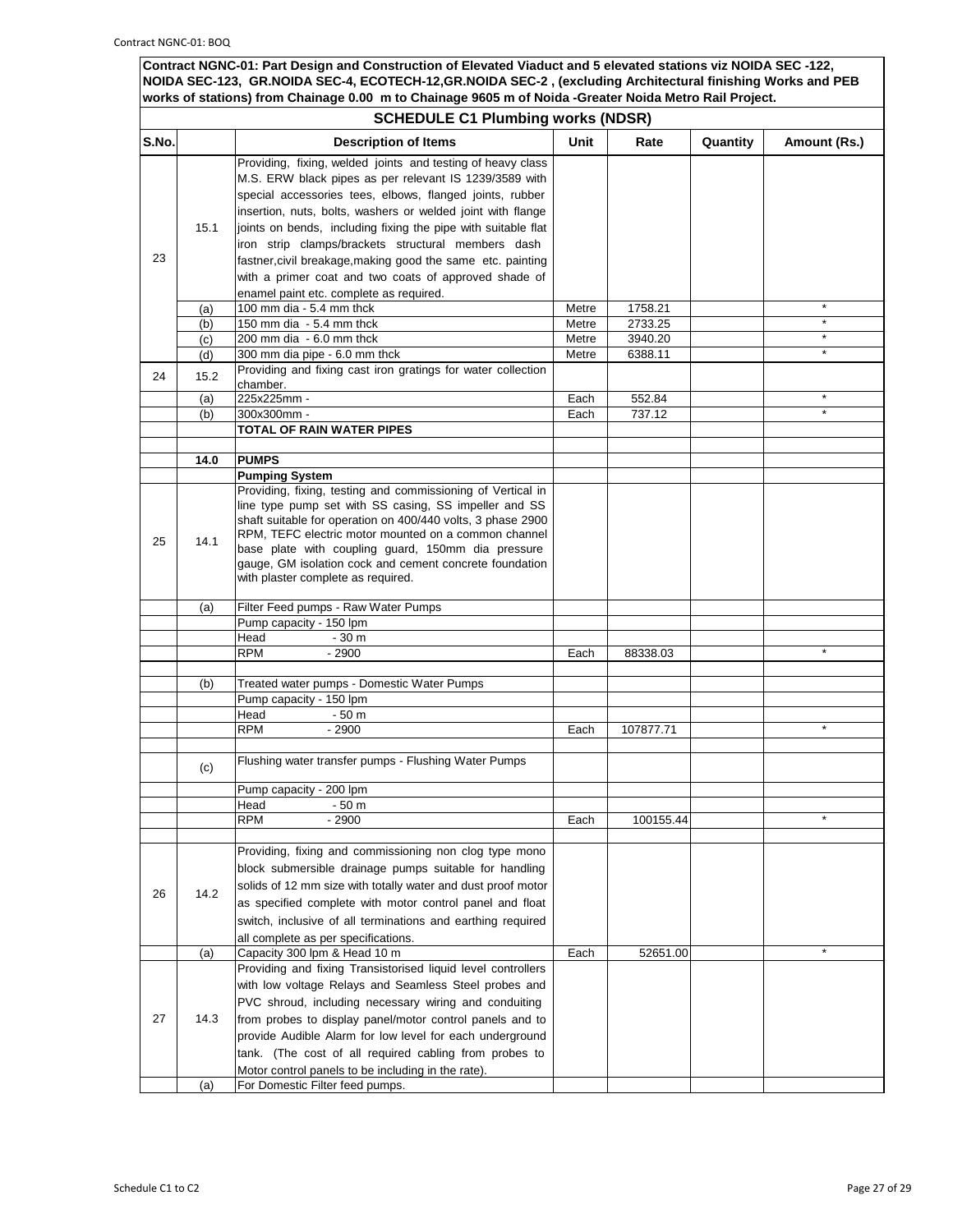|       | <b>SCHEDULE C1 Plumbing works (NDSR)</b> |                                                                                                                                                                                                                                                                                                                                                                                                                                                                                                                                                                                                                                                                                                                                                                                                                           |      |          |          |              |
|-------|------------------------------------------|---------------------------------------------------------------------------------------------------------------------------------------------------------------------------------------------------------------------------------------------------------------------------------------------------------------------------------------------------------------------------------------------------------------------------------------------------------------------------------------------------------------------------------------------------------------------------------------------------------------------------------------------------------------------------------------------------------------------------------------------------------------------------------------------------------------------------|------|----------|----------|--------------|
| S.No. |                                          | <b>Description of Items</b>                                                                                                                                                                                                                                                                                                                                                                                                                                                                                                                                                                                                                                                                                                                                                                                               | Unit | Rate     | Quantity | Amount (Rs.) |
|       |                                          | To start domestic filter feed pumps at low water level in<br>domestic treated water under ground tank and stop at high<br>water level in treated water tank and stop at low water level<br>in domestic raw water tank.                                                                                                                                                                                                                                                                                                                                                                                                                                                                                                                                                                                                    | Set  | 24570.85 |          |              |
|       | (b)                                      | For Domestic over head tank                                                                                                                                                                                                                                                                                                                                                                                                                                                                                                                                                                                                                                                                                                                                                                                               |      |          |          |              |
|       |                                          | To start pump at low water level in overhead tank and stop<br>at high water level in overhead tank and low water level in<br>under ground tank.                                                                                                                                                                                                                                                                                                                                                                                                                                                                                                                                                                                                                                                                           | Set  | 24570.85 |          |              |
|       | (c)                                      | For Flushing over head tank                                                                                                                                                                                                                                                                                                                                                                                                                                                                                                                                                                                                                                                                                                                                                                                               |      |          |          |              |
|       |                                          | To start pump at low water level in overhead tank and stop<br>at high water level in overhead tank and low water level in<br>under ground tank.                                                                                                                                                                                                                                                                                                                                                                                                                                                                                                                                                                                                                                                                           | Set  | 24570.85 |          |              |
| 28    | 14.4<br>(a)                              | Design, manufacture, supply, installation, testing and<br>commissioning of the following integrated, cubicle type,<br>dead fornt, extensible, sheet steel control panel, to the<br>foundation. The panel shall be suitable for 415 volts, 50<br>cycles, 4 wire supply. Quoted price shall be including with<br>25mm thick rubber mats, wiring, cabling of approved size,<br>control wiring and copper earthing from control panel to<br>various equipment like motor starters, pump motors etc.<br>including making end terminations etc. The following<br>components and accessories shall be mounted within each<br>control panel. (Note all wiring and cables will be FRLS<br>wires and cables) (Panel shall be of Vendors approved by<br>DMRC).<br>One No. 100 amps TPN incoming MCCB complete with the<br>following: |      |          |          |              |
|       | (i)                                      | 1 No. 0-500 volts 96x96 sq. mm voltmeter with selector<br>switch and shall be protected by 2 amps MCB's. (1 set)                                                                                                                                                                                                                                                                                                                                                                                                                                                                                                                                                                                                                                                                                                          |      |          |          |              |
|       | (ii)                                     | 0-200 amps 96x96 square mm ammeter with selector<br>switch and 300/5 CT's. (1 set)                                                                                                                                                                                                                                                                                                                                                                                                                                                                                                                                                                                                                                                                                                                                        |      |          |          |              |
|       | (iii)                                    | Phase indicating lights with toggle switches and shall be<br>protected by 2 amps MCB's. (3 sets)                                                                                                                                                                                                                                                                                                                                                                                                                                                                                                                                                                                                                                                                                                                          |      |          |          |              |
|       | (b)                                      | 150 amps TPN tinned copper bus bars with heat shrinkable<br>insulation sleeve.                                                                                                                                                                                                                                                                                                                                                                                                                                                                                                                                                                                                                                                                                                                                            |      |          |          |              |
|       | (c)                                      | Outgoing Feeders/Starters.                                                                                                                                                                                                                                                                                                                                                                                                                                                                                                                                                                                                                                                                                                                                                                                                |      |          |          |              |
|       |                                          |                                                                                                                                                                                                                                                                                                                                                                                                                                                                                                                                                                                                                                                                                                                                                                                                                           |      |          |          |              |
|       | (i)                                      | 16 amps TPN MCB with DOL starter with built-in SPP each<br>suitable for 2 HP for filter feed pumps (2 nos).                                                                                                                                                                                                                                                                                                                                                                                                                                                                                                                                                                                                                                                                                                               |      |          |          |              |
|       | (ii)                                     | 32 amps TPN MCB with DOL starter with built-in SPP each<br>suitable for upto 5 H.P.for domestic treated water pumps (4<br>nos).                                                                                                                                                                                                                                                                                                                                                                                                                                                                                                                                                                                                                                                                                           |      |          |          |              |
|       | (iii)                                    | 16 amps TPN MCB outgoing feeder suitable for 2-3 HP<br>submersible drainage pumps panel (2 nos).                                                                                                                                                                                                                                                                                                                                                                                                                                                                                                                                                                                                                                                                                                                          |      |          |          |              |
|       | (iv)                                     | 32 amps TPN MCB with built-in SPP each suitable for 5 HP<br>tubewell pump & drainage pump panels (4sets)                                                                                                                                                                                                                                                                                                                                                                                                                                                                                                                                                                                                                                                                                                                  |      |          |          |              |
|       | (v)                                      | Spares                                                                                                                                                                                                                                                                                                                                                                                                                                                                                                                                                                                                                                                                                                                                                                                                                    |      |          |          |              |
|       | Note:                                    |                                                                                                                                                                                                                                                                                                                                                                                                                                                                                                                                                                                                                                                                                                                                                                                                                           |      |          |          |              |
|       | (a)                                      | All switch gear/panels shall be suitable for 10 KA rating.                                                                                                                                                                                                                                                                                                                                                                                                                                                                                                                                                                                                                                                                                                                                                                |      |          |          |              |
|       | (b)                                      | All outgoing will have 96 sq. mm size ammeter and CT.                                                                                                                                                                                                                                                                                                                                                                                                                                                                                                                                                                                                                                                                                                                                                                     |      |          |          |              |
|       | (c)                                      | All starter will have spare 10 amps 230 V coil auxiliary<br>contractor for building Automation system.<br>All starter units for pumps to be provided with 3 level liquid                                                                                                                                                                                                                                                                                                                                                                                                                                                                                                                                                                                                                                                  |      |          |          |              |
|       | (d)                                      | level contractor.                                                                                                                                                                                                                                                                                                                                                                                                                                                                                                                                                                                                                                                                                                                                                                                                         |      |          |          |              |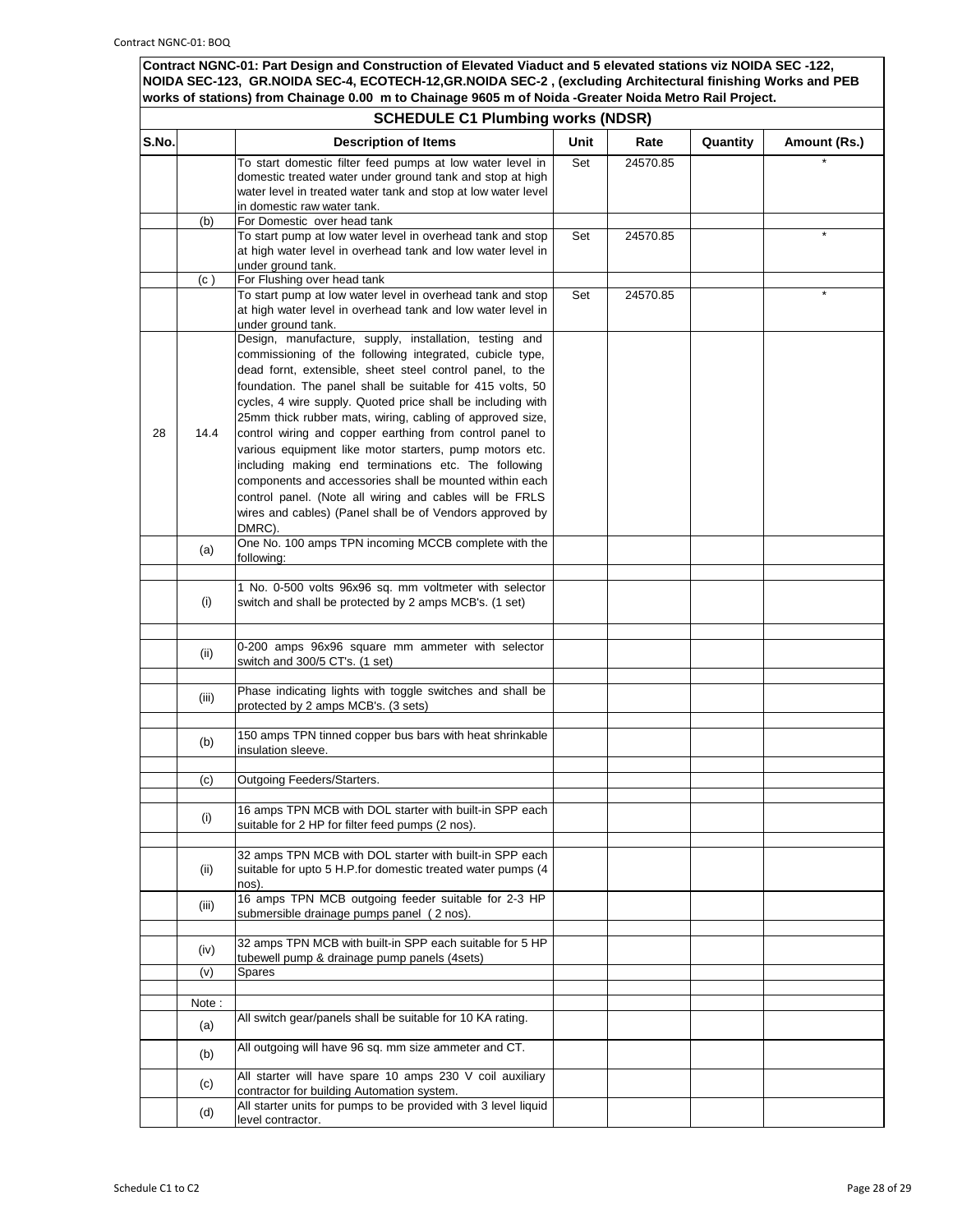|       | <b>SCHEDULE C1 Plumbing works (NDSR)</b> |                                                                                                                 |                |           |          |              |
|-------|------------------------------------------|-----------------------------------------------------------------------------------------------------------------|----------------|-----------|----------|--------------|
| S.No. |                                          | <b>Description of Items</b>                                                                                     | Unit           | Rate      | Quantity | Amount (Rs.) |
|       | (e)                                      | Lamps.                                                                                                          |                |           |          |              |
|       | (f)                                      | All pumps to be provided with duty selector switch.                                                             |                |           |          |              |
|       |                                          | All pumps to be provided with sequence timer 220/440 V                                                          |                |           |          |              |
|       | (g)                                      | AC/DC and alternate working of pumps between 6 to 8<br>hours or alternate use of pumps after one service in     |                |           |          |              |
|       |                                          | sequence.                                                                                                       |                |           |          |              |
|       | (h)                                      | All pumps to be provided with over load relay.                                                                  |                |           |          |              |
|       | (i)                                      | All starter to be provided with single phase preventor.                                                         |                |           |          |              |
|       |                                          | Necessary cable alleys for space switches, level controller                                                     | Set            | 368562.70 |          |              |
|       | (j)                                      | internal wiring and copper earthing of all equipment shall                                                      |                |           |          |              |
|       |                                          | also be included. All switch gears/control gears shall be                                                       |                |           |          |              |
|       |                                          | motor duty rating.                                                                                              |                |           |          |              |
|       |                                          | Supplying and laying the PVC insulated & sheathed FRLS<br>Armoured cables of 1.1 K.V.Copper Conductor including |                |           |          |              |
| 29    | 14.5                                     | supplying and making and termination with brass                                                                 |                |           |          |              |
|       |                                          | compression glands:                                                                                             |                |           |          |              |
|       | (a)                                      | 3 Core x 2.5 sq.mm                                                                                              | Metre          | 163.79    |          |              |
|       | (b)                                      | 3 Core x 4 sq.mm                                                                                                | Metre          | 198.89    |          | $\star$      |
|       |                                          | Fabricating and installing following size of perforated G.I.                                                    |                |           |          |              |
|       |                                          | cable trays including horizontal and vertical bends,                                                            |                |           |          |              |
| 30    | 14.6                                     | reducers, tees, cross members and other accessories as                                                          |                |           |          |              |
|       |                                          | required and duly suspended from the ceiling with G.I.                                                          |                |           |          |              |
|       |                                          |                                                                                                                 |                |           |          |              |
|       | (a)                                      | suspenders including painting, etc, as required.<br>150mm width x 50mm depth x 2.0 mm thickness.                | Metre          | 409.51    |          |              |
|       |                                          |                                                                                                                 |                |           |          |              |
|       |                                          | Suction And Delivery Pipes And Valves For Water                                                                 |                |           |          |              |
|       |                                          | <b>Supply Pumps</b>                                                                                             |                |           |          |              |
|       |                                          | Providing and fixing G.I. suction & delivery headers / pipes                                                    |                |           |          |              |
|       |                                          | for water supply pumps (IS:1239 heavy class) with G.I.                                                          |                |           |          |              |
| 31    | 14.7                                     | Fittings (bends, tees, reducers, plugs, union, flange &                                                         |                |           |          |              |
|       |                                          | blank flanges etc) and clamps and jointing with teflon tape                                                     |                |           |          |              |
|       |                                          | or hold tite including chase cutting and making good the                                                        |                |           |          |              |
|       | (a)                                      | walls, floors etc. wherever required.<br>50 mm nominal bore                                                     | Metre          | 921.41    |          | $\star$      |
|       | (b)                                      | 65 mm nominal bore                                                                                              | Metre          | 1056.54   |          | $\star$      |
|       | (c)                                      | 80 mm nominal bore                                                                                              | Metre          | 1375.96   |          | $\star$      |
|       | (d)                                      | 100 mm nominal bore                                                                                             | Metre          | 1658.53   |          |              |
|       |                                          | Painting for G.I./MS Pipes with two or more coats of                                                            |                |           |          |              |
|       |                                          | synthetic enamel paint of approved quality and shade over                                                       |                |           |          |              |
| 32    | 14.8                                     | a coat of approved primer coat as directed including                                                            |                |           |          |              |
|       |                                          |                                                                                                                 |                |           |          |              |
|       |                                          | surface preparation (Shade as per pipe colour code)                                                             |                | 49.14     |          | $\star$      |
|       | (a)<br>(b)                               | 50 mm nominal bore<br>65 mm nominal bore                                                                        | Metre<br>Metre | 61.43     |          | *            |
|       | (c)                                      | 80 mm nominal bore                                                                                              | Metre          | 79.85     |          | $\star$      |
|       | (d)                                      | 100 mm nominal bore                                                                                             | Metre          | 92.13     |          | $\star$      |
|       |                                          | Providing and fixing lever operated gun metal ball valve                                                        |                |           |          |              |
| 33    | 14.9                                     | with SS ball.                                                                                                   |                |           |          |              |
|       | (a)                                      | 50mm nominal bore                                                                                               | Each           | 4607.03   |          | $\star$      |
|       | (b)                                      | 65mm nominal bore                                                                                               | Each           | 6265.56   |          | $\star$      |
|       |                                          | Providing and fixing C.I. wafer type Butterfly valves                                                           |                |           |          |              |
| 34    | 14.10                                    | conforming to PN 10 / 13095 with nuts, bolts, washers,                                                          |                |           |          |              |
|       |                                          | 3mm thick insertion ruber gasket and two matching flanges                                                       |                |           |          |              |
|       | (a)                                      | as per table 'E' etc. complete.<br>50 mm nominal bore                                                           | Each           | 3624.19   |          | $\star$      |
|       | (b)                                      | 65 mm nominal bore                                                                                              | Each           | 4668.46   |          | $\star$      |
|       | (c)                                      | 80 mm nominal bore                                                                                              | Each           | 5528.44   |          | $\star$      |
|       | (d)                                      | 100 mm nominal bore                                                                                             | Each           | 6326.99   |          |              |
|       |                                          | Providing and fixing C.I. Double flanged horizontal type                                                        |                |           |          |              |
| 35    | 14.11                                    | non-return valve of PN 1.6 to IS:5312 including nut, bolts,                                                     |                |           |          |              |
|       |                                          | 3mm thick compressed asbestose, gasket, companion                                                               |                |           |          |              |
|       |                                          | flanges as per table 'E'.                                                                                       |                |           |          |              |
|       | (a)                                      | 50 mm nominal bore                                                                                              | Each           | 3992.77   |          |              |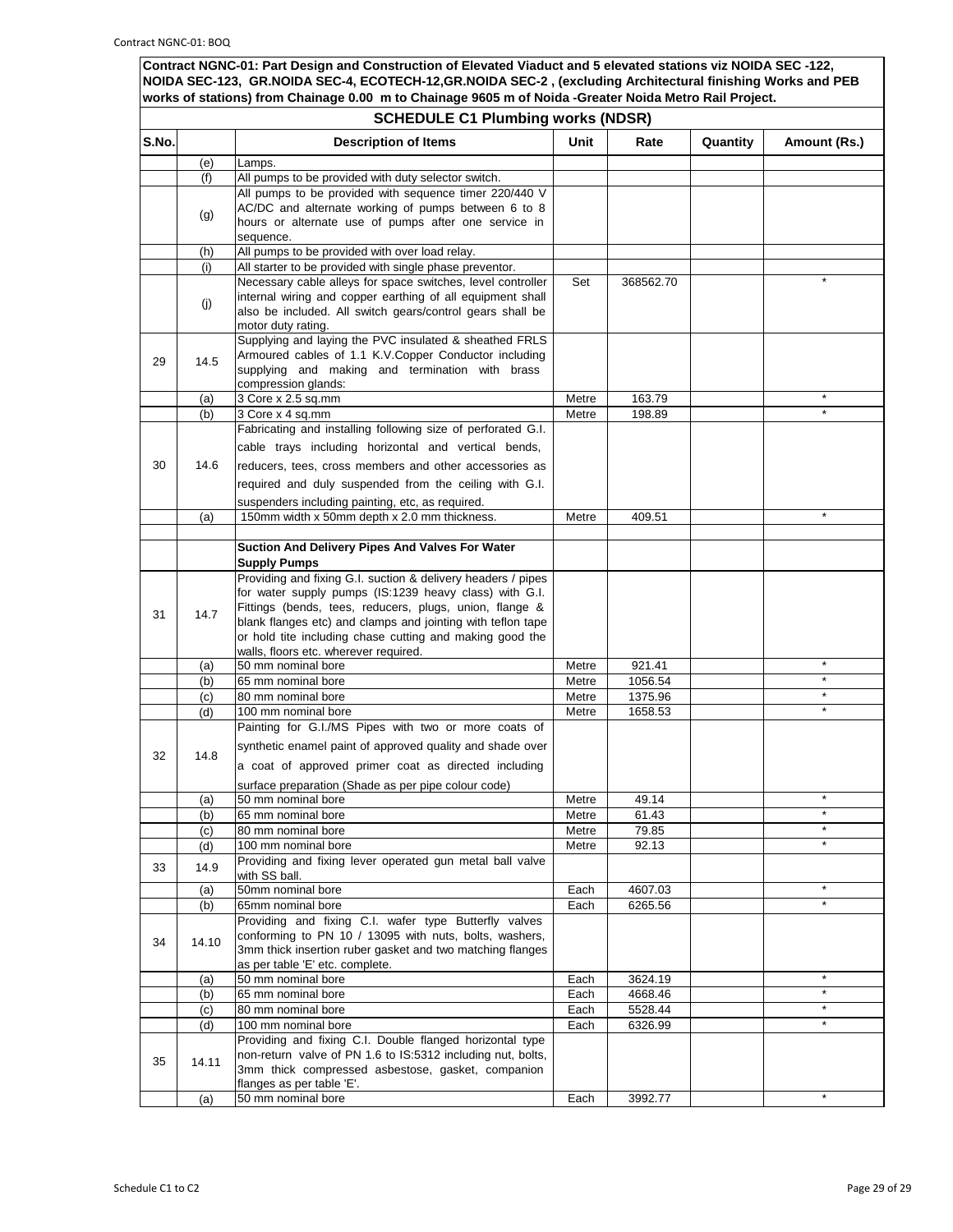|       | <b>SCHEDULE C1 Plumbing works (NDSR)</b> |                                                                                                                                                                                                                                                                                                                                                        |             |                    |          |              |
|-------|------------------------------------------|--------------------------------------------------------------------------------------------------------------------------------------------------------------------------------------------------------------------------------------------------------------------------------------------------------------------------------------------------------|-------------|--------------------|----------|--------------|
| S.No. |                                          | <b>Description of Items</b>                                                                                                                                                                                                                                                                                                                            | Unit        | Rate               | Quantity | Amount (Rs.) |
| 36    | 14.12                                    | Providing and fixing suction strainer with M.S. flanged<br>connection 1000mm long, fabricated from 16 gauge Brass<br>sheet with 3mm slots.                                                                                                                                                                                                             |             |                    |          |              |
|       | (a)                                      | 100mm nominal bore                                                                                                                                                                                                                                                                                                                                     | Each        | 7985.52            |          |              |
|       |                                          |                                                                                                                                                                                                                                                                                                                                                        |             |                    |          |              |
| 37    | 14.13                                    | <b>Tubewell And Tubewell Pumps</b><br>Geo Hydrological Survey of site using resistivity method to<br>assess the ground water potentials and select the best<br>possible location for tubewell for 3500 GPH yield.                                                                                                                                      | Job         | 22113.75           |          |              |
| 38    | 14.14                                    | Boring/drilling 350mm diameter bore in all classes of<br>soil, murrum, disintigrated or soft rock including making<br>strata charts, transportation, installation, removal of tools &<br>plants after completion of work all as per directions of the<br>Engineer-in-Charge upto 130m depth (by ODEX /DTH<br>drilling rig method)                      | М           | 2002.28            |          |              |
|       | 14.14.1                                  | Extra over item 37.2 for boring in hard rock                                                                                                                                                                                                                                                                                                           | M           | 588.90             |          |              |
| 39    | 14.15                                    | Supplying, assembling lowering and fixing in vertical<br>position :                                                                                                                                                                                                                                                                                    |             |                    |          |              |
|       | (a)                                      | Mild steel blind pipe complete with sockets and having wall<br>thickness not less than 5.2 mm with threaded socketed<br>ends as required and painting outside with two coats of anti-<br>corrosive paint of approved brand and manufacturer all<br>complete as per directions of the Engineer.<br>Jindal / TT Swastic or equivlant make.               |             |                    |          |              |
|       | (i)                                      | 200 mm dia                                                                                                                                                                                                                                                                                                                                             | М           | 3533.43            |          | $\star$      |
|       | (b)                                      | Slotted Mild Steel pipe complete with sockets and having<br>wall thickness not less than 5.2 mm and slots 1.5mm to 2<br>mm with threaded socketed ends as required and painting<br>outside with two coats of anti corrosive paint of approved<br>manufacturer all complete as per direction of the Engineer.<br>Jindal / TT Swastic or equivlant make. |             |                    |          |              |
|       | (i)                                      | 200 mm dia nominal bore                                                                                                                                                                                                                                                                                                                                | М           | 4122.33            |          |              |
| 40    | 14.16                                    | Providing and fixing Casing Shoe, well cap clamp and<br>welding complete                                                                                                                                                                                                                                                                               | Set         | 5958.42            |          |              |
| 41    | 14.17                                    | Development of tube well to stabilisation and sand free<br>discharge of water with Air compressor complete as per<br>directions of the Engineer.                                                                                                                                                                                                       |             |                    |          |              |
|       | (a)                                      | For a period upto 50 hours.                                                                                                                                                                                                                                                                                                                            | Hrs.        | 1105.69            |          | $\star$      |
| 42    | 14.18                                    | Providing and fixing single / multistage submersible<br>tubewell pump suitable for 150mm bore with stainless steel<br>casing, NORYL impeller, stainless steel shaft and built in<br>non return valve coupled with submersible squirrel cage<br>motors suitable for $145V \pm 10\%$ volts. 3 phase, 50 cycles<br>AC supply.                             |             |                    |          |              |
|       |                                          | Capacity 200 lpm                                                                                                                                                                                                                                                                                                                                       |             |                    |          |              |
| 43    | (a)<br>14.19                             | Head 50m, 5.0 HP<br>50mm dia GI column pipe of Jindal / TT Swastic make<br>heavy class duly flanged.                                                                                                                                                                                                                                                   | No.<br>mtr. | 35101.20<br>675.70 |          |              |
| 44    | 14.20                                    | Providing and fixing gunmetal pressure gauge (100mm dia)<br>of rating (0-10 kg/cm2) with gunmetal isolating cock and<br>connecting pipe.                                                                                                                                                                                                               | No.         | 1474.25            |          | $\star$      |
| 45    | 14.21                                    | Providing and fixing 50mm cable clips with nuts & bolts.                                                                                                                                                                                                                                                                                               | Nos.        | 73.71              |          | $\star$      |
| 46    | 14.22                                    | Providing and fixing 50mm dia supporting clamps with nuts<br>and bolts.                                                                                                                                                                                                                                                                                | Pair        | 859.97             |          |              |
| 47    | 14.23                                    | Providing and fixing 3C - 6 sq.m submersible cable.                                                                                                                                                                                                                                                                                                    | M           | 245.72             |          | $\star$      |
| 48    | 14.24                                    | Providing and fixing Butterfly valve of cast body with<br>stainless steel disc and stainless steel stem, teflon bushing<br>and niterite o'rings.                                                                                                                                                                                                       |             |                    |          |              |
|       | (a)                                      | 50mm dia                                                                                                                                                                                                                                                                                                                                               | No.         | 2702.79            |          | $\star$      |
| 49    | 14.25                                    | Providing and fixing steel wire rope 6mm dia complete with<br>wire rope clamps for safety of pump set.                                                                                                                                                                                                                                                 | м           | 122.85             |          |              |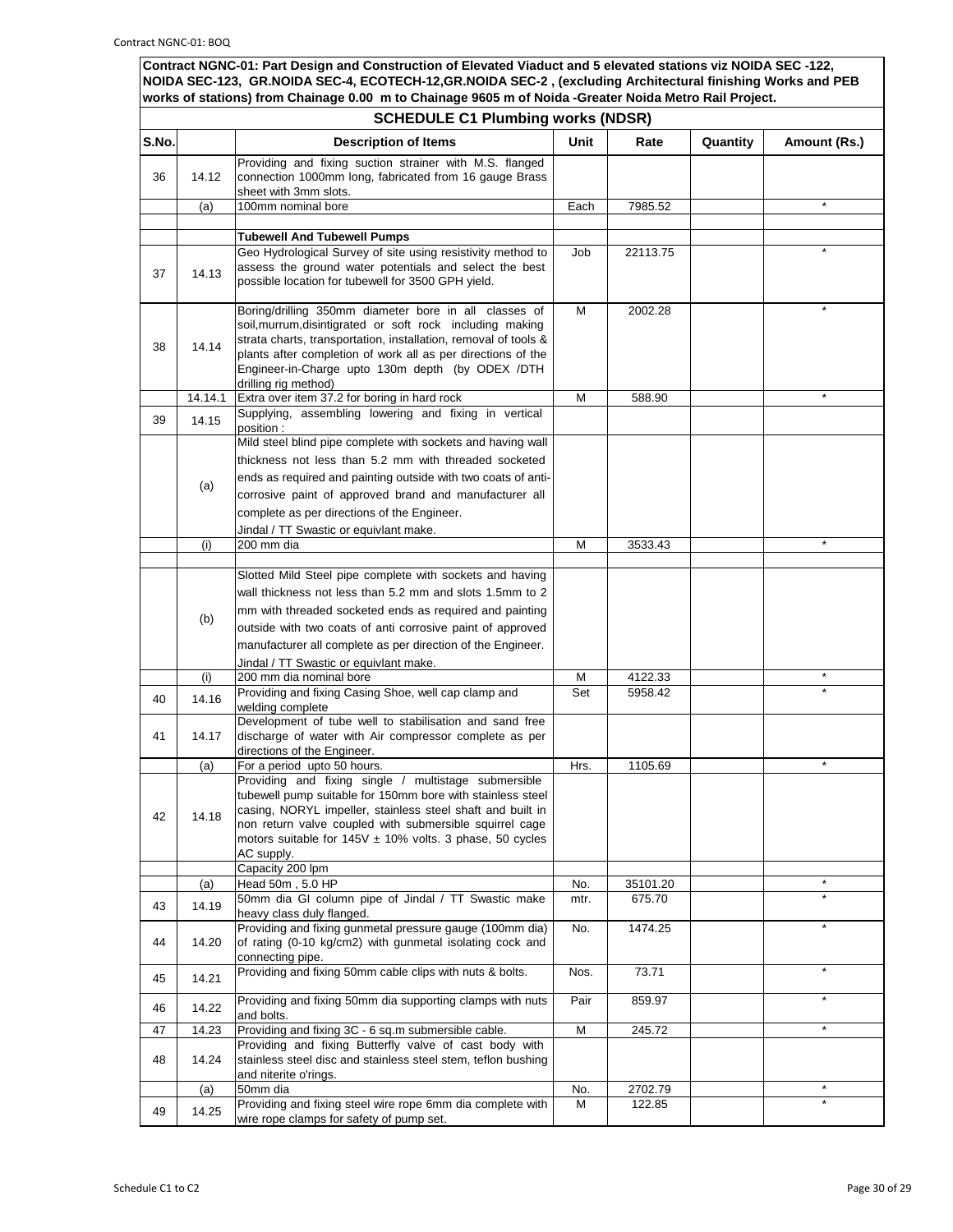|       | <b>SCHEDULE C1 Plumbing works (NDSR)</b> |                                                                                                                                                                                               |             |          |                |              |  |
|-------|------------------------------------------|-----------------------------------------------------------------------------------------------------------------------------------------------------------------------------------------------|-------------|----------|----------------|--------------|--|
| S.No. |                                          | <b>Description of Items</b>                                                                                                                                                                   | <b>Unit</b> | Rate     | Quantity       | Amount (Rs.) |  |
| 50    | 14.26                                    | Supplying & laying 1.1KV grade aluminium conductor PVC<br>insulated and PVC sheathed armoured cables including 8<br>SWG GI earth wire on surface/cable trays as required.                     |             |          |                |              |  |
|       | (a)                                      | 3 Core - 6sq.mm                                                                                                                                                                               | M           | 614.27   |                | $\star$      |  |
| 51    | 14.27                                    | Providing and fixing dust and vermin proof motor control<br>panel fabricated from 14 SWG MS sheet with stove<br>enamelled paint and comprising of: (for Tubewell pumps)                       |             |          |                |              |  |
|       | (a)                                      | One feeder of 63 ampere 4 Pole ELCB.                                                                                                                                                          |             |          |                |              |  |
|       | (b)                                      | One fully automatic DOL starter with push buttons and<br>indicating lights.                                                                                                                   |             |          |                |              |  |
|       | (c)                                      | One panel type volt meter 96mm square with Rotary<br>selection switch for reading voltage between phase and<br>neutral or incoming feeder.                                                    |             |          |                |              |  |
|       | (d)                                      | Three Neon Phase indicating lights on the incoming Main.                                                                                                                                      |             |          |                |              |  |
|       | (e)                                      | One Ampere meter 96mm square panel type of appropriate<br>range.                                                                                                                              |             |          |                |              |  |
|       | (f)                                      | Etched plastic identification plates for all switch gears.                                                                                                                                    |             |          |                |              |  |
|       | (q)                                      | Space for liquid level controller.                                                                                                                                                            |             |          |                |              |  |
|       | (h)                                      | All internal wiring should be colour coded from incoming<br>main to switchgear, starters, meters, indicating lights.<br>(Compartment light with minimum front area 1.50sqm &<br>$0.30m$ deep) | No.         | 31942.10 |                |              |  |
| 52    | 14.28                                    | Supplying and Poring in Tubewell P- gravel around bore.                                                                                                                                       | cum         | 2826.74  |                | $\Phi$       |  |
| 53    | 14.29                                    | Testing of tubewell water after boring in approved lab. for<br>drinking proposes and submitting the report to DMRC.                                                                           | each        | 17667.17 |                |              |  |
|       |                                          | <b>PLUMBING WORKS: -</b>                                                                                                                                                                      | <b>LS</b>   | 989140   | $\overline{7}$ | 6923980      |  |
|       |                                          |                                                                                                                                                                                               |             |          |                |              |  |
|       |                                          | <b>TOTAL COST OF NDSR ITEMS PLUMBING WORKS: -</b>                                                                                                                                             |             |          |                | 6923980      |  |
|       |                                          | <b>TOTAL AMOUNT OF SCHEDULE - C1</b>                                                                                                                                                          |             |          |                | 6923980      |  |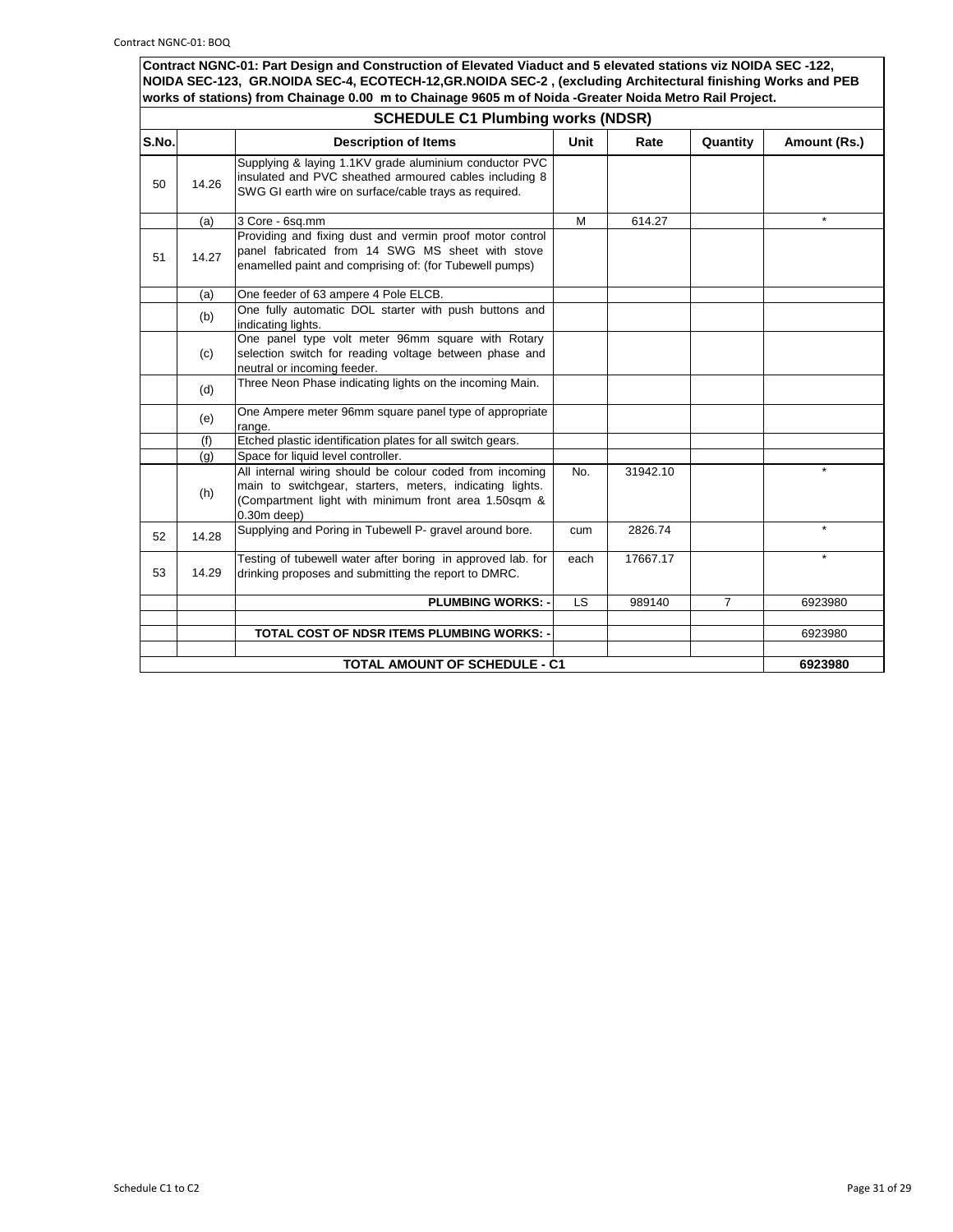|              | <b>SCHEDULE C2 PLUMBING WORKS (DSR Items)</b>                                                              |      |        |          |              |  |
|--------------|------------------------------------------------------------------------------------------------------------|------|--------|----------|--------------|--|
| <b>S.No.</b> | <b>Description of Items</b>                                                                                | Unit | Rate   | Quantity | Amount (Rs.) |  |
|              | Lump sum provision for all the items for Plumbing<br>works marked * in the columns of Qunatity in this BOQ | LS   | 967080 |          | 6769560      |  |
| 6769560      |                                                                                                            |      |        |          |              |  |
|              | <b>TOTAL AMOUNT OF SCHEDULE - C2</b>                                                                       |      |        |          |              |  |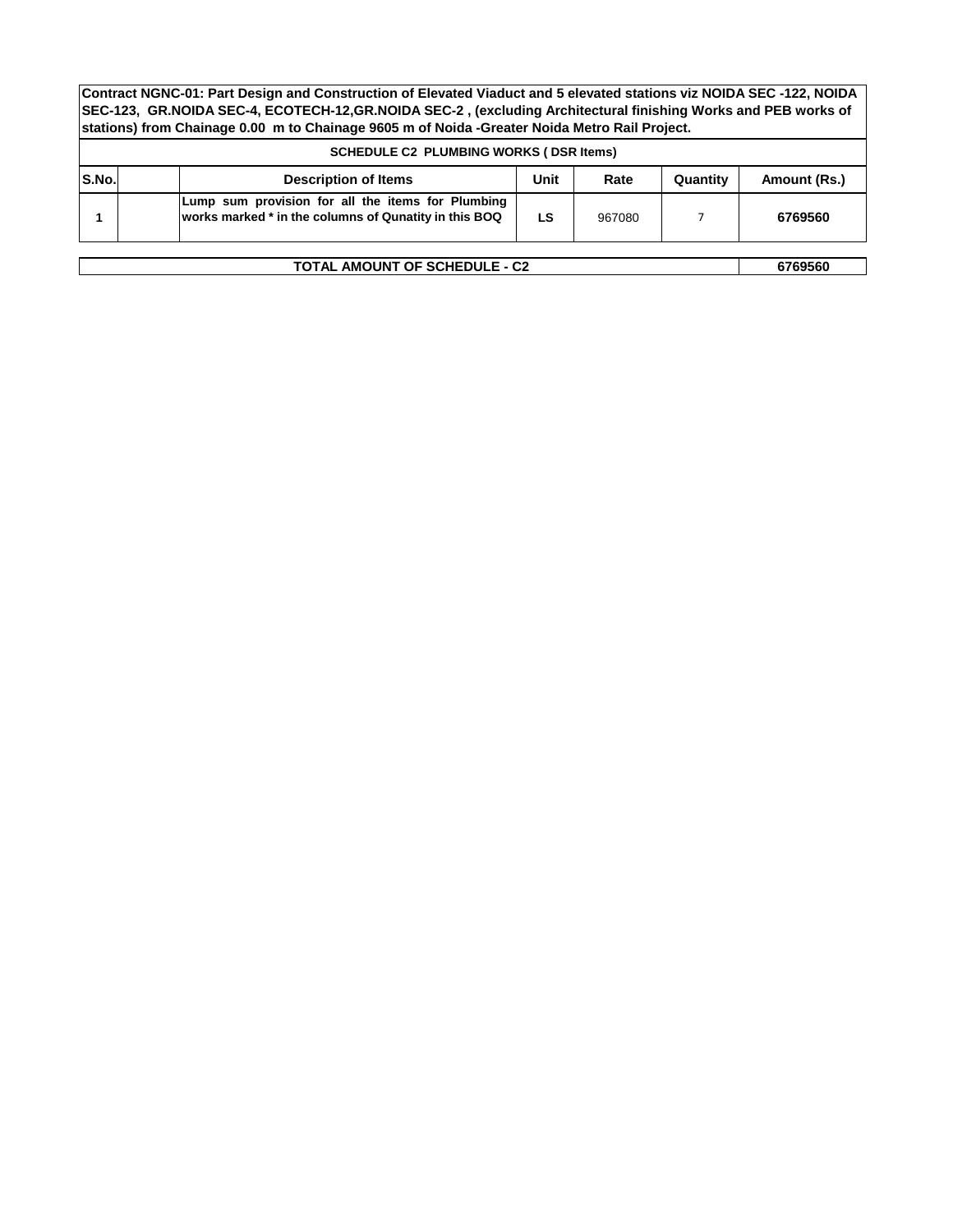|                | <b>SCHEDULE C3 (Civil Utilities)</b>                                                                                                                                                                                                                                                                                                                                                                                                                                                                                                               |            |                     |                     |                      |  |
|----------------|----------------------------------------------------------------------------------------------------------------------------------------------------------------------------------------------------------------------------------------------------------------------------------------------------------------------------------------------------------------------------------------------------------------------------------------------------------------------------------------------------------------------------------------------------|------------|---------------------|---------------------|----------------------|--|
| S.No.          | <b>Description of Items</b>                                                                                                                                                                                                                                                                                                                                                                                                                                                                                                                        | Unit       | Rate                | Quantity            | Amount (Rs.)         |  |
|                | (Civil Utilities)                                                                                                                                                                                                                                                                                                                                                                                                                                                                                                                                  |            |                     |                     |                      |  |
| 1              | Providing and laying S&S NP-3 RCC, pipes manufactured by<br>using sulphate resistant cement including jointing with rubber<br>ring and filling joints with cement mortar 1:2                                                                                                                                                                                                                                                                                                                                                                       |            |                     |                     |                      |  |
|                | 150 mm diametre                                                                                                                                                                                                                                                                                                                                                                                                                                                                                                                                    | metre      | 378.02              | 64                  | 24193.28             |  |
|                | 250mm dia pipe                                                                                                                                                                                                                                                                                                                                                                                                                                                                                                                                     | metre      | 561.56              | 64                  | 35939.84             |  |
|                | 300mm dia pipe                                                                                                                                                                                                                                                                                                                                                                                                                                                                                                                                     | metre      | 667.31              | 32                  | 21353.92             |  |
|                | 400mm dia pipe                                                                                                                                                                                                                                                                                                                                                                                                                                                                                                                                     | metre      | 1185.11             | $\overline{7}$      | 8295.77              |  |
|                | 450mm dia pipe                                                                                                                                                                                                                                                                                                                                                                                                                                                                                                                                     | metre      | 1227.66             | $\overline{7}$      | 8593.62              |  |
|                | 600mm dia pipe                                                                                                                                                                                                                                                                                                                                                                                                                                                                                                                                     | metre      | 1886.46             | 96                  | 181100.16            |  |
|                | 900mm dia pipe                                                                                                                                                                                                                                                                                                                                                                                                                                                                                                                                     | metre      | 3510.36             | 64                  | 224663.04            |  |
|                | Providing and laying S&S NP-4 RCC pipes manufactured by<br>using sulphate resistant cement including jointing with rubber<br>ring and filling joints with cement mortar 1:2                                                                                                                                                                                                                                                                                                                                                                        |            |                     |                     |                      |  |
| $\overline{2}$ | 600 mm dia pipe                                                                                                                                                                                                                                                                                                                                                                                                                                                                                                                                    | metre      | 2990.13             | 64                  | 191368.32            |  |
|                | 450 mm dia pipe                                                                                                                                                                                                                                                                                                                                                                                                                                                                                                                                    | metre      | 1845.13             | 96                  | 177132.48            |  |
|                | 400 mm dia pipe                                                                                                                                                                                                                                                                                                                                                                                                                                                                                                                                    | metre      | 1458.5              | 7                   | 10209.5              |  |
|                | 300 mm dia pipe                                                                                                                                                                                                                                                                                                                                                                                                                                                                                                                                    | metre      | 1033.18             | 7                   | 7232.26              |  |
|                | 250 mm dia pipe                                                                                                                                                                                                                                                                                                                                                                                                                                                                                                                                    | metre      | 593.16              | 64                  | 37962.24             |  |
| 3              | Plugging of water main with baloon of adequate size by inflating<br>with air compressor including transportation of air compressor at<br>site                                                                                                                                                                                                                                                                                                                                                                                                      |            |                     |                     |                      |  |
|                | 400 mm dia                                                                                                                                                                                                                                                                                                                                                                                                                                                                                                                                         | job        | 12722.64            | 1                   | 12722.64             |  |
|                | 600 mm dia                                                                                                                                                                                                                                                                                                                                                                                                                                                                                                                                         | job        | 19083.35            | $\mathbf{1}$        | 19083.35             |  |
| $\overline{4}$ | Plugging the total sewerage from the existing sewer line so as to<br>reduce the drainage of sewer line to minimum in wet and foul<br>condition by placing gunny bags filled up with earth and stacked<br>properly including supplying and laying the filled up gunny bags<br>up to full length and required height as directed by Engineer and<br>subsequent removal of the same after completion of the job to<br>the entire satisfaction of the Engineer-in-charge, including<br>pumping & bailing out of the water complete.<br>300 mm dia pipe | job        | 2096.74             | 3                   | 6290.22              |  |
|                | 600mm dia pipe                                                                                                                                                                                                                                                                                                                                                                                                                                                                                                                                     | job        | 7475.33             | 3                   | 22425.99             |  |
|                | Plugging the total stormwater drain from the existing storm water<br>line so as to reduce the drainage of storm line sewer line to<br>minimum in wet and foul condition by placing gunny bags filled<br>up with earth and stacked properly including supplying and laying<br>the filled up gunny bags up to full length and required height as                                                                                                                                                                                                     |            |                     |                     |                      |  |
| 5              | directed by Engineer and subsequent removal of the same after<br>completion of the job to the entire satisfaction of the Engineer,<br>including pumping & bailing out of the water complete.                                                                                                                                                                                                                                                                                                                                                       |            |                     |                     |                      |  |
|                | 150 mm dia pipe                                                                                                                                                                                                                                                                                                                                                                                                                                                                                                                                    | job        | 523.88              | 1                   | 523.88               |  |
|                | 250 mm dia pipe                                                                                                                                                                                                                                                                                                                                                                                                                                                                                                                                    | job        | 1456.17             | 1                   | 1456.17              |  |
|                | 300 mm dia pipe                                                                                                                                                                                                                                                                                                                                                                                                                                                                                                                                    | job        | 2096.74             | 7                   | 14677.18             |  |
|                | 600 mm dia pipe<br>900 mm dia pipe                                                                                                                                                                                                                                                                                                                                                                                                                                                                                                                 | job<br>job | 7475.33<br>16820.09 | 2<br>$\overline{2}$ | 14950.66<br>33640.18 |  |
| 6              | Providing lead caulked joints including the cost of pig lead supply<br>and fixing of rubber gaskets welding, and cutting of MS pipes<br>and specials, including the cost of H/P of T&P at site (For<br>watermains at interconnection point / Y-tee/ valve) including cost<br>of dewatering.                                                                                                                                                                                                                                                        |            |                     |                     |                      |  |
|                | upto 300 mm dia                                                                                                                                                                                                                                                                                                                                                                                                                                                                                                                                    | each       | 14586               | 3                   | 43758                |  |
|                | 400 - 600 mm dia                                                                                                                                                                                                                                                                                                                                                                                                                                                                                                                                   | each       | 18232.5             | 7                   | 127627.5             |  |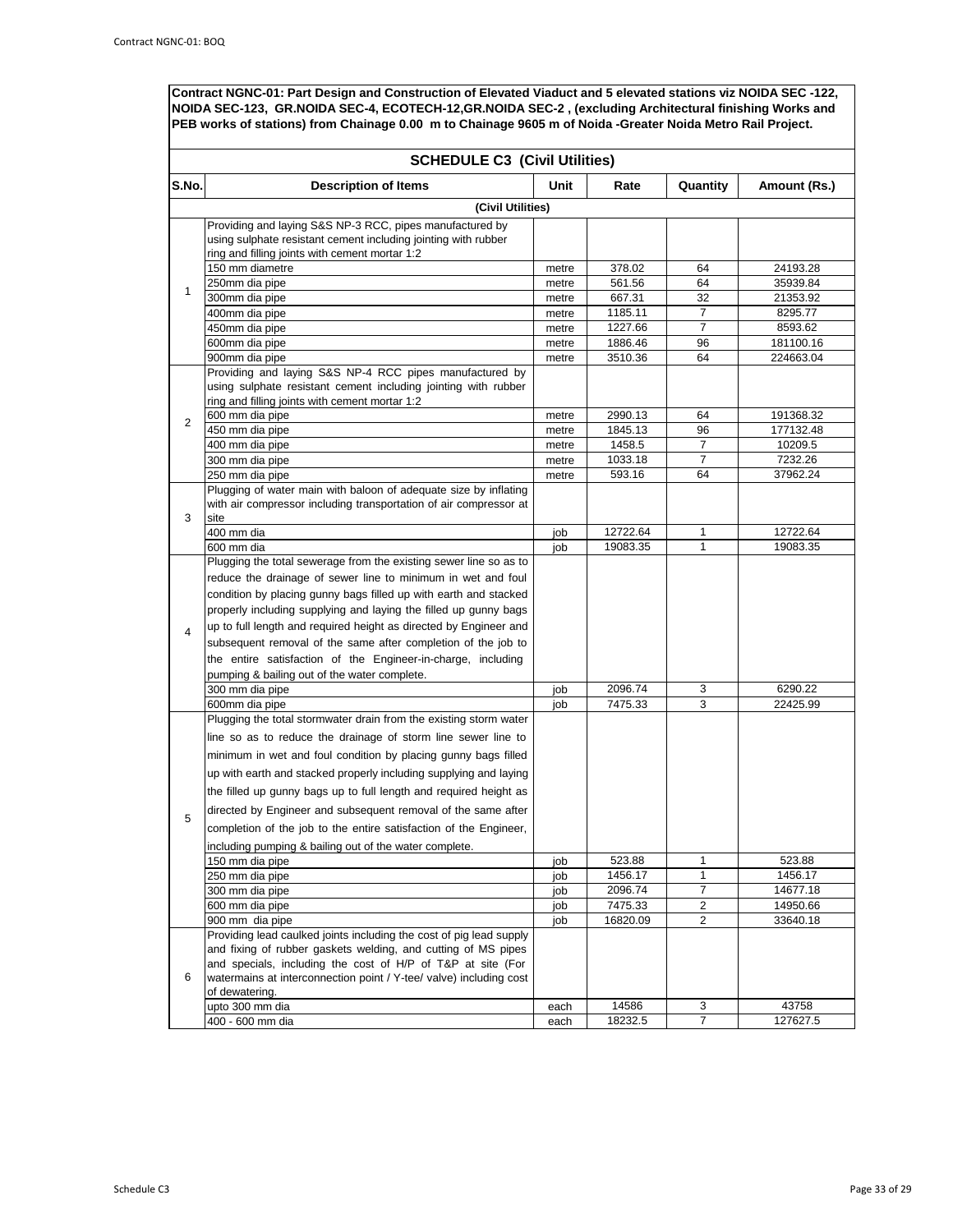|                | <b>SCHEDULE C3 (Civil Utilities)</b>                                                                                                                                                                                                                                                                                                                                                                                                                                                                                                                                                                                                                                                                                                                                                                                                                                                                                                                                                                                                                                                                                                                                                                                                                                                                                                                                                                                                                                                                                                                                                                                                                                            |            |                |          |                  |  |
|----------------|---------------------------------------------------------------------------------------------------------------------------------------------------------------------------------------------------------------------------------------------------------------------------------------------------------------------------------------------------------------------------------------------------------------------------------------------------------------------------------------------------------------------------------------------------------------------------------------------------------------------------------------------------------------------------------------------------------------------------------------------------------------------------------------------------------------------------------------------------------------------------------------------------------------------------------------------------------------------------------------------------------------------------------------------------------------------------------------------------------------------------------------------------------------------------------------------------------------------------------------------------------------------------------------------------------------------------------------------------------------------------------------------------------------------------------------------------------------------------------------------------------------------------------------------------------------------------------------------------------------------------------------------------------------------------------|------------|----------------|----------|------------------|--|
| S.No.          | Description of Items                                                                                                                                                                                                                                                                                                                                                                                                                                                                                                                                                                                                                                                                                                                                                                                                                                                                                                                                                                                                                                                                                                                                                                                                                                                                                                                                                                                                                                                                                                                                                                                                                                                            | Unit       | Rate           | Quantity | Amount (Rs.)     |  |
| $\overline{7}$ | Supply and installation of MS pipe (6 mm thick) with 750 Micorn<br>PV coating internally and 250 micron anti corrosive bituminous<br>paint externally with a tolerance of 6" in gradient by trenchless<br>technology method at an average depth of 5 mtrs below the road<br>level including excavation & filling of pits, dewatering<br>arrangements, supporting systems for soil, including the<br>approval from the concerned department. The firm will also<br>supply the test certificate w.r.t M.S. Pipe, design of PV coating<br>etc. The work also involves under ground mapping of services,<br>barricading, installation of flickering lights etc, clearing site in all<br>respects after submitting CCTV survey report from u/s to d/s,<br>connection manholes along with the site of drawing showing<br>work complete in all respect.<br>250 mm dia( 6mm thick)<br>600 mm dia (10mm thick)<br>Providing and laying of 100 mm GI pipe, medium class, Jindal                                                                                                                                                                                                                                                                                                                                                                                                                                                                                                                                                                                                                                                                                                           | mtr<br>mtr | 14586<br>53482 | 7<br>7   | 102102<br>374374 |  |
|                | make, with all accessories like bends, sockets, etc all complete                                                                                                                                                                                                                                                                                                                                                                                                                                                                                                                                                                                                                                                                                                                                                                                                                                                                                                                                                                                                                                                                                                                                                                                                                                                                                                                                                                                                                                                                                                                                                                                                                | Mtrs.      | 565.21         | 3        | 1695.63          |  |
| 8<br>9         | P/L of MS pipe of 10 mm wall thickness on agreed line andgrade<br>(as per IS: 3589 and made from steel confirming to IS: 2062) the<br>steel pipe surface internal and external shall be blasted to near<br>white and then coated with solvent less P.U. coating of nominal<br>750 microns and nominal 1000 microns on exterior and interior<br>surface respectively all approved/used by railway/DDA's/RDA's<br>project for sewer and water lines with design and construction of<br>Man holes at approximate 30 meter interval or required distance<br>with trenchless construction technique below the water table<br>preferably without the need of dewatering, Accuracy of level at<br>required gradient/slope to be achieved by use of Laser/CCTV<br>controlled by suitable equipment. In the last pit, the equipment<br>to be positioned at surface in a single traffic lane. The work shall<br>be done in such a manner that it will not disturb the smooth<br>movement of traffic. The item includes excavation of trenches<br>and recovery pit andr backfilling after work completed at the site<br>of work mobilization and demobilization of equipment<br>consumable etc as needed to complete the work<br>and cleaning of site complete including disposal of surplus earth<br>within 10 km lead and making water and manhole<br>connections. Traffic control arrangement and lighting display of<br>sign board. Insurance of work man etc complete including<br>removal of all hindrances, unforeseen items permission of other<br>dept. (dept. shall only assist in getting permissions etc.) nothing<br>extra shall be paid on this account to complete the job. |            |                |          |                  |  |
|                | 900mm dia pipe by trenchless technology                                                                                                                                                                                                                                                                                                                                                                                                                                                                                                                                                                                                                                                                                                                                                                                                                                                                                                                                                                                                                                                                                                                                                                                                                                                                                                                                                                                                                                                                                                                                                                                                                                         | per metre  | 65637          | 13       | 853281           |  |
| 10             | Providing and laying MS pipes/barels made out of required<br>thickness MS plate Including painting with epoxy paint of<br>approved quality outside and inside tested to a head of 15kg/cm<br>square suitable for welding joints conforming to IS 3589-1981,<br>IS 784-1974 including testing of the specified head as directed<br>by the Engineer.                                                                                                                                                                                                                                                                                                                                                                                                                                                                                                                                                                                                                                                                                                                                                                                                                                                                                                                                                                                                                                                                                                                                                                                                                                                                                                                              |            |                |          |                  |  |
|                | Pipes made up of MS sheet(6mm to12mm th.)<br>Providing and laying MS special such as tees, bends, collars,                                                                                                                                                                                                                                                                                                                                                                                                                                                                                                                                                                                                                                                                                                                                                                                                                                                                                                                                                                                                                                                                                                                                                                                                                                                                                                                                                                                                                                                                                                                                                                      | Kg         | 69.54          | 3214     | 223501.56        |  |
| 11             | tails pieces etc made out of required thickness MS sheet<br>including painting with epoxy paint of approved quality outside<br>and inside tested to a head of 15kg/sqcm suitable for welding<br>joints conforming to IS 3589-1981, IS 784-1974 including testing<br>of the specified head as directed by the Engineer.                                                                                                                                                                                                                                                                                                                                                                                                                                                                                                                                                                                                                                                                                                                                                                                                                                                                                                                                                                                                                                                                                                                                                                                                                                                                                                                                                          |            |                |          |                  |  |
|                | Specials made up of MS sheet(6mm to 12mm th.)<br>Providing H.S. Pipe, made out of 6 mm thick MS plate with                                                                                                                                                                                                                                                                                                                                                                                                                                                                                                                                                                                                                                                                                                                                                                                                                                                                                                                                                                                                                                                                                                                                                                                                                                                                                                                                                                                                                                                                                                                                                                      | Кg         | 81.86          | 321      | 26277.06         |  |
| 12             | inside cement mortar lining of 25 mm thick and 25 mm thick<br>outside coating as per IS: 1916 of following diameter                                                                                                                                                                                                                                                                                                                                                                                                                                                                                                                                                                                                                                                                                                                                                                                                                                                                                                                                                                                                                                                                                                                                                                                                                                                                                                                                                                                                                                                                                                                                                             |            |                |          |                  |  |
|                | 600 mm dia pipe                                                                                                                                                                                                                                                                                                                                                                                                                                                                                                                                                                                                                                                                                                                                                                                                                                                                                                                                                                                                                                                                                                                                                                                                                                                                                                                                                                                                                                                                                                                                                                                                                                                                 | mtr        | 9116.25        | 32       | 291720           |  |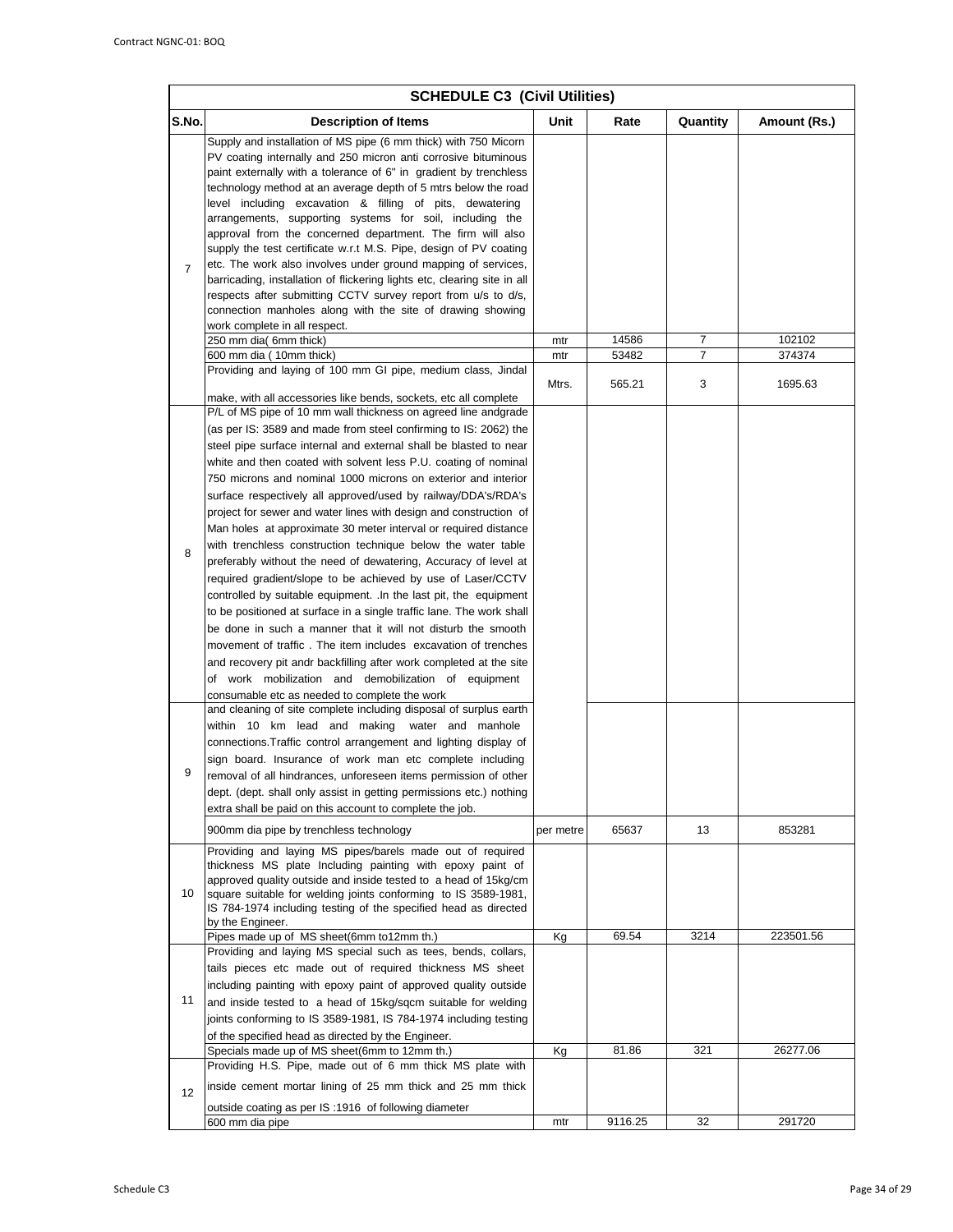|       | <b>SCHEDULE C3 (Civil Utilities)</b>                                                                                                                         |      |           |                |              |  |
|-------|--------------------------------------------------------------------------------------------------------------------------------------------------------------|------|-----------|----------------|--------------|--|
| S.No. | <b>Description of Items</b>                                                                                                                                  | Unit | Rate      | Quantity       | Amount (Rs.) |  |
|       | Laying H.S. Pipe, made out of 6 mm thick MS plate with inside<br>cement mortar lining of 25 mm thick and 25 mm thick outside<br>coating as per IS:1916       |      |           |                |              |  |
| 13    | 300 mm dia pipe                                                                                                                                              | mtr  | 182.33    | 4              | 729.32       |  |
|       | 400 mm dia pipe                                                                                                                                              | mtr  | 243.1     | 4              | 972.4        |  |
|       | 600 mm dia pipe                                                                                                                                              | mtr  | 301.44    | 64             | 19292.16     |  |
|       | Providing and fixing 400 mm dia D/F non-return / check valve                                                                                                 |      |           |                |              |  |
|       | of PN 1.0 rating having Body/Door of CI Gr. 20, TRUNNION                                                                                                     |      |           |                |              |  |
| 14    | shaft AISI 410, Face & Seat ring of GM i.e. metal to metal seat &                                                                                            | Each | 142268.2  | 2              | 284536.4     |  |
|       | not Rubber to metal, generaly confirming to IS: 5312, Falnge flat                                                                                            |      |           |                |              |  |
|       | face drilled to ISI 538 Part IV & VI/BS 10 Table "D"                                                                                                         |      |           |                |              |  |
|       | Providing and fixing CI D/F Sluice Valve with S&S (IS 6603 12                                                                                                |      |           |                |              |  |
|       | Sr 12) stain ang gun metal Parts confirming to IS 14846 of                                                                                                   |      |           |                |              |  |
| 15    | approved make/ of approved brand (withcap) in the existing<br>pipe with bolts, nuts, rubber insertions etc. complete and as per<br>the direction of Engineer |      |           |                |              |  |
|       | 400 mm dia                                                                                                                                                   | Each | 90019.93  | 1              | 90019.93     |  |
|       | 600 mm dia                                                                                                                                                   | Each | 206670.8  | 1              | 206670.8     |  |
|       | P/L of MS pipe of 12 mm wall thickness on agreed line and                                                                                                    |      |           |                |              |  |
|       | grade (as per IS 3589 and made from steel confirming to IS                                                                                                   |      |           |                |              |  |
|       | 2062) the steel pipes surface internal and external shall be                                                                                                 |      |           |                |              |  |
|       | blasted to near white and then coated with solvent lessPU                                                                                                    |      |           |                |              |  |
|       | coating of nominal 750 microns and nominal 1000 microns on                                                                                                   |      |           |                |              |  |
|       | exterior and interior surface respectively of approved make/used                                                                                             |      |           |                |              |  |
|       | by railway/DDA/RDA in sewer and water line projects with design                                                                                              |      |           |                |              |  |
|       | and construction of manholes at required distance. Pipe to be                                                                                                |      |           |                |              |  |
|       | laid with trenchless construction technique. Accuracy of level at                                                                                            |      |           |                |              |  |
| 16    | required gradient/slope to be achieved by use of laser /CCTV                                                                                                 |      |           |                |              |  |
|       | controlled by any suitable equipment. In the last pit the                                                                                                    |      |           |                |              |  |
|       | equipment to be positioned at surface in a single traffic lane for                                                                                           |      |           |                |              |  |
|       | the work. The item includes excavation of trenches and                                                                                                       |      |           |                |              |  |
|       | recovery pits, excavated earth taken out and their backfilling                                                                                               |      |           |                |              |  |
|       | after work completed at the site. Work includes mobilization                                                                                                 |      |           |                |              |  |
|       | and demobilization of<br>equipment consumable etc as needed                                                                                                  |      |           |                |              |  |
|       | to complete the work and cleaning of site complete including                                                                                                 |      |           |                |              |  |
|       | disposal of surplus earth within 10 km lead and making                                                                                                       |      |           |                |              |  |
|       | water and manhole connections, traffic control arrangement                                                                                                   |      |           |                |              |  |
|       | lighting of complete work site area, display of sign board.                                                                                                  |      |           |                |              |  |
|       | Insurance of work man etc complete including removal of all                                                                                                  |      |           |                |              |  |
|       | hindrances, unforeseen items permission of other deptt (deptt                                                                                                |      |           |                |              |  |
|       | shall only assist in getting permissions etc.). Nothing extra shall<br>be paid on this account to complete the job. The firm will also                       |      |           |                |              |  |
|       | supply the test certificate w.r.t MS pipe design and P.U coating                                                                                             |      |           |                |              |  |
|       | etc, during the execution of work. Dewatering of pit and making                                                                                              |      |           |                |              |  |
|       | good by back filling in layers of 20 cm each as per the                                                                                                      |      |           |                |              |  |
|       | relevant CPWD specifications and disposal of surplus earth as                                                                                                |      |           |                |              |  |
| 17    | per direction of Engineer-in charge. The firm has to make<br>connections in the u/s and D/S manholes at the same existing                                    |      |           |                |              |  |
|       | invert level including necessary<br>plugging<br>in<br>the                                                                                                    |      |           |                |              |  |
|       | existing line by dismantling and restoration<br>of the                                                                                                       |      |           |                |              |  |
|       | connection<br>manholes<br>complete. Display of sign board.                                                                                                   |      |           |                |              |  |
|       | Insurance of work man etc complete including removal of all                                                                                                  |      |           |                |              |  |
|       | hindrances, unforeseen items permission of other deptt (deptt<br>shall only assist in getting permissions etc.) nothing extra shall                          |      |           |                |              |  |
|       | be paid on this account to complete the job.                                                                                                                 |      |           |                |              |  |
|       |                                                                                                                                                              |      |           |                |              |  |
|       | 1400 mm dia pipe by Trenchless technology                                                                                                                    | Mtr  | 126187.13 | $\overline{7}$ | 883309.91    |  |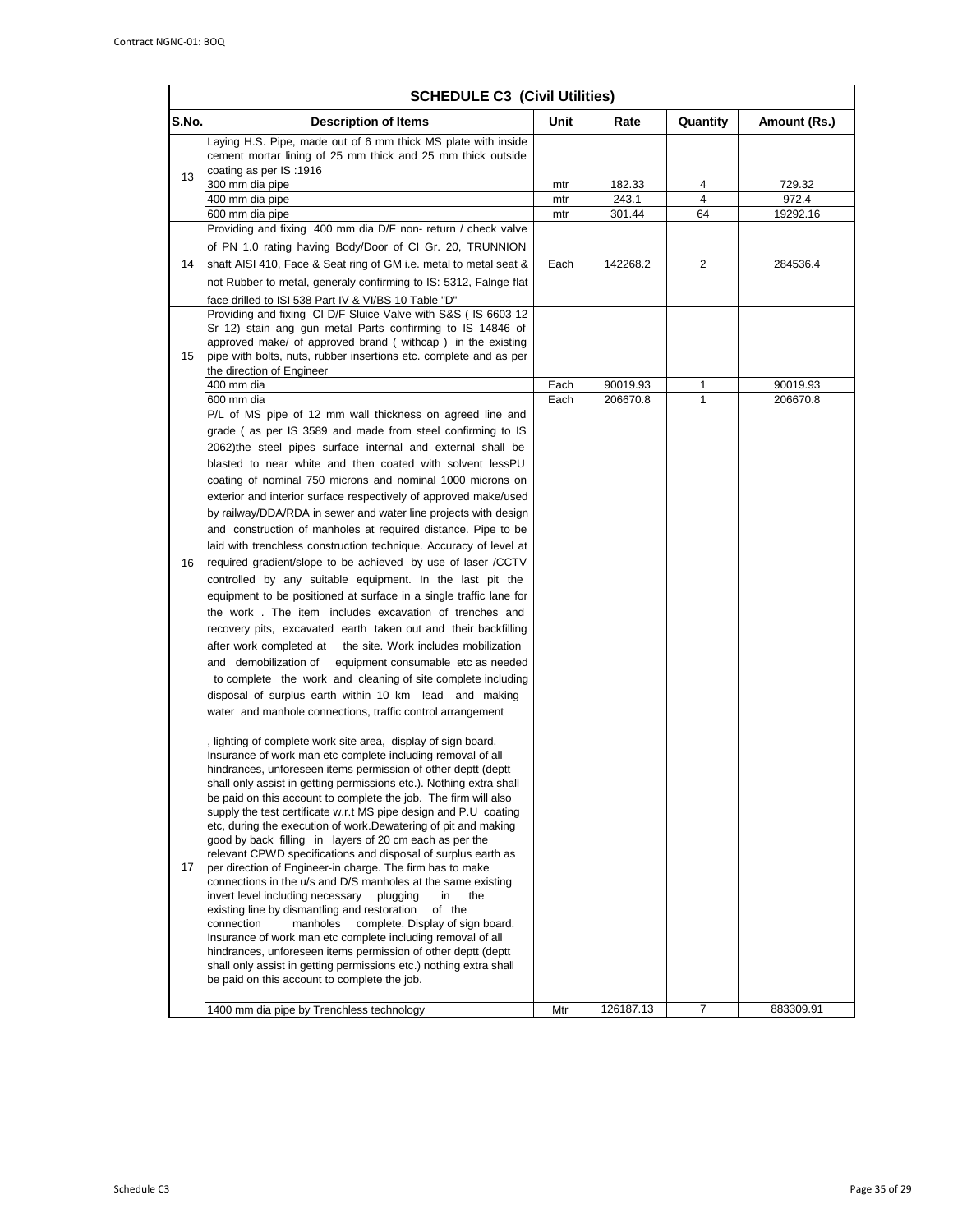|       | <b>SCHEDULE C3 (Civil Utilities)</b>                                                                                                                                                                                                                                                                                                                                                                                                                                                                                                                                                                                                                                                                                                                                                                                                                                                                                                                                                                                                                                                                                                                                                                                                                                                                                                                                                                                                                                                                                                                   |           |           |          |                         |
|-------|--------------------------------------------------------------------------------------------------------------------------------------------------------------------------------------------------------------------------------------------------------------------------------------------------------------------------------------------------------------------------------------------------------------------------------------------------------------------------------------------------------------------------------------------------------------------------------------------------------------------------------------------------------------------------------------------------------------------------------------------------------------------------------------------------------------------------------------------------------------------------------------------------------------------------------------------------------------------------------------------------------------------------------------------------------------------------------------------------------------------------------------------------------------------------------------------------------------------------------------------------------------------------------------------------------------------------------------------------------------------------------------------------------------------------------------------------------------------------------------------------------------------------------------------------------|-----------|-----------|----------|-------------------------|
| S.No. | <b>Description of Items</b>                                                                                                                                                                                                                                                                                                                                                                                                                                                                                                                                                                                                                                                                                                                                                                                                                                                                                                                                                                                                                                                                                                                                                                                                                                                                                                                                                                                                                                                                                                                            | Unit      | Rate      | Quantity | Amount (Rs.)            |
| 18    | Supply and installation of 450 mm dia MS pipe of 10 mm wall<br>thickness confirming to IS 2062 suitable for welding joints with<br>750 Micron P.U. coating internally and anti-corrosive bituminous<br>paint on external surface, with tolerance of 6" in or gradient by<br>trenchless technology method at an average depth of 4-4.5m<br>below the road level including interconnection with existing<br>chambers (with required excavation and its restoration including<br>dewatering arrangement) including thrust pit and receiving pit<br>and the supporting system of soil should be got approved from<br>the department before execution. The trenchless has to be<br>carried out below existing deep nallah below road,<br>in sub-<br>soil and existing services. The firm will also supply the test<br>certificate w.r.t MS pipe design and P.U coating etc, during the<br>execution of work. The work also involved necessary number of<br>thrust pit and<br>receiving pit as per the site condition to<br>perform<br>boring including road cutting<br>under ground<br>mapping<br>of service. Dewatering of pit and<br>making good<br>of 20 cm each as per the<br>by back<br>filling in<br>layers<br>relevant CPWD specifications and disposal of surplus earth as<br>per direction of Engineer-in charge. The firm has to make<br>connections in the u/s and D/S manholes at the same existing<br>invert level including necessary plugging in the existing line by<br>dismantling and restoration of the connection manholes<br>complete. | Mt        | 29208.47  | 13       | 379710.11               |
| 19    | Providing and Laying mild steel pipe 1500mm internal dia. made<br>from 12mm thick MS Plate conforming to IS 2062, Interior lining<br>with cement mortar and exterior surface treated with coating and<br>wraping confirm to IS3589 2001, IS: 10221-1982, 11909-1986,<br>specifications i/c all lead and lift complete as per direction of the<br>Engineer-in-charge                                                                                                                                                                                                                                                                                                                                                                                                                                                                                                                                                                                                                                                                                                                                                                                                                                                                                                                                                                                                                                                                                                                                                                                    | Meter     | 44670.5   | 13       | 580716.5                |
| 20    | Providing and Laying M.S. specials such as tees, bends, collars,<br>tail piece etc. made out of required thickness of M.S. Plate i/c<br>welding, painted with epoxy paint of approved quality outside<br>and inside tested to a head of 15 Kg/ cm Sq. suitable for welding<br>joints confirming to IS: 3589, IS: 784-1978, 7322-1974 to<br>specified head as directed by Engineer-in-charge                                                                                                                                                                                                                                                                                                                                                                                                                                                                                                                                                                                                                                                                                                                                                                                                                                                                                                                                                                                                                                                                                                                                                            | Kg        | 85.96     | 643      | 55272.28                |
| 21    | Providing and laying of 1500 mm dia. M.S. Pipe made up of<br>16mm thk. M.S. Plate as per IS2062 through trenchless<br>technology by Specialized Laser gided Tunnel boring Machine<br>with stearing kit to cross the carriage way i/c maintain levels with<br>the help of laser guided equipment, excavation of thrust &<br>receiving pit side shoring, providing thrust bed & blocks, welding<br>cutting the steel pipes surface internal & external painted with<br>Epoxy paint on each face of pipe, filling back compaction<br>disposal of surplus earth, i/c, generator, JCB, cranes, trenchless<br>machine, jacks, hydraulic technology, testing etc. all material,<br>Labour and T&P complete job as per direction of Engineer-in-<br>charge.<br><b>TOTAL AMOUNT OF SCHEDULE - C3</b>                                                                                                                                                                                                                                                                                                                                                                                                                                                                                                                                                                                                                                                                                                                                                            | <b>Rm</b> | 173052.49 | 4        | 692209.96<br>6291591.22 |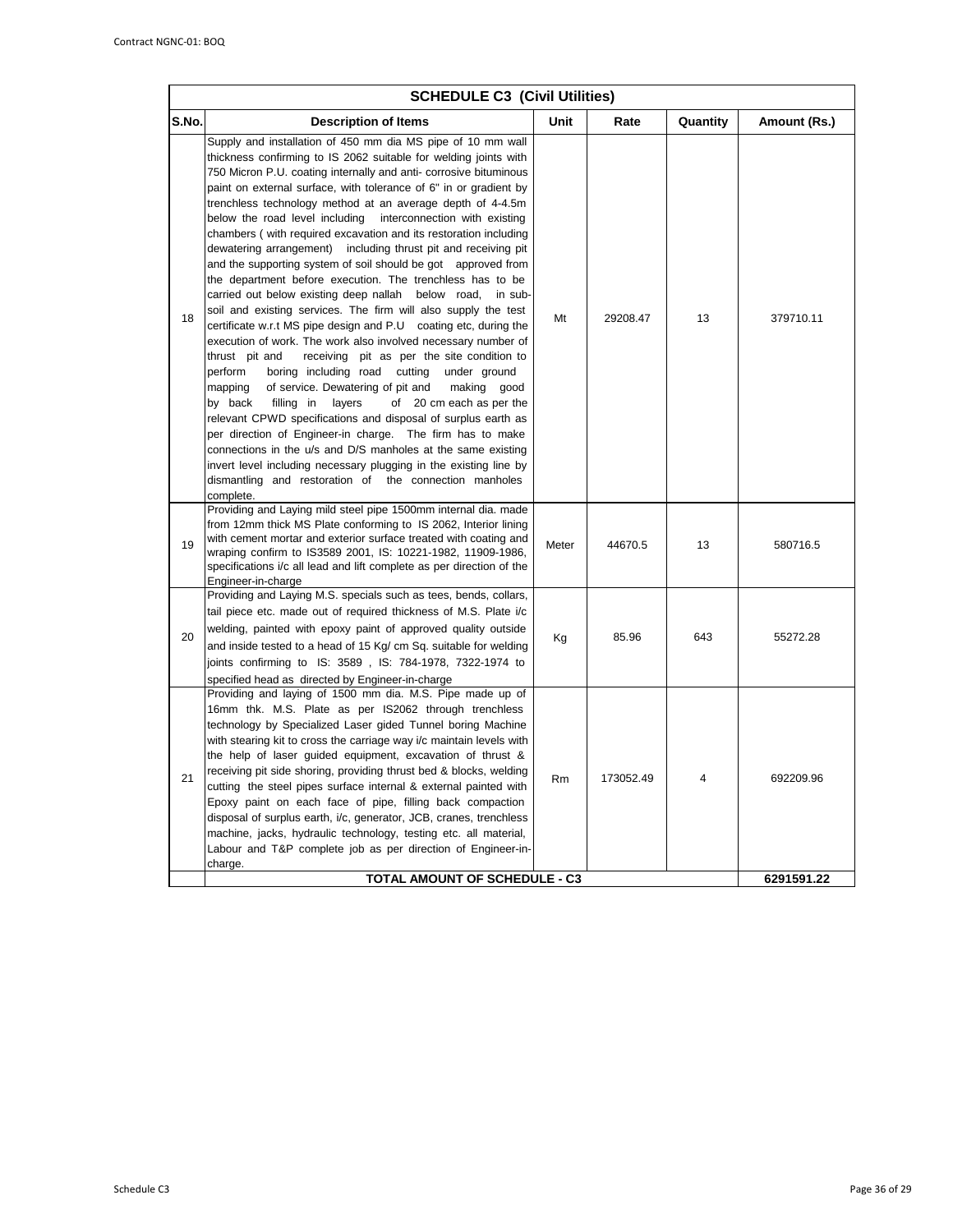|               | Schedule 'D'      |                                                          |                            |  |  |  |  |
|---------------|-------------------|----------------------------------------------------------|----------------------------|--|--|--|--|
|               |                   | Abstract of Summary of Schedules D (Miscellaneous Items) |                            |  |  |  |  |
| <b>S. No.</b> |                   | <b>Description</b>                                       | <b>BOQ Amount</b><br>(INR) |  |  |  |  |
| 1             | <b>Schedule D</b> | Miscellaneous Items                                      | 73,471,207.98              |  |  |  |  |
|               |                   | <b>Total (in figure)</b>                                 |                            |  |  |  |  |

Total in words:

Signature of the Authorized Signatory with Company seal

\_\_\_\_\_\_\_\_\_\_\_\_\_\_\_\_\_\_\_\_\_\_\_\_\_\_\_\_\_\_\_\_\_\_\_\_\_\_\_\_\_\_\_\_\_\_\_\_\_\_\_\_\_\_\_\_\_\_\_\_\_\_\_\_\_\_\_\_\_\_\_\_\_\_

\_\_\_\_\_\_\_\_\_\_\_\_\_\_\_\_\_\_\_\_\_\_\_\_\_\_\_\_\_\_\_\_\_\_\_\_\_\_\_\_\_\_\_\_\_\_\_\_\_\_\_\_\_\_\_\_\_\_\_\_\_\_\_\_\_\_\_\_\_\_\_\_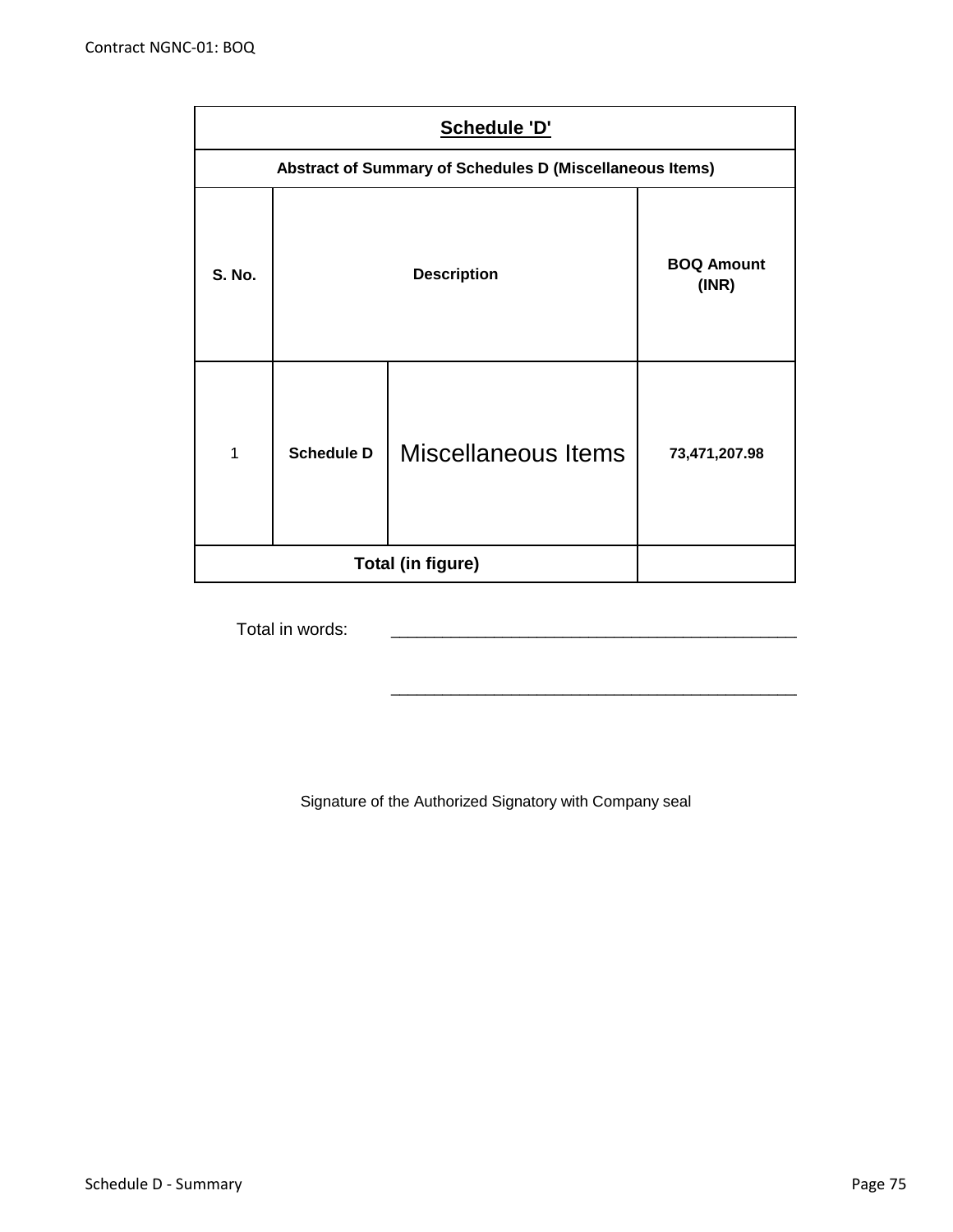## **SCHEDULE D (Detail of Misc. Works.)**

| S.No. | <b>Description of Items</b>                                      | <b>Unit</b> | Rate     | Quantity | Amount (Rs.) |
|-------|------------------------------------------------------------------|-------------|----------|----------|--------------|
|       | Surveying at Grid of 5m x 5m covering an area of                 |             |          |          |              |
|       |                                                                  |             |          |          |              |
|       | approximately 100 m beyond on each side of station for           |             |          |          |              |
|       | verifying alignment and station foot print, marking vertical     |             |          |          |              |
|       | & horizontal clearances and establishing triangular points       |             |          |          |              |
|       | and bench mark for the construction of station building,         |             |          |          |              |
|       | and matching it with the alignment of the approaches at          |             |          |          |              |
|       | station ends including correction, if any, complete. The         |             |          |          |              |
| 1     | payment schedule shall be as follows:                            | LS.         | 258911.1 | 4        | 1035644.4    |
|       | a) Payment as 50% of total cost of item on checking and          |             |          |          |              |
|       | verification of all control points and submission of             |             |          |          |              |
|       | drawings.                                                        |             |          |          |              |
|       | b) Payment of 40% of total cost of item equally distributed      |             |          |          |              |
|       | over the duration of the contract and will be paid on pro-       |             |          |          |              |
|       | rata basis.                                                      |             |          |          |              |
|       | c) Payment of 10% of total cost of item on satisfactory          |             |          |          |              |
|       | completion of work in final bill.                                |             |          |          |              |
|       | Submit colour photographs of the works as directed by the        |             |          |          |              |
|       | Engineer and supply at monthly intervals, or as instructed       |             |          |          |              |
| 2     | by the Engineer. One set shall comprise eight negatives          | Per set     | 4346.49  | 52       | 226017.48    |
|       | with three copies of positives of each negative of size not      |             |          |          |              |
|       | less than 225 x 175 mm each.                                     |             |          |          |              |
|       | Supply of video CDs of 180 minutes duration comprising           |             |          |          |              |
| 3     | one master copy and one extra copy showing the progress          | Per set     | 16295.84 | 26       | 423691.84    |
|       | of works as directed by Engineer.                                |             |          |          |              |
|       | Cutting, transporting of trees, stacking and handing over        |             |          |          |              |
|       | to the concerned department as per the instruction of            |             |          |          |              |
|       | Engineer Incharge                                                |             |          |          |              |
| 4     | Girth up to 30 cm                                                | Each        | 728.86   | 36       | 26238.96     |
|       | Girth 31 cm to 50 cm                                             | Each        | 1068.68  | 36       | 38472.48     |
|       | Girth 51 cm to 75 cm                                             | Each        | 1295.28  | 36       | 46630.08     |
|       | Girth 76 cm to 125cm                                             | Each        | 2260.19  | 36       | 81366.84     |
|       | Girth more than 125cm                                            | Each        | 3705.79  | 7        | 25940.53     |
|       | Transplanting the marked trees of various species and            |             |          |          |              |
|       | girth to the place shown by Engineer/Engineer's                  |             |          |          |              |
|       | representative within a lead of 1.5 km, with all tools,          |             |          |          |              |
|       | plants, man & machinery and necessary preparation such           |             |          |          |              |
|       | as<br>Preparation of earth ball of tree roots of desired depth & |             |          |          |              |
|       | diameters                                                        |             |          |          |              |
|       | Dislodging, lifting, transportation and transplanting tree       |             |          |          |              |
|       | from original place to the new place including all               |             |          |          |              |
|       | arrangement, T&P Labour etc. for successfully completing         |             |          |          |              |
| 5     | the work. The work will include                                  |             |          |          |              |
|       | Excavating pits of adequate size, arranging loose soil,          |             |          |          |              |
|       | mixing of manure, fertilizer, insecticides etc. to ensure        |             |          |          |              |
|       | survival of the trees being transplanted.                        |             |          |          |              |
|       | Maintenance of tree I.e. watering, manuring, soil heaping,       |             |          |          |              |
|       | Spray of insecticides for six months. All above operations       |             |          |          |              |
|       | shall be executed as per specification                           |             |          |          |              |
|       | Girth up to 30 cm                                                | Each        | 8685.58  | 36       | 312680.88    |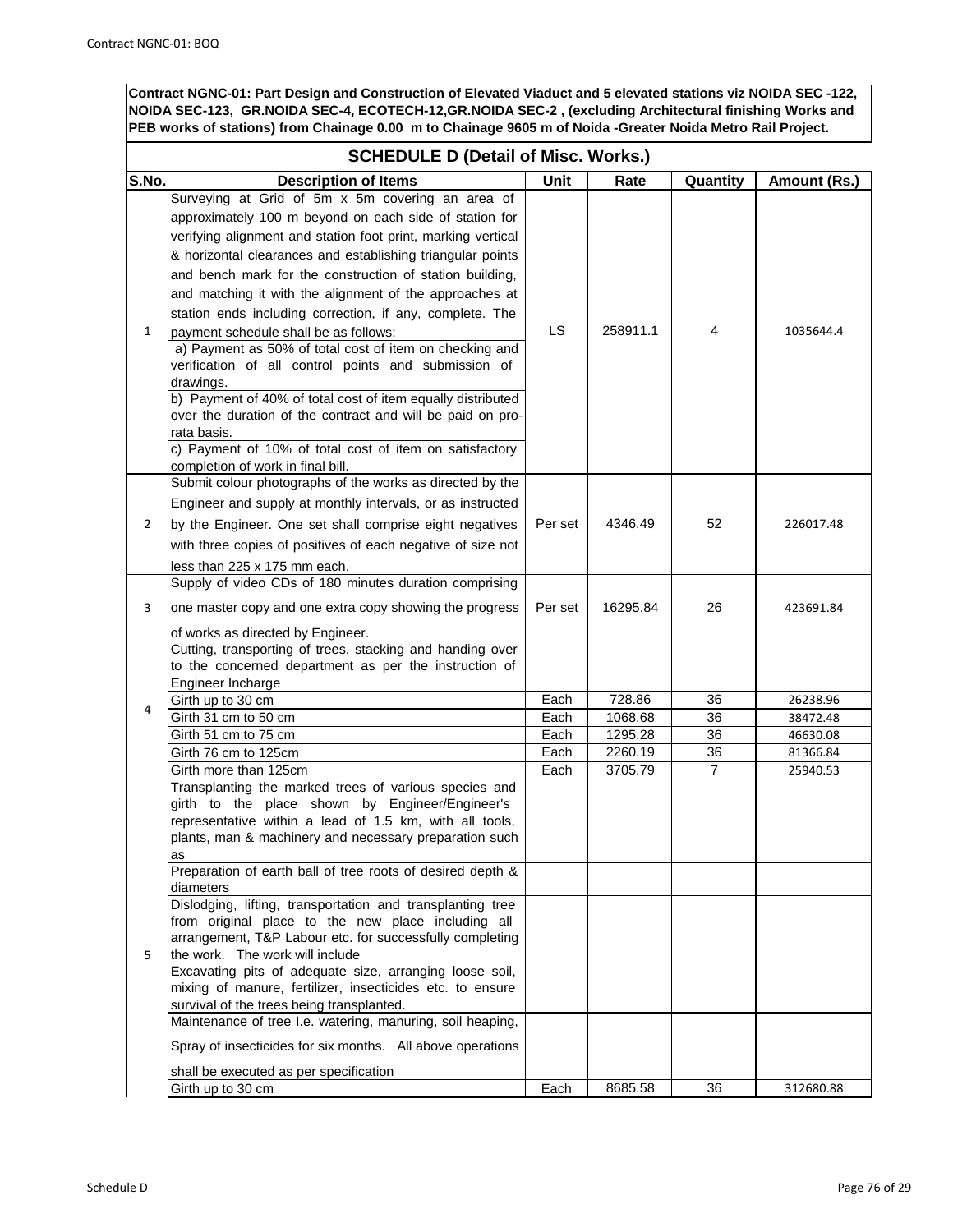| S.No. | <b>Description of Items</b>                                                                        | Unit      | Rate      | Quantity       | Amount (Rs.) |
|-------|----------------------------------------------------------------------------------------------------|-----------|-----------|----------------|--------------|
|       | Girth 31 cm to 50 cm                                                                               | Each      | 11000.00  | 36             | 396000       |
|       | Girth 51 cm to 75 cm                                                                               | Each      | 14356.72  | 36             | 516841.92    |
|       | Note: Stage wise payment for the work will be as following                                         |           |           |                |              |
|       | (i) 30% after tree trasplanted                                                                     |           |           |                |              |
|       | (ii) 40% after sprouting & establishment of trees.                                                 |           |           |                |              |
|       | (iii) 30% after completion of maintenance period of one                                            |           |           |                |              |
|       | year.                                                                                              |           |           |                |              |
|       | (iv) This is being biological work, it is undestood                                                |           |           |                |              |
|       | Providing 2.0 mt high temporary barricade<br>and                                                   |           |           |                |              |
|       | arrangement of traffice diversion such as traffic signals                                          |           |           |                |              |
|       | during construction at site, for day and night as per                                              |           |           |                |              |
|       | requirement and drawings. During construction barricading                                          |           |           |                |              |
|       | and arrangement of traffic diversion has to be kept                                                |           |           |                |              |
| 6     | continously and maintained properly till the completion of                                         | RM        | 2841.24   | 10714          | 30441045.36  |
|       | all the activities. Local shifting of barricading along with all                                   |           |           |                |              |
|       | accesseries including indicators, illuminitors & delinators                                        |           |           |                |              |
|       | etc at a particular station may be required during                                                 |           |           |                |              |
|       | execution and may require for traffic management.                                                  |           |           |                |              |
|       | Nothing shall be paid extra for this local shifting                                                |           |           |                |              |
|       | Providing 1.0 mt high temporary barricade and                                                      |           |           |                |              |
|       | arrangement of traffice diversion such as traffic signals                                          |           |           |                |              |
|       | during construction at site, for day and night as per                                              |           |           |                |              |
|       | requirement and drawings. During construction barricading                                          |           |           |                |              |
|       | and arrangement of traffic diversion has to be kept                                                |           |           |                |              |
| 7     | continously and maintained properly till the completion of                                         | <b>RM</b> | 2815.10   | 714            | 2009981.4    |
|       | all the activities. Local shifting of barricading along with all                                   |           |           |                |              |
|       | accesseries including indicators, illuminitors & delinators                                        |           |           |                |              |
|       | etc at a particular station may be required during                                                 |           |           |                |              |
|       | execution and may require for traffic management.                                                  |           |           |                |              |
|       | Nothing shall be paid extra for this local shifting                                                |           |           |                |              |
|       | Note : The payment schedule for item No. 6 shall be as                                             |           |           |                |              |
|       | follows:                                                                                           |           |           |                |              |
|       | Note: Payment stages (i) 70% on installation                                                       |           |           |                |              |
|       | (ii) 30% on removal/ shift                                                                         |           |           |                |              |
|       | Traffic signals, signage's & other traffic aids (as per IRC                                        |           |           |                |              |
|       | specification)                                                                                     |           |           |                |              |
| 8     | Providing & fixing of retro-reflective traffic sign boards as                                      | Sqm.      | 14379.84  | 214            | 3077285.76   |
|       | per IRC recommendations and ISI approved.<br>and fixing                                            |           |           |                |              |
|       | and maintaining<br>Providing<br>road<br>the<br>infrastructure during executions, refixing as where |           |           |                |              |
|       | required.                                                                                          |           |           |                |              |
| 9     | Road delineator                                                                                    | Each      | 4418.19   | 143            | 631801.17    |
|       | Portable signages                                                                                  | Each      | 8982.49   | 50             | 449124.5     |
|       | Reflective lights                                                                                  | Each      | 3757.15   | 179            | 672529.85    |
|       | Traffic Conces.                                                                                    | Each      | 3165.61   | 286            | 905364.46    |
|       | Deployment of adequate manpower for 8 hrs. shift for day                                           |           |           |                |              |
|       | and night management of traffic in intersection, roadway                                           |           |           |                |              |
|       | influenced by contractor and traffic diversions at various                                         |           |           |                |              |
|       | levels.                                                                                            |           |           |                |              |
|       | In-Charge                                                                                          | Shift     | 751.20    | 1479           | 1111024.8    |
| 10    | Supervisor                                                                                         | Shift     | 540.22    | 4307           | 2326727.54   |
|       | <b>Traffic Guards</b>                                                                              | Shift     | 345.53    | 80357          | 27765754.21  |
|       | Note: The deployment to be done with prior approval of                                             |           |           |                |              |
|       | DMRC. The personnel at (a), (b) & (c) above should be                                              |           |           |                |              |
|       | familiar with traffic rules and regulations.                                                       |           |           |                |              |
| 11    | Providing ,fabricating to required profile & shape                                                 | МT        | 135863.36 | $\overline{7}$ | 951043.52    |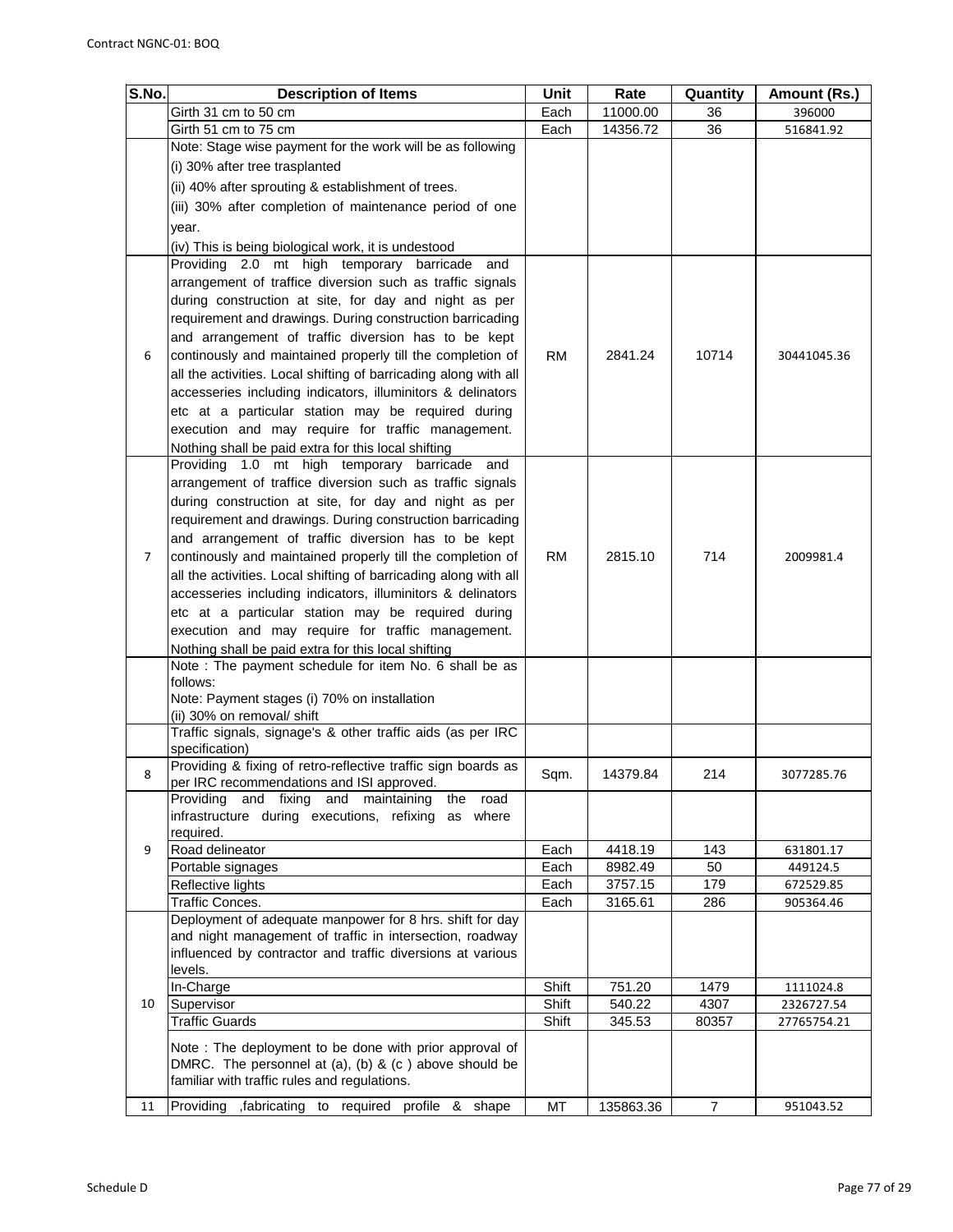| <b>S.No.</b> | <b>Description of Items</b>       | Unit | Rate | Quantity | Amount (Rs |
|--------------|-----------------------------------|------|------|----------|------------|
|              | <b>TOTAL AMOUNT OF SCHEDULE D</b> |      |      |          |            |